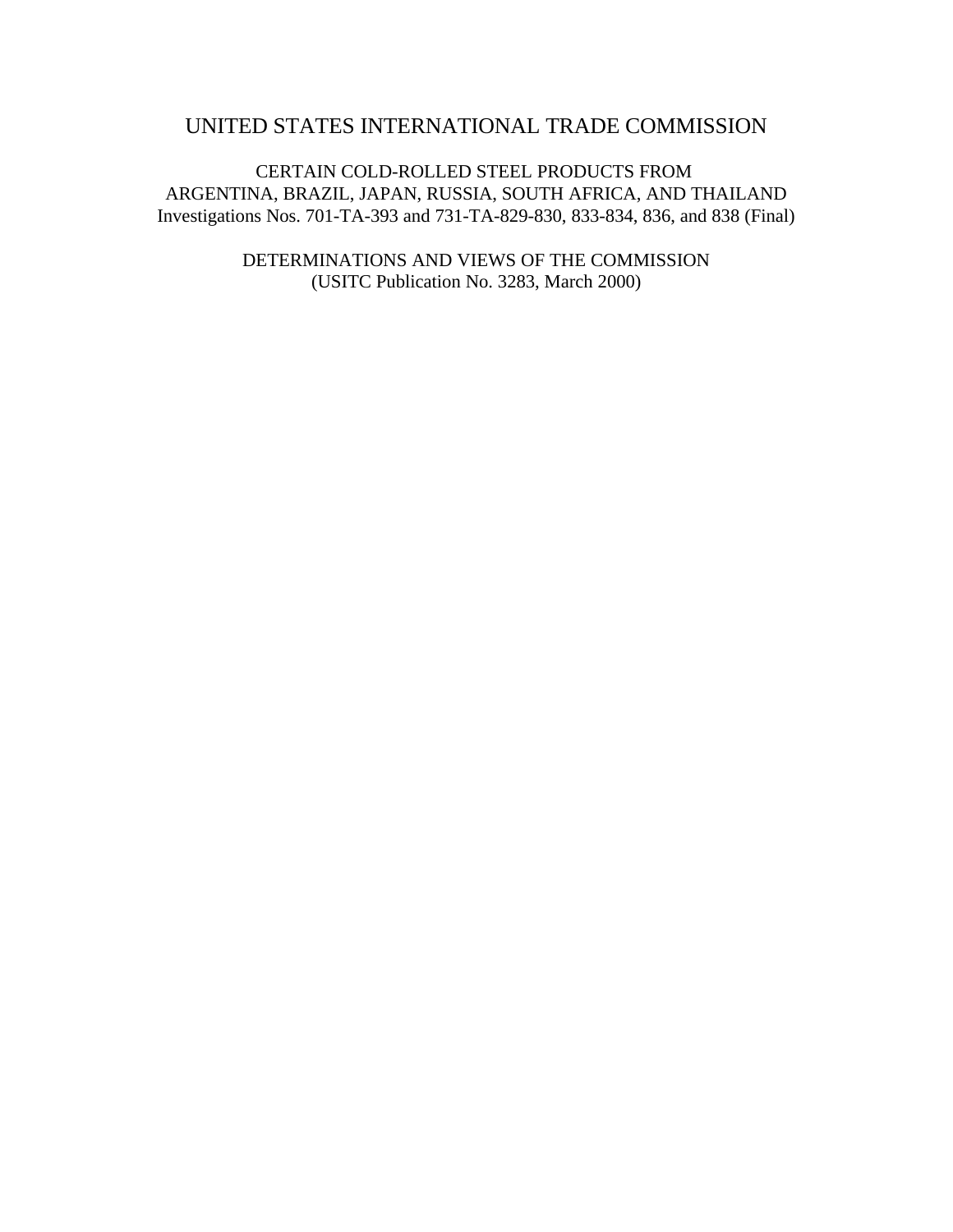#### **VIEWS OF THE COMMISSION**

Based on the record<sup>1</sup> in these investigations, we determine that an industry in the United States is not materially injured or threatened with material injury by reason of imports of certain cold-rolled steel from Brazil the Department of Commerce ("Commerce") found to be subsidized and by reason of imports of certain cold-rolled steel from Argentina, Brazil, Japan, Russia, South Africa, and Thailand that Commerce found to be sold in the United States at less than fair value ("LTFV").<sup>2</sup>

#### **I. DOMESTIC LIKE PRODUCT AND INDUSTRY**

#### **A. In General**

To determine whether an industry in the United States is materially injured, or threatened with material injury, by reason of imports of the subject merchandise, the Commission first defines the "domestic like product" and the "industry."<sup>3</sup> Section 771(4)(A) of the Tariff Act of 1930, as amended ("the Act"), defines the relevant industry as the "producers as a [w]hole of a domestic like product, or those producers whose collective output of a domestic like product constitutes a major proportion of the total domestic production of the product."<sup>4</sup> In turn, the Act defines "domestic like product" as "a product which is like, or in the absence of like, most similar in characteristics and uses with, the article subject to an investigation."<sup>5</sup>

The decision regarding the appropriate domestic like product(s) in an investigation is a factual determination, and the Commission has applied the statutory standard of "like" or "most similar in characteristics and uses" on a case-by-case basis.<sup>6</sup> No single factor is dispositive, and the Commission may consider other factors it deems relevant based on the facts of a particular investigation.<sup>7</sup> The Commission looks for clear dividing lines among possible like products, and disregards minor variations.<sup>8</sup> Although the Commission must accept Commerce's determination as to the scope of the imported

<sup>&</sup>lt;sup>1</sup> Petitioners have asked us to strike respondents' final comments from the record on the ground that respondents' comments are not limited to comments on new information released by the Commission after the deadline for posthearing briefs as set forth in Commission rule 207.30, 19 CFR § 207.30. See Letter from Roger Schagrin, March 1, 2000. When the Commission adopted rule 207.30, it specifically stated that responses to new factual information contained in other parties' posthearing briefs and affidavits attached thereto are an appropriate use of final comments. The Commission also stated that while comments not directed to new factual information were "strongly discouraged," only "new factual information" contained in final comments would be disregarded. 61 Fed. Reg. 37818, 37827 (July 22, 1996). Respondents' final comments do not contain new factual information.

<sup>&</sup>lt;sup>2</sup> Chairman Bragg dissenting. See Dissenting Views of Chairman Lynn M. Bragg.

 $3$  19 U.S.C. § 1677(4)(A).

<sup>4</sup> 19 U.S.C. § 1677(4)(A).

<sup>5</sup> 19 U.S.C. § 1677(10).

<sup>6</sup> See*,* e.g*.,* NEC Corp., et al. v. Dep't of Commerce and U.S. Int'l Trade Comm'n, 36 F. Supp. 2d 380 (Ct. Int'l Trade 1998); Nippon Steel Corp. v. United States, 19 CIT 450, 455 (1995). The Commission generally considers a number of factors including: (1) physical characteristics and uses; (2) interchangeability; (3) channels of distribution; (4) customer and producer perceptions of the products; (5) common manufacturing facilities, production processes and production employees; and, where appropriate, (6) price. See Nippon Steel at 11, n.4; Timken Co. v. United States, 913 F. Supp. 580, 584 (Ct. Int'l Trade 1996).

<sup>7</sup> See, e.g.*,* S. Rep. No. 249, 96th Cong., 1st Sess. 90-91 (1979).

<sup>8</sup> Torrington Co. v. United States, 747 F. Supp. 744, 748-49 (Ct. Int'l Trade 1990), aff'd, 938 F.2d 1278 (Fed. Cir. 1991).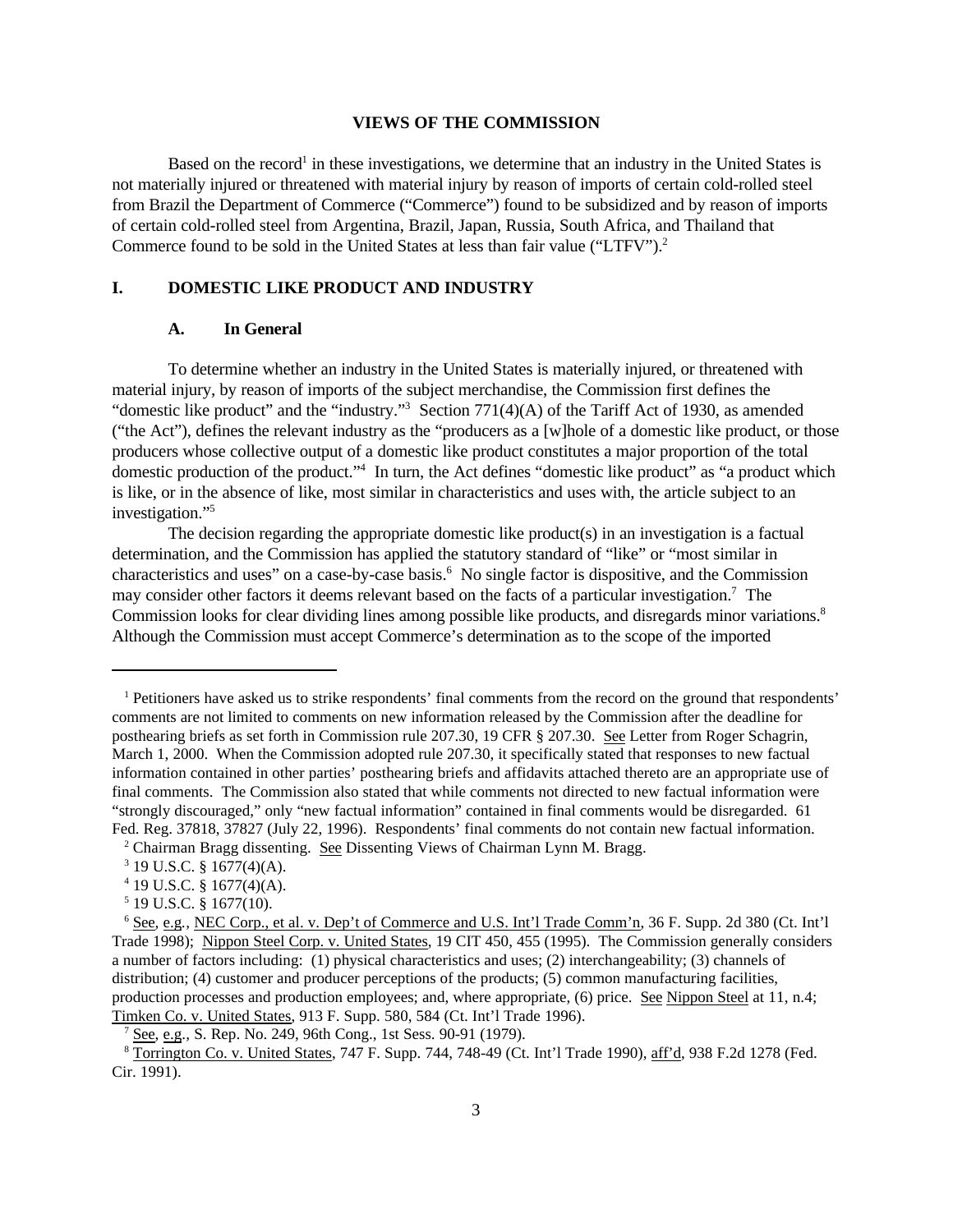merchandise subsidized and sold at LTFV, the Commission determines what domestic product is like the imported articles Commerce has identified.<sup>9</sup>

### **B. Product Description**

The scope of these investigations covers a range of cold-rolled steel products.<sup>10</sup> In cases such as the present one, where the domestically manufactured merchandise is made up of a continuum of similar products, the Commission generally does not consider each item of merchandise to be a separate domestic like product that is only "like" its counterpart in the scope, but considers the continuum itself to constitute the domestic like product. $11$ 

#### **C. Domestic Like Product Issues**

In the preliminary phase of these investigations, the Commission found a single domestic like product, certain cold-rolled steel, corresponding to the description of the scope of the subject merchandise.<sup>12</sup> The Commission considered like product issues with respect to five specific types of cold-rolled steel: tin mill black plate, cold-rolled motor lamination and nonoriented electrical steels, cold-rolled strip, nonrectangular shapes ("blanks"), and hardened and tempered high-carbon steel.<sup>13</sup> The Commission found that each of the five products was properly included in the one like product of certain cold-rolled steel, though it stated an intention to seek additional information regarding cold-rolled motor lamination and nonoriented electrical steels, blanks, and hardened and tempered high-carbon steel.<sup>14</sup>

In the final phase of these investigations, petitioners support the finding of one like product, consisting of all certain cold-rolled steel. However, various respondents have renewed their arguments regarding cold-rolled motor lamination and nonoriented electrical steels and hardened and tempered highcarbon steel. Further, a new like product argument, regarding a particular grade of steel coated with DOS (dioctyl sebacate) oil was made by respondents for the first time in the final phase of these investigations. Blanks have been removed from the scope of these investigations and are no longer under consideration as a separate like product.<sup>15</sup>

As discussed below, we determine for the final phase of these investigations that there is one domestic like product consisting of all certain cold-rolled steel products.

<sup>9</sup> Hosiden Corp. v. Advanced Display Manufacturers, 85 F.3d 1561 (Fed. Cir. 1996) (Commission may find a single like product corresponding to several different classes or kinds defined by Commerce); Torrington, 747 F. Supp. at 748-752 (affirming Commission determination of six like products in investigations where Commerce found five classes or kinds).

<sup>&</sup>lt;sup>10</sup> CR at I-1, n.2, PR at I-1, n.2.

<sup>&</sup>lt;sup>11</sup> Certain Steel Wire Rod from Canada, Germany, Trinidad & Tobago, and Venezuela, Invs. Nos. 701-TA-368-371 (Final), USITC Pub. 3075 (Nov. 1997) at 7.

<sup>&</sup>lt;sup>12</sup> Certain Cold-Rolled Steel Products from Argentina, Brazil, China, Indonesia, Japan, Russia, Slovakia, South Africa, Taiwan, Thailand, Turkey, and Venezuela, Invs. Nos. 701-TA-393-396 and 731-TA-829-840 (Preliminary), USITC Pub. 3214 (July 1999) (hereinafter "Preliminary Determination") at 6.

 $13$  Preliminary Determination at 6-10. The Commission also considered applying a semi-finished product analysis to blanks. Id. at 9, n.46.

<sup>&</sup>lt;sup>14</sup> Preliminary Determination at 8-10.

<sup>&</sup>lt;sup>15</sup> CR at I-13, PR at I-10.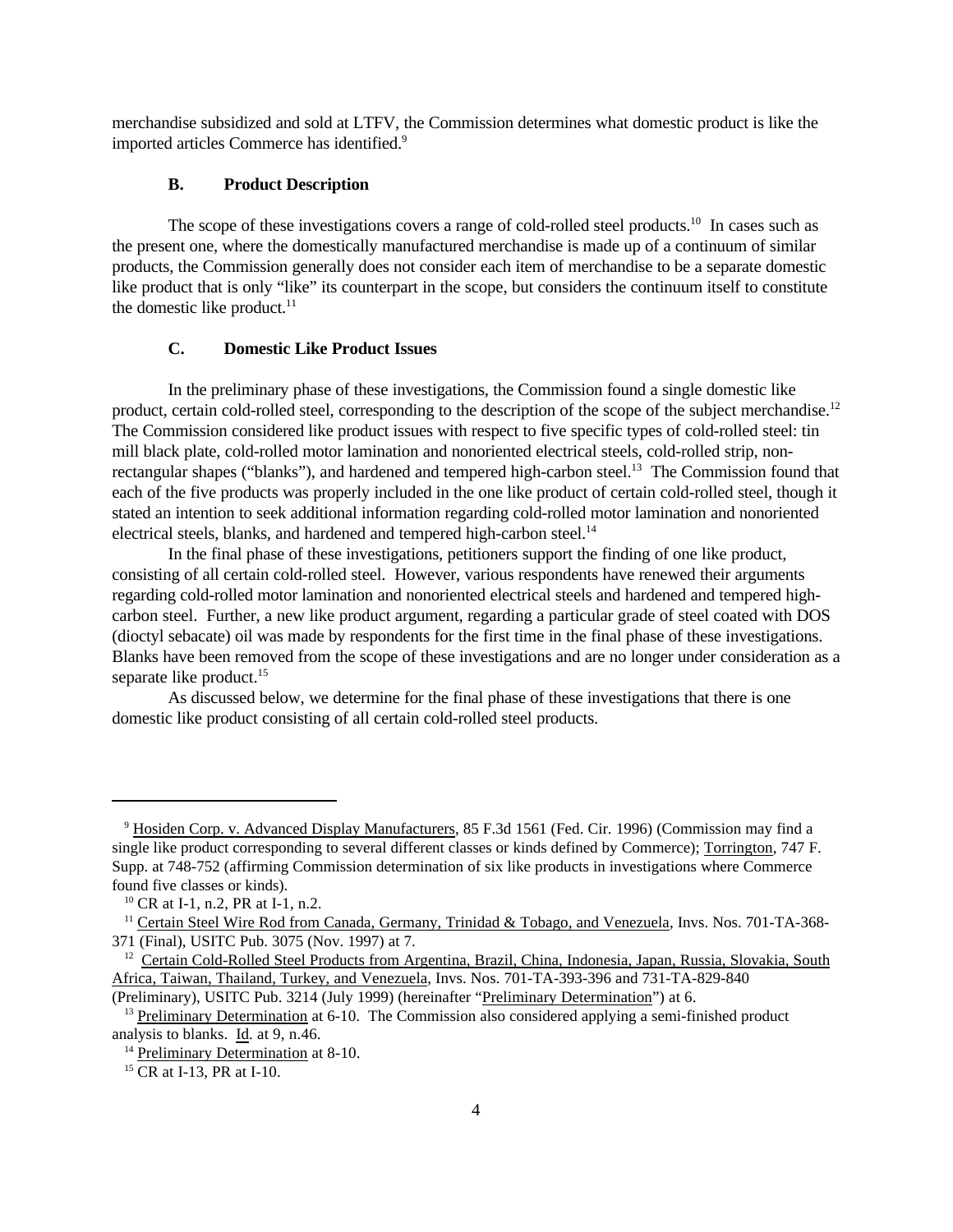#### **1. Cold-Rolled Motor Lamination and Nonoriented Electrical Steels**

Respondents argue that cold-rolled motor lamination and nonoriented electrical steels with guaranteed core loss of less than 0.2 watts per pound per mil are a separate like product, clearly divided from other certain cold-rolled steel.<sup>16</sup> Petitioners claim that the 0.2 watts per pound per mil is not, in fact, a clear dividing line, and that all cold-rolled motor lamination and nonoriented electrical steels contained in the scope are properly considered part of the single domestic like product of certain cold-rolled steel.<sup>17</sup>

Cold-rolled motor lamination steel and nonoriented electrical steel are used to produce laminated magnetic cores for electrical equipment.<sup>18</sup> These steels derive their special magnetic qualities from the presence of silicon, although other alloying elements may also be present.<sup>19</sup> Both products are produced to guaranteed maximum core loss.<sup>20</sup> Core loss is the power (watts) expended in a magnetic circuit that is energized by alternating current.<sup>21</sup>

Respondents have argued that cold-rolled motor lamination and nonoriented electrical steels should be treated as a separate like product based on the existence of physical differences, differences in end uses, price differences, manufacturing differences, differences in customer perceptions, and differences in the channels of distribution.<sup>22</sup>

We note that differences do in fact exist between cold-rolled motor lamination and nonoriented electrical steels and other certain cold-rolled steel. However, both cold-rolled motor lamination and nonoriented electrical steel are typically produced on the same equipment, in the same sequence, using the same workers, as other certain cold-rolled steel.<sup>23</sup> The special properties of these steels are typically imparted very early in the process, by adding small amounts of alloy materials, and subsequent processing is virtually identical to that used for other certain cold-rolled steel.<sup>24</sup> There are some differences in the channels of distribution, with cold-rolled motor lamination steel and nonoriented electrical steel more often sold on the open market directly to end users.<sup>25</sup> However, petitioners have given actual examples of interchangeability.<sup>26</sup> While interchangeability is limited, and price differences do exist,  $27$  the differences

<sup>22</sup> CR at I-13, PR at I-10.

 $27$  Cold-rolled motor lamination and nonoriented electrical steels typically are sold directly to manufacturers of small motors or electrical transformers at prices above those of common cold-rolled sheet. CR at I-11-I-12 and App. E, PR at I-9 and App. E. The difference in average unit values between cold-rolled motor lamination and nonoriented electrical steels and cold-rolled steel in general is about \*\*\* per short ton. We note that other coldrolled products sold in the open market to end users are priced at levels much nearer to cold-rolled motor lamination and nonoriented electrical steels. End user prices for drawing quality steel (pricing item 3) were only \*\*\* per short ton lower than average unit values for cold-rolled motor lamination and nonoriented electrical steels. Compare CR at App. F with CR at App. E, PR at App. F with PR at App. E.

<sup>16</sup> Japanese Prehearing Brief at 9-10.

<sup>&</sup>lt;sup>17</sup> Prehearing Brief of Petitioners Bethlehem Steel Corporation, Ispat Inland Inc., LTV Steel Company, Inc., National Steel Corporation, and U.S. Steel Group at 8 (hereinafter "Bethlehem Prehearing Brief"); Posthearing Brief of Bethlehem Steel Corporation, Ispat Inland Inc., LTV Steel Company, Inc., National Steel Corporation, and U.S. Steel Group at Exhibit 5, question 2 (hereinafter "Bethlehem Posthearing Brief").

<sup>&</sup>lt;sup>18</sup> CR at I-12, PR at I-9.

<sup>19</sup> CR at I-12, PR at I-9.

<sup>&</sup>lt;sup>20</sup> CR at I-12, PR at I-9.

<sup>21</sup> CR at I-12, PR at I-9.

<sup>&</sup>lt;sup>23</sup> CR at I-12, PR at I-10.

<sup>&</sup>lt;sup>24</sup> Bethlehem Prehearing Brief at 9.

<sup>&</sup>lt;sup>25</sup> CR at I-13, PR at I-10.

<sup>&</sup>lt;sup>26</sup> Bethlehem Posthearing Brief at Exhibit 5, Affidavit of \*\*\*,  $\P\P$  14-18.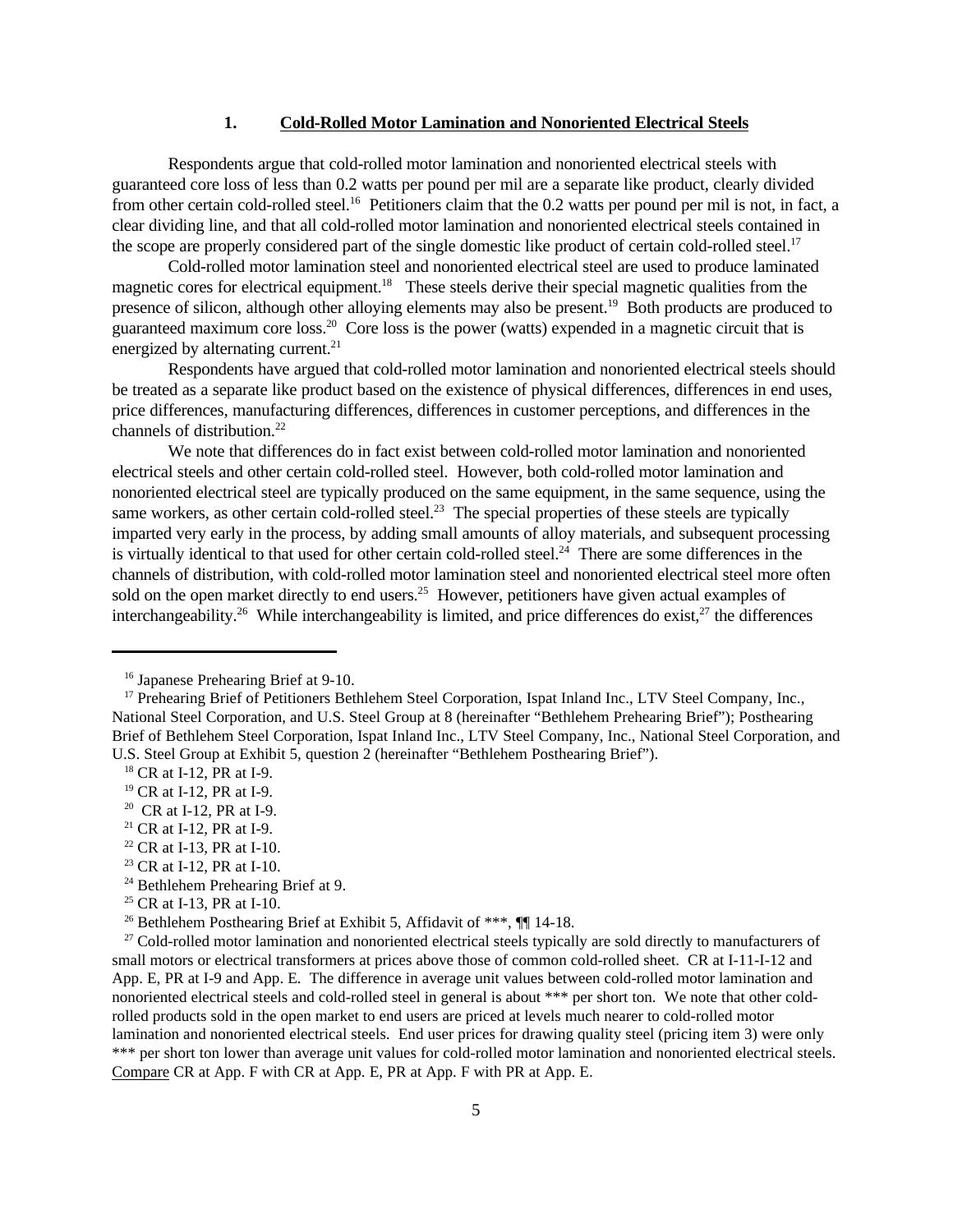between cold-rolled motor lamination steel and nonoriented electrical steel and all other certain cold-rolled steel appear no greater than the differences existing between other products within the continuum of coldrolled steel products.<sup>28</sup>

# **2. Hardened and Tempered High-Carbon Steel**

One respondent, Mangels, has argued that hardened and tempered high-carbon steel should be a separate like product. Hardened and tempered high-carbon steel, as defined by that respondent, has a carbon content of more than 0.74 percent, substantially higher than that of most certain cold-rolled steel products.<sup>29</sup> Hardened and tempered high-carbon steel has greater tensile strength and a greater ability to resist fatigue than other certain cold-rolled steel, but it is also less ductile than other certain cold-rolled steel. $30$ 

Respondent describes differences in physical characteristics, channels of distribution, manufacturing facilities, producer and customer perceptions, and price.<sup>31</sup> According to respondent, hardened and tempered high-carbon steel is significantly harder and less formable than other certain coldrolled steel, is more likely to be sold to end users, may cost as much as five times more than other certain cold-rolled steel, and is processed through a special continuous heat-treating line.<sup>32</sup> Petitioners agree that the heat treatment required to produce hardened and tempered high-carbon steel is different from the process used on other certain cold-rolled steel products.<sup>33</sup> Petitioners, however, claim that the same types of rolling and finishing for specific tolerances are used for other certain cold-rolled steel products as well as for hardened and tempered high-carbon steel.<sup>34</sup> Morever, one of the U.S. producers of hardened and tempered steel products argued that interchangeability as well as differences in pricing reflected the option that end users often have when deciding whether to buy hardened and tempered product or to buy standard cold-rolled steel and to include heat treatment as part of their own production process.<sup>35</sup> While we note that differences do exist, we find that those differences are no greater than those existing between other products within the continuum of certain cold-rolled steel. We therefore find that hardened and tempered highcarbon steel is properly included in a single domestic like product of certain cold-rolled steel.

### **3. DOS Steel**

The product in question is a cold-rolled steel coated with a fine, evenly applied coating of DOS oil. According to respondent Greif, the DOS steel in question has a very fine, thin coat of oil to prevent rust.<sup>36</sup> DOS steel imported from Japan can be painted without undergoing an electric cleaning process.<sup>37</sup> It is manufactured to either A366-97-B or A366-97 standards. DOS steel is used for creating steel drums for

<sup>&</sup>lt;sup>28</sup> Bethlehem Prehearing Brief at 11 n.32.

<sup>29</sup> Mangels Prehearing Brief at 3 (hereinafter "Mangels").

<sup>&</sup>lt;sup>30</sup> Mangels at 6.

<sup>&</sup>lt;sup>31</sup> Mangels at 8-13.

<sup>32</sup> Mangels at 8-13.

<sup>33</sup> Association of Cold Rolled Strip Steel Producers' Prehearing Brief at 11-12 (hereinafter "ACRSSP").

<sup>&</sup>lt;sup>34</sup> ACRSSP at 12.

<sup>&</sup>lt;sup>35</sup> Submission by American Steel Works, Feb. 10, 2000, at 1-2.

<sup>36</sup> Greif Posthearing Brief at 8 (hereinafter "Greif").

 $37$  Greif at 8.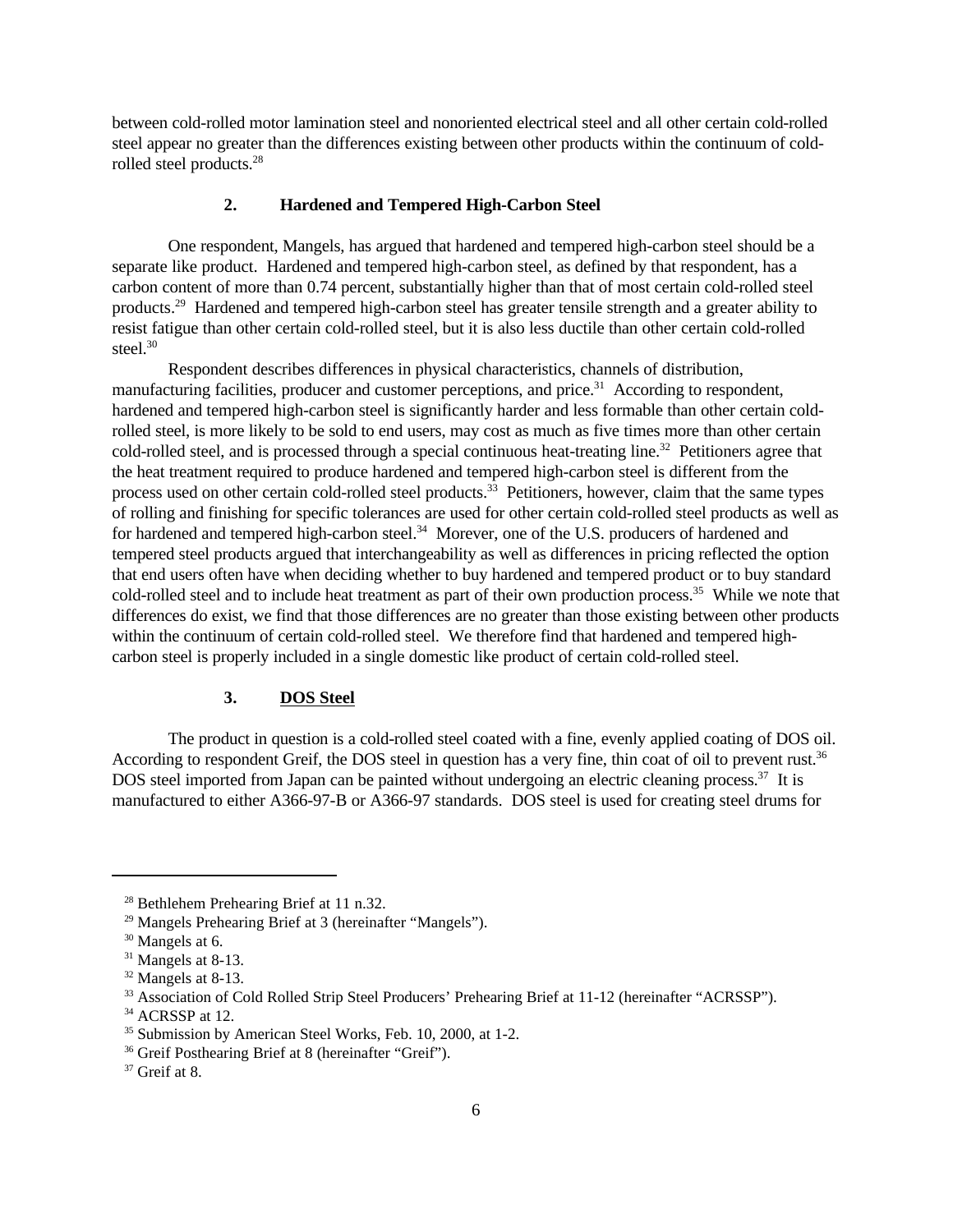use by industries in oil-producing states such as Texas and Louisiana.<sup>38</sup> The steel must be of particularly high quality, as even a small leak may cause the rejection of an entire lot of drums.<sup>39</sup>

Respondent claims that differences exist on every factor. Petitioners, who make DOS steel and in fact supply DOS steel to the purchaser who raised the issue, deny the existence of significant differences.<sup>40</sup> The primary distinguishing feature of DOS steel is not the steel itself but the application of the DOS oil finish. $41$  We find this difference to be no greater than other differences existing between other products within the continuum of certain cold-rolled steel. Therefore, we find that DOS steel is properly included in the single domestic like product of certain cold-rolled steel.

### **D. Domestic Industry and Related Parties**

Section 771(4) of the Act defines the relevant industry as the "domestic producers as a whole of a like product, or those producers whose collective output of the like product constitutes a major proportion of the total domestic production of that product."<sup>42</sup> In defining the domestic industry, the Commission's general practice has been to include in the industry producers of all domestic production of the like product, whether toll-produced, captively consumed, or sold in the domestic merchant market, provided that adequate production-related activity is conducted in the United States.<sup>43</sup> Based on our finding that the domestic like product consists of all certain cold-rolled steel included within the scope of these investigations, we define the corresponding domestic industry as consisting of all domestic producers of certain cold-rolled steel.

### **Related Parties**

We must determine whether any producer of the domestic like product should be excluded from the domestic industry pursuant to 19 U.S.C. § 1677(4)(B). That provision of the statute allows the Commission, if appropriate circumstances exist, to exclude from the domestic industry producers that are related to an exporter or importer of subject merchandise, or which are themselves importers.<sup>44</sup> Exclusion of such a producer is within the Commission's discretion based upon the facts presented in each case.45

<sup>38</sup> Greif at 8.

<sup>39</sup> Greif at 3.

<sup>&</sup>lt;sup>40</sup> Bethlehem Posthearing Brief at Exhibit 12, Affidavit of \*\*\*,  $\P$  2.

<sup>41</sup> ASTM-A-366 is a very common grade of steel. See, e.g., CR at Table IV-4, PR at Table IV-4.

 $42$  19 U.S.C. § 1677(4)(A).

<sup>&</sup>lt;sup>43</sup> See, e.g., DRAMs From Taiwan ("DRAMS"), Inv. No. 731-TA-811 (Final), USITC Pub. 3256 at 6 (Dec. 1999); Stainless Steel Wire Rod from Germany, Italy, Japan, Korea, Spain, Sweden, and Taiwan, Invs. Nos. 701- TA-373, 731-TA-769-775 (Final), USITC Pub. 3126, at 7 (Sept. 1998); Manganese Sulfate from the People's Republic of China, Inv. No. 731-TA-725 (Final), USITC Pub. 2932, at 5 & n.10 (Nov. 1995) (the Commission stated it generally considered toll producers that engage in sufficient production-related activity to be part of the domestic industry). See generally, e.g., Oil Country Tubular Goods from Argentina, Austria, Italy, Japan, Korea, Mexico, and Spain ("OCTG"), Invs. Nos. 701-TA-363-364 (Final) and Invs. Nos. 731-TA-711-717 (Final), USITC Pub. 2911 (Aug. 1995) (not including threaders in the casing and tubing industry because of "limited levels of capital investment, lower levels of expertise, and lower levels of employment").

<sup>44</sup> 19 U.S.C. § 1677(4)(B).

<sup>45</sup> Sandvik AB v. United States, 721 F. Supp. 1322, 1331-32 (Ct. Int'l Trade 1989), aff'd without opinion, 904 F.2d 46 (Fed. Cir. 1990); Empire Plow Co. v. United States, 675 F. Supp. 1348, 1352 (Ct. Int'l Trade 1987). The primary factors the Commission has examined in deciding whether appropriate circumstances exist to exclude the related parties include: (1) the percentage of domestic production attributable to the importing producer; (2) the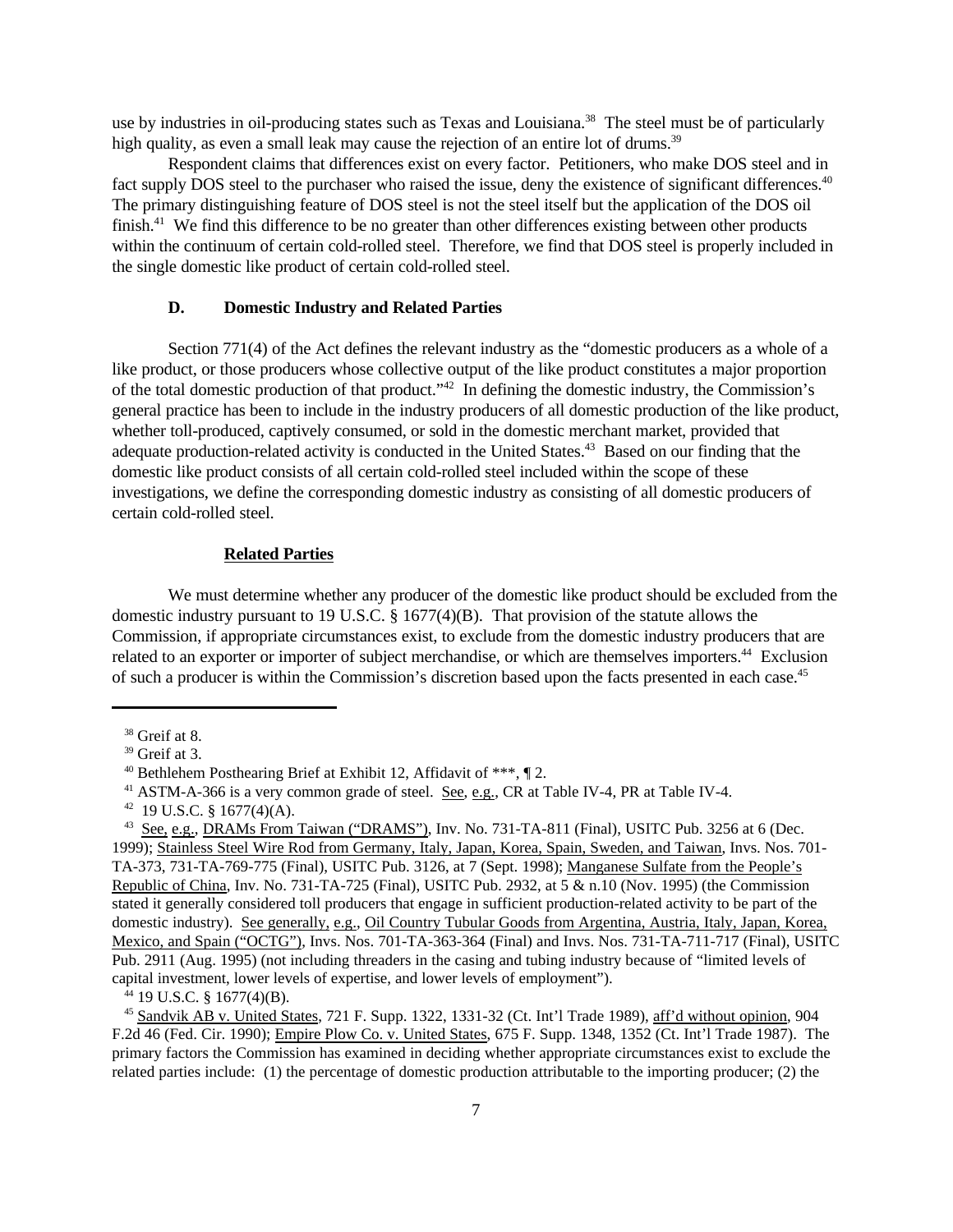Several domestic producers in these investigations fall within the statutory definition of related parties. The Commission in the preliminary phase found that appropriate circumstances did not exist to exclude any of these producers from the domestic industry.<sup>46</sup> In the final phase, no party has argued for the exclusion of any producer under the related parties provision, and no new evidence warrants changing this finding.

### **1. Ownership Interests**

National Steel Corp. is two-thirds owned by NKK, a Japanese producer and exporter of subject merchandise.<sup>47</sup> Despite its partial foreign ownership, National does not import subject merchandise. National operates basic oxygen furnace mills in Ecorse, Michigan; Granite City, Illinois; and Portage, Indiana.<sup>48</sup> Its share of U.S. production in 1998 was \*\*\* percent.<sup>49</sup> National Steel is a petitioner in all of these investigations except for Japan. $50$ 

We consequently consider whether "appropriate circumstances" exist to exclude National Steel from the domestic industry. Given its \*\*\* level of domestic production and the absence of any imports of subject merchandise by National Steel and the lack of objection from any party, we determine that National Steel is primarily focused on domestic production. National Steel has not obtained any special advantage from its related party status, as evidenced by the fact that its financial performance was \*\*\* than that of the industry as a whole.<sup>51</sup> We do not find that appropriate circumstances exist to exclude this producer from the domestic industry.

reason the U.S. producer has decided to import the product subject to investigation, i.e., whether the firm benefits from the LTFV sales or subsidies or whether the firm must import in order to enable it to continue production and compete in the U.S. market, and (3) the position of the related producers vis-a-vis the rest of the industry, i.e., whether inclusion or exclusion of the related party will skew the data for the rest of the industry. See, e.g., Torrington Co. v. United States, 790 F. Supp. 1161, 1168 (Ct. Int'l Trade 1992), aff'd without opinion, 991 F.2d 809 (Fed. Cir. 1993). The Commission has also considered the ratio of import shipments to U.S. production for related producers and whether the primary interests of the related producers lie in domestic production or in importation. See, e.g., Melamine Institutional Dinnerware from China, Indonesia, and Taiwan, Invs. Nos. 731- TA-741-743 (Final), USITC Pub. 3016 at 14, n.81 (Feb. 1997).

<sup>46</sup> USITC Pub. 3181 at 10-12.

<sup>47</sup> CR at Table III-1, PR at Table III-1.

<sup>48</sup> CR at Table III-1, PR at Table III-1.

<sup>49</sup> CR at Table III-1, PR at Table III-1.

<sup>50</sup> CR at Table III-1, PR at Table III-1.

<sup>51</sup> CR at Table VI-2, PR at Table VI-2.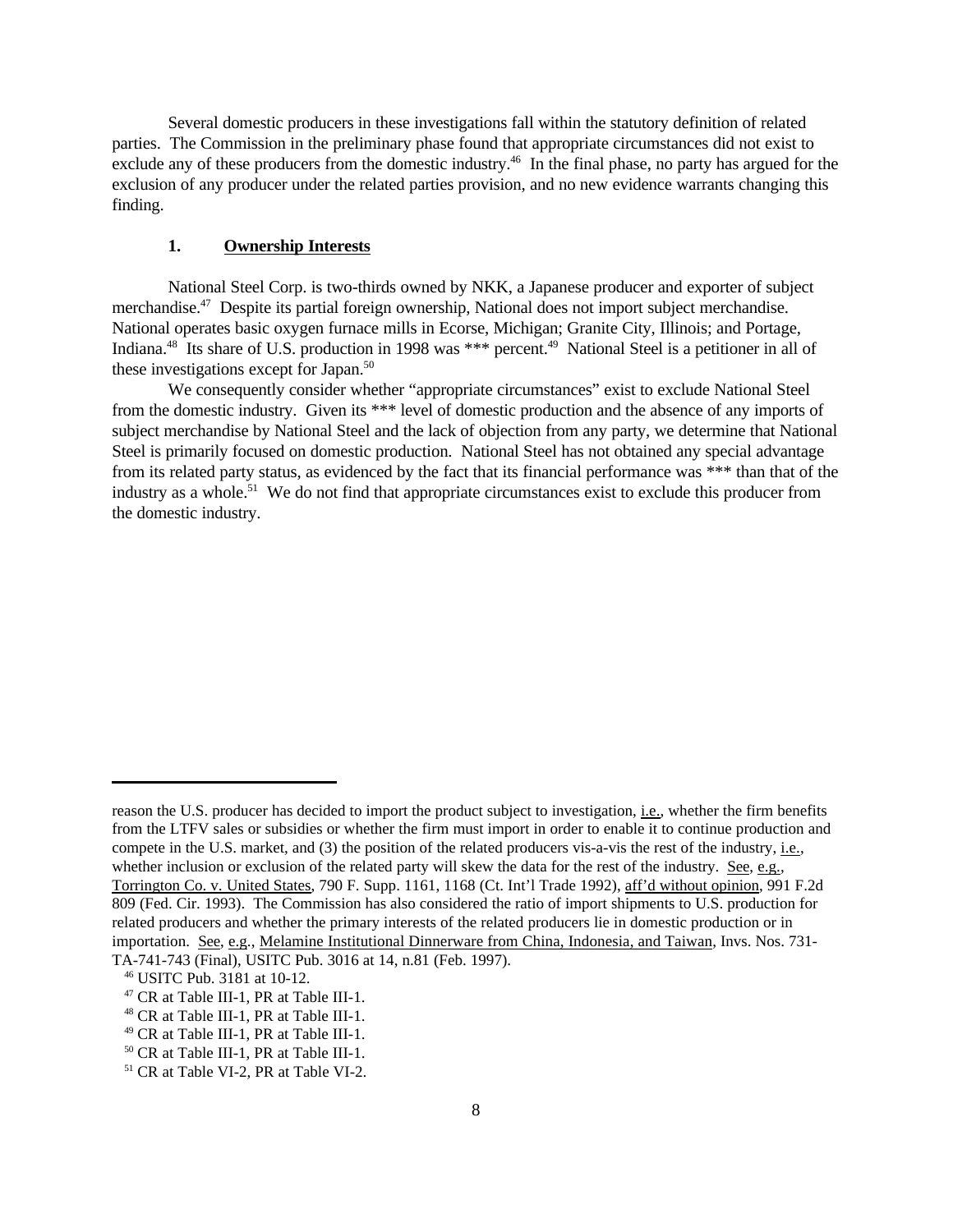# **2. Importers of Subject Imports**

Two producers imported subject merchandise during the period for which data were collected.<sup>52</sup> One, \*\*\*, imported subject merchandise from \*\*\* in 1996 and from \*\*\* in 1997. Total subject imports were \*\*\* in 1996 and \*\*\* in 1997. Its share of 1998 domestic production was \*\*\*.<sup>53</sup>

In 1998 \*\*\* imported \*\*\* of subject merchandise from \*\*\*. Its share of 1998 domestic production was \*\*\*; in 1998 its ratio of subject imports to domestic production was \*\*\*.<sup>54</sup>

The ratio of imports of subject merchandise to total production was relatively \*\*\* for each of the two importing companies and was especially \*\*\* for \*\*\*. The \*\*\* level of imports to production indicates that the primary interest of these firms lies in production rather than in importing or purchasing. No party has recommended that either of these producers be excluded on related party grounds. Accordingly, we do not find that appropriate circumstances exist to exclude either domestic producer as a related party for the final phase of these investigations.

Accordingly, we define the domestic industry to consist of all domestic producers of certain coldrolled steel.

### **III. NEGLIGIBLE IMPORTS**

According to the statute, imports from a subject country corresponding to a domestic like product that account for less than three percent of all such merchandise imported into the United States during the most recent 12 months for which data are available preceding the filing of the petition shall be deemed negligible.<sup>55</sup> The statute further provides that imports from a single country which comprise less than three percent of total imports of such merchandise shall not be negligible if the aggregate volume of imports of the subject merchandise from all countries that each comprise less than three percent of total imports exceeds seven percent of the volume of all such merchandise imported into the United States during the applicable 12-month period.<sup>56</sup>

The statute also provides that, even if imports are found to be negligible for purposes of present material injury, they shall not be treated as negligible for purposes of a threat analysis should the Commission determine that there is a potential that imports from the country concerned will imminently account for more than three percent of all such merchandise imported into the United States, or that there is a potential that the aggregate volumes of imports from the several countries with negligible imports will

 $52$  Four firms, \*\*\*, were either purchasers or consignees of subject imports. These companies would be "related" parties" only if their purchases were so large that they would amount to "direct or indirect control" of an importer or exporter of subject imports within the statute. Certain Cut-to-Length Steel Plate from the Czech Republic, France, India, Indonesia, Italy, Japan, Korea, and Macedonia, Invs. Nos. 701-TA-387-392 (Preliminary) and 731- TA-815-822 (Preliminary), USITC Pub. 3181 (April 1999) at 12. The quantities of purchases of each of these four firms do not appear large enough to warrant such a finding. See CR at Tables III-1 and IV-1, PR at Tables III-1 and IV-1. Consequently, these firms do not appear to be related parties.

<sup>53</sup> CR at Tables III-1 and IV-1, PR at Tables III-1 and IV-1.

<sup>54</sup> CR at Tables III-1 and IV-1, PR at Tables III-1 and IV-1.

<sup>55</sup> 19 U.S.C. § 1677(24)(A)(i).

<sup>56</sup> 19 U.S.C. § 1677(24)(A)(ii).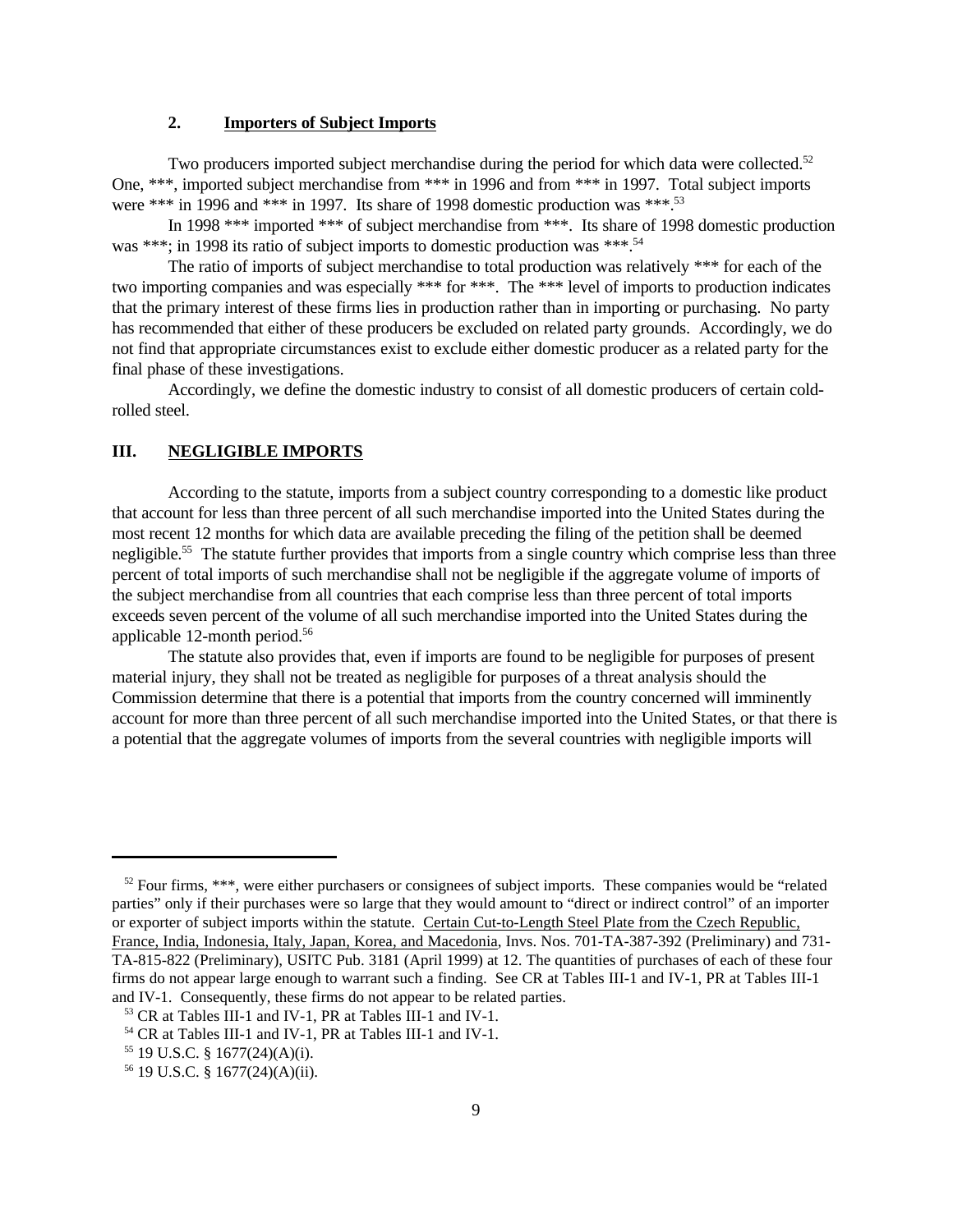imminently exceed seven percent of all such merchandise imported into the United States.<sup>57</sup> By operation of law, a finding of negligibility terminates the Commission's investigations with respect to such imports.<sup>58</sup>

To evaluate negligibility in these investigations, we considered official import statistics for the 12 month period beginning on June 1, 1998, and ending on May 31, 1999, adjusted by data gathered by the Commission in the course of the final phase of these investigations.<sup>59</sup> The import share of six subject countries is below three percent of total imports: China, with an import share of 2.8 percent; Indonesia at 2.7 percent; Slovakia at 1.7 percent; Taiwan at 2.4 percent; Turkey at 2.7 percent; and Venezuela at 2.9 percent.<sup>60</sup> However, the combined import share of these countries, 15.2 percent, exceeds the seven percent statutory negligibility threshold. We therefore find that subject imports from these six subject countries are not negligible for purposes of our present material injury or threat of material injury analysis for these investigations.

#### **IV. CUMULATION**

#### **A. In General**

For purposes of evaluating the volume and price effects for a determination of material injury by reason of the subject imports, Section 771(7)(G)(i) of the Act requires the Commission to cumulate subject imports from all countries as to which petitions were filed and/or investigations self-initiated by Commerce on the same day, if such imports compete with each other and with the domestic like product in the United States market.<sup>61</sup> In assessing whether subject imports compete with each other and with the domestic like product, the Commission has generally considered four factors, including:

- (1) the degree of fungibility between the subject imports from different countries and between imports and the domestic like product, including consideration of specific customer requirements and other quality related questions;
- (2) the presence of sales or offers to sell in the same geographical markets of subject imports from different countries and the domestic like product;
- (3) the existence of common or similar channels of distribution for subject imports from different countries and the domestic like product; and
- (4) whether the subject imports are simultaneously present in the market.<sup>62</sup>

<sup>57</sup> 19 U.S.C. § 1677(24)(A)(iv).

<sup>&</sup>lt;sup>58</sup> 19 U.S.C. § 1671b(a)(1), 19 U.S.C. § 1673b(a)(1). The Commission is authorized to make "reasonable" estimates on the basis of available statistics" of pertinent import levels for purposes of deciding negligibility. 19 U.S.C. § 1677(24)(C). See also The Uruguay Round Agreements Act, Statement of Administrative Action, H.R. Doc. No. 103-316, Vol. 1 at 186 (1994) ("SAA").

<sup>59</sup> CR at IV-9, PR at IV-7.

<sup>60</sup> CR at Table IV-3, PR at Table IV-3.

 $61$  19 U.S.C. § 1677(7)(G)(i).

 $62$  See Certain Cast-Iron Pipe Fittings from Brazil, the Republic of Korea, and Taiwan, Invs. Nos. 731-TA-278-280 (Final), USITC Pub. 1845 (May 1986), aff'd, Fundicao Tupy, S.A. v. United States, 678 F. Supp. 898 (Ct. Int'l Trade), aff'd, 859 F.2d 915 (Fed. Cir. 1988).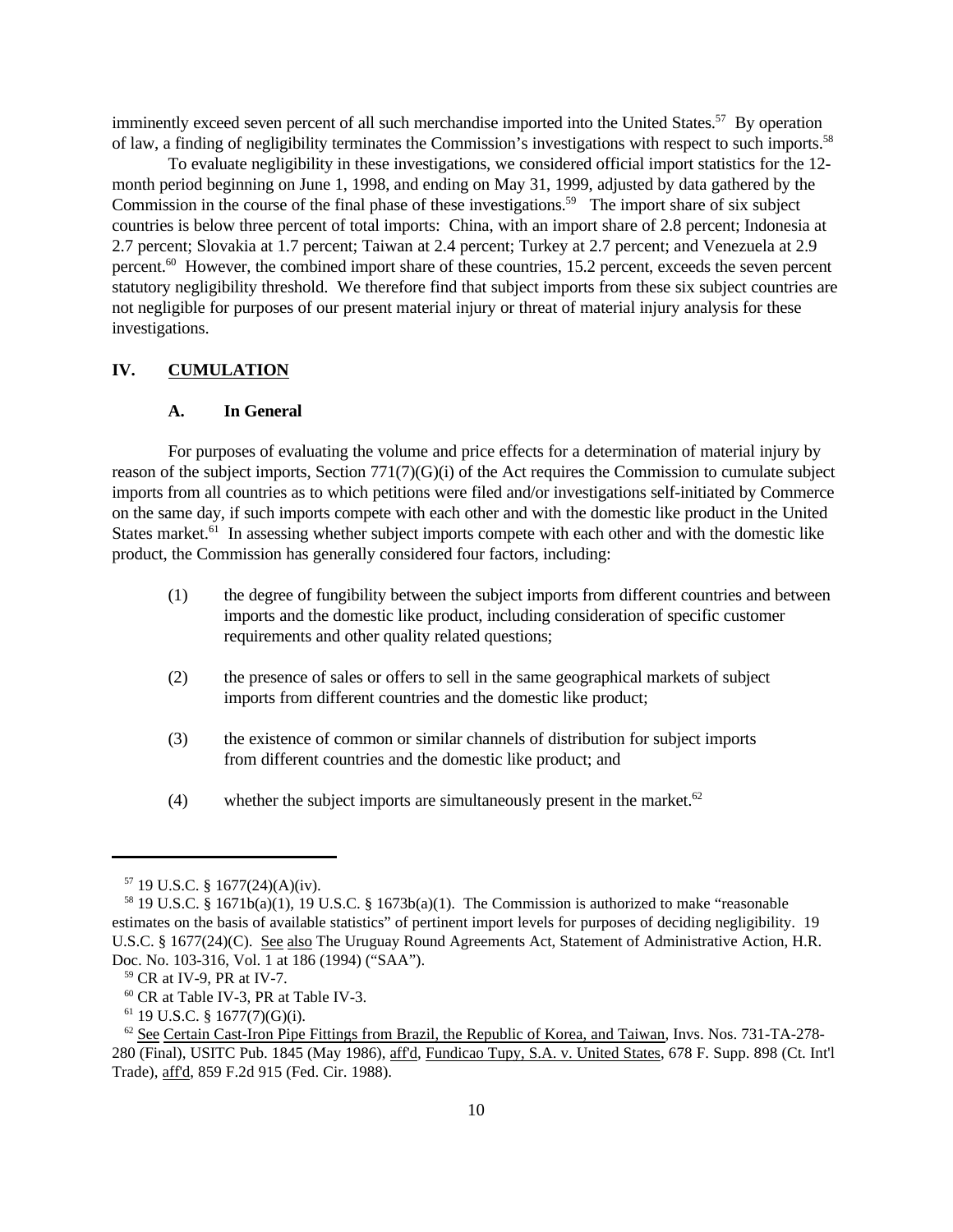While no single factor is necessarily determinative, and the list of factors is not exclusive, these factors are intended to provide the Commission with a framework for determining whether the subject imports compete with each other and with the domestic like product.<sup>63</sup> Only a "reasonable overlap" of competition is required.<sup>64</sup>

Because the petitions in these investigations were filed on the same day, the first statutory criterion for cumulation is satisfied. In addition, none of the four statutory exceptions to the general cumulation rule applies in the final phase of these investigations.<sup>65</sup> Therefore, we are required to determine whether there is a reasonable overlap of competition both between the domestic like product and subject imports from each of the subject countries, as well as among the subject imports from all 12 of the subject countries.

#### **B. Analysis**

In the preliminary phase of these investigations, the Commission cumulated subject imports from all countries, finding a sufficient degree of fungibility of the subject imports with each other and the domestic merchandise, overlap of geographic markets, common or similar channels of distribution, and simultaneous presence in the U.S. market.<sup>66</sup> In the final phase of these investigations, we again find that each of the criteria for cumulation is met with respect to all the subject countries.<sup>67</sup>

### **1. Fungibility**

<sup>65</sup> These exceptions concern imports from Israel, countries as to which investigations have been terminated, countries as to which Commerce has made preliminary negative determinations, and countries designated as beneficiaries under the Caribbean Basin Economic Recovery Act. 19 U.S.C. § 1677(7)(G)(ii).

<sup>66</sup> Preliminary Determination at 19.

 $\sigma$  According to respondents from Argentina, Indonesia, Slovakia, and Venezuela, the Commission is barred from cumulating the subject imports of countries whose imports are deemed to be individually negligible. See, e.g., Venezuelan Prehearing Brief at 12. Respondents note that Article 3.3 of the Antidumping Agreement prohibits cumulation of imports from "each" country whose imports are negligible. See, e.g., Venezuelan Prehearing Brief at 13 n.16. Respondents claim that the SAA explicitly endorses this interpretation of the agreement, allowing cumulation if "the volume from each country is not negligible." See, e.g., Venezuelan Prehearing Brief at 14. Although Article 5.8 of the Agreement includes the same definitions of negligibility found in 19 U.S.C. 1677(24)(A)(i) and (ii), respondents claim that Article 5.8 does not supersede the cumulation prohibition in Article 3.3. See, e.g., Venezuelan Prehearing Brief at 21-23. They argue that contrary interpretations would render moot Articles 3.3 and 15.3 of the Agreement. See, e.g., Venezuelan Prehearing Brief at 23.

The pertinent question for the Commission in these investigations is how to construe the Act. See 19 U.S.C. § 3512; Suramerica de Aleaciones Laminadas, C.A. v. United States, 966 F.2d 660, 667 (Fed. Cir. 1992); Certain Steel Wire Rod from Canada, Germany, Trinidad & Tobago, and Venezuela, Invs. Nos. 701-TA-368-371 (Final), USITC Pub. 3075 (November 1997) at n.105. The Act's exception to cumulation refers to those subject countries as to which the investigation has been terminated. See 19 U.S.C. § 1677(7)(G)(ii)(II). As discussed above, imports from none of the subject countries are eligible for termination under the negligible imports provision; hence the statutory cumulation exception does not apply. Moreover, the SAA, which by statute is the United States' authoritative interpretation of the Uruguay Round Agreements, does not support respondents' interpretation of the negligibility provisions of the WTO Antidumping and Subsidies Agreements. 19 U.S.C. § 3512(d) (role of the SAA); see SAA at 669-670 (the URAA fully implements U.S. obligations under the WTO); see SAA at 847 (stating that former negligibility exception to cumulation has been repealed because Section 771(24) of the Act implements pertinent provisions of the Agreements concerning negligible imports).

 $63$  See, e.g., Wieland Werke, AG v. United States,  $718$  F. Supp. 50 (Ct. Int'l Trade 1989).

<sup>&</sup>lt;sup>64</sup> See Goss Graphic System, Inc. v. United States, 33 F. Supp. 2d 1082 (Ct. Int'l Trade 1998) ("cumulation does not require two products to be highly fungible"); Mukand Ltd. v. United States, 937 F. Supp. 910, 916 (Ct. Int'l Trade 1996); Wieland Werke, AG, 718 F. Supp. at 52 ("Completely overlapping markets are not required.").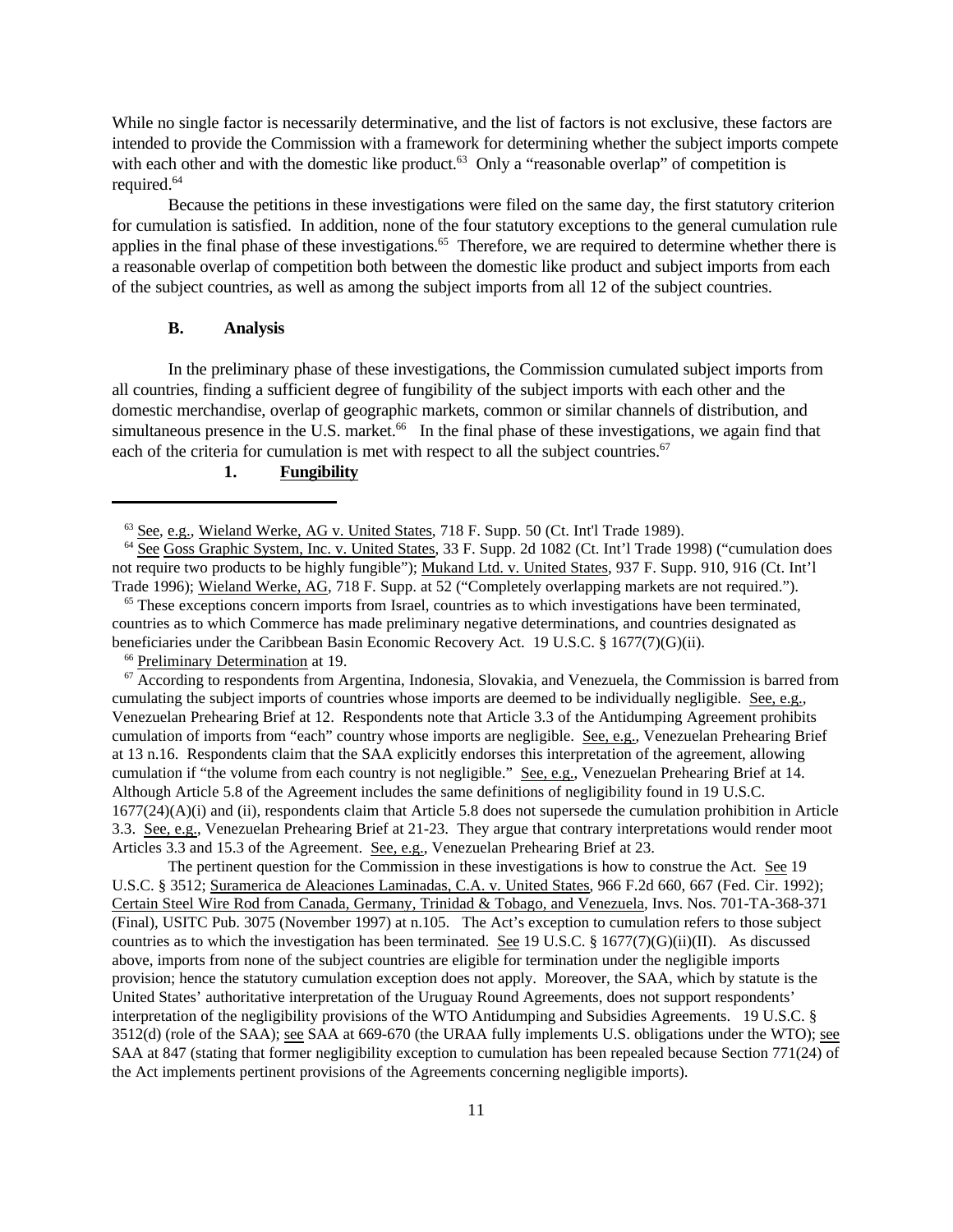According to domestic producers, domestically produced cold-rolled steel and imported cold-rolled steel are broadly interchangeable.<sup>68</sup> \*\*\* reported that the Chinese industry does not manufacture standard coil sizes and that the poor quality of Russian subject imports makes them competitive only with minimill output.<sup>69</sup>

Importers also reported that domestically produced and imported cold-rolled steel products are broadly interchangeable, but importers identified more limitations.<sup> $\bar{\eta}$ </sup> \*\*\* reported that the inferior quality of Russian subject imports limits their interchangeability with the domestic like product, while \*\*\* noted that Russian subject imports have quality or delivery problems that limit the market for those imports.<sup>71</sup> \*\*\* noted limited interchangeability between the superior products imported from Japan and Thailand and lower-quality Russian imports, while another noted a lack of interchangeability between the domestic product and subject imports from Argentina, Brazil, Indonesia, Russia, and Venezuela because of the superior quality of the domestic product.<sup>72</sup> In addition, \*\*\* claimed that the superior quality, custom design, and specialized nature of subject imports from Japan limit interchangeability with the domestic product, especially since some Japanese imports are of products not produced in the United States.<sup>73</sup> Arguments were also presented by respondents that subject imports did not compete with each other, particularly with respect to Argentina, Brazil, Japan, Slovakia, and Venezuela, and particularly with respect to quality differences.<sup>74</sup>

Purchasers of cold-rolled steel products were asked whether they had actually substituted product from one country for those from another country for the same end use. Seventeen of 40 had substituted product from two or more different countries. The results show a mix of substituted product, including substitutions between domestic, Russian, and Japanese product, and a mix of applications, including automotive.<sup>75</sup>

Although the scope of these investigations (and the corresponding domestic like product) covers a wide variety of cold-rolled products, imports from all subject countries are concentrated in a few sizes and commercial grades of cold-rolled steel.<sup>76</sup> Over 80 percent of all subject imports are concentrated in only two HTS categories containing the most common dimensions of certain cold-rolled steel.<sup>77</sup> Both domestically produced cold-rolled steel bound for the open market and subject imports are concentrated in thicknesses greater than 0.020 inches and less than or equal to 0.060 inches.<sup>78</sup> By grade, most imports of the subject merchandise were certified to ASTM A-366, with the exception of subject imports from Slovakia and Venezuela.<sup>79</sup> A \*\*\* of concentration exists even for subject imports from Japan, argued to contain the highest share of more specialized products.<sup>80</sup> In 1998, for example, approximately \*\*\* of all

<sup>68</sup> CR at II-8, PR at II-5.

<sup>69</sup> CR at II-8-II-9, PR at II-5.

<sup>70</sup> CR at II-9, PR at II-5.

 $71$  CR at II-9, PR at II-5-II-6.

<sup>72</sup> CR at II-10, PR at II-6.

<sup>73</sup> CR at II-9, PR at II-6.

<sup>74</sup> Argentine Prehearing Brief at 12-13, Indonesian Prehearing Brief at 11-12, Slovakian Prehearing Brief at 12, Venezuelan Prehearing Brief at 30.

<sup>75</sup> CR at II-18-II-19, PR at II-12.

<sup>76</sup> CR at IV-9, PR at IV-8.

<sup>77</sup> Joint Respondents' Posthearing Brief at Vol. I, p.17.

<sup>78</sup> CR at Table IV-4, PR at Table IV-4.

<sup>79</sup> CR at Table IV-4, PR at Table IV-4.

<sup>80</sup> Japanese Prehearing Brief at 48; CR at II-9-II-10, PR at II-5-II-6.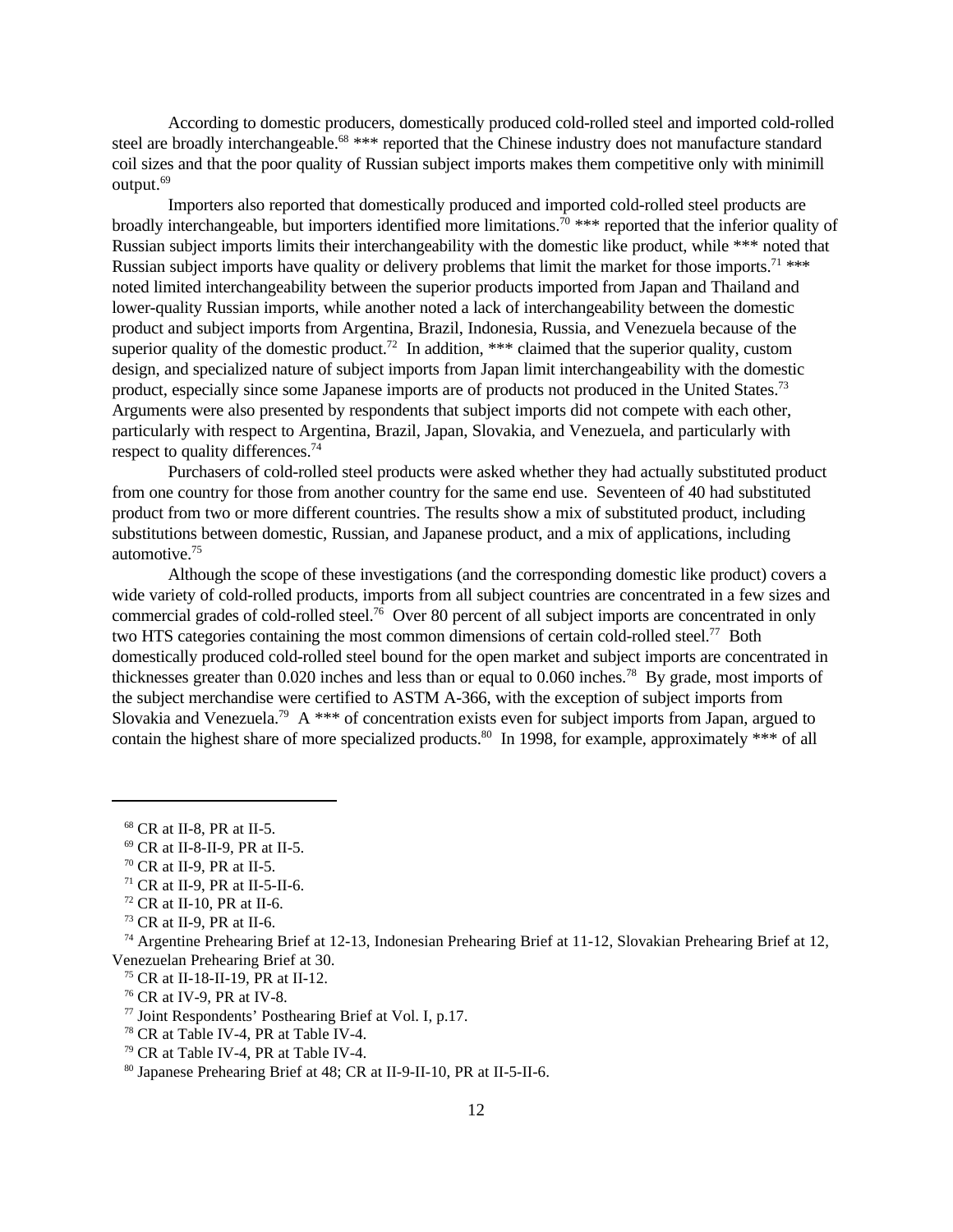subject imports from Japan were of ASTM A-366, the most common commercial grade of steel.<sup>81</sup> Subject imports were more concentrated in a few common grades than were commercial shipments of domestic product.<sup>82</sup>

# **2. Geographic Overlap**

Domestically produced cold-rolled steel is shipped nationwide.<sup>83</sup> Subject imports from 10 of the 12 countries entered every region between January 1996 and September 1999.<sup>84</sup> The exceptions were Thailand, with no subject imports entering the Great Lakes region, and Venezuela, with no subject imports entering the West region.<sup>85</sup> Thailand and Venezuela were also the most concentrated, with over 90 percent of subject imports from each country entering the Gulf region.<sup>86</sup> Subject imports from Argentina and South Africa were also concentrated, with more than half of all subject imports entering the Gulf region and very little entering the West region.<sup>87</sup> Relatively small shares of subject imports from Slovakia and Turkey entered the West region.<sup>88</sup> The Gulf region was the leading destination for subject imports from eight of the 12 countries, although less than eight percent of subject imports from Taiwan entered that region.<sup>89</sup>

#### **3. Channels of Distribution**

The domestic industry internally consumes a large volume of its production of certain cold-rolled steel in the process of producing downstream products such as tin mill black plate and coated products.<sup>90</sup> Of the domestic product sold in the merchant market in 1998, approximately \*\*\* percent was sold to distributors, processors, and service centers.<sup>91</sup> The remainder was sold to end users, with automotive and appliance applications accounting for \*\*\* percent respectively.<sup>92</sup>

U.S. importers sell the subject merchandise on the open market, primarily to distributors, processors, and service centers. In 1998, the share of subject imports shipped to that segment ranged from a low of \*\*\* percent for Japanese subject imports to a high of \*\*\* percent for Slovakia.<sup>93</sup> Only subject imports from \*\*\* were sold to the automotive sector, and only subject imports from \*\*\* were sold to the appliance sector.<sup>94</sup>

<sup>81</sup> CR at Table IV-4, PR at Table IV-4.

<sup>82</sup> CR at Table IV-4, PR at Table IV-4.

<sup>83</sup> CR at IV-9, PR at IV-8.

<sup>&</sup>lt;sup>84</sup> CR at Table IV-5, PR at Table IV-5.

<sup>&</sup>lt;sup>85</sup> CR at Table IV-5, PR at Table IV-5.

<sup>86</sup> CR at Table IV-5, PR at Table IV-5.

<sup>87</sup> CR at Table IV-5, PR at Table IV-5.

<sup>88</sup> CR at Table IV-5, PR at Table IV-5.

<sup>89</sup> CR at Table IV-5, PR at Table IV-5.

<sup>90</sup> CR at Table I-2, PR at Table I-2.

<sup>&</sup>lt;sup>91</sup> CR at Table I-2, PR at Table I-2.

<sup>&</sup>lt;sup>92</sup> CR at Table I-2, PR at Table I-2.

<sup>93</sup> CR at Table I-2, PR at Table I-2.

<sup>&</sup>lt;sup>94</sup> CR at Table I-2, PR at Table I-2.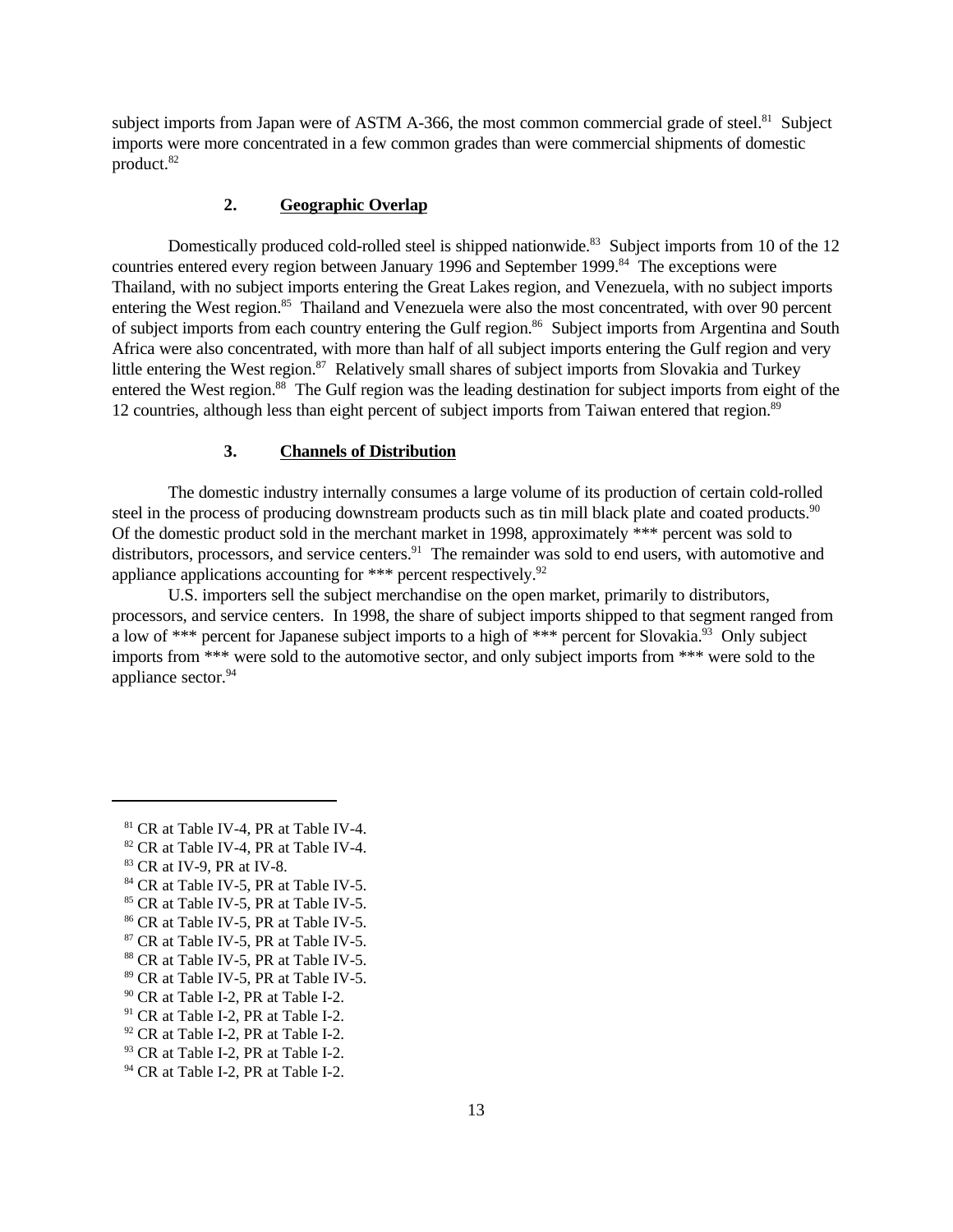# **4. Simultaneous Presence**

Cold-rolled steel products produced in the United States were present in the market throughout the period under investigation.<sup>95</sup> Subject imports from nine of the 12 subject countries were present for a large majority of the period.<sup>96</sup> Subject imports from Argentina, Brazil, China, Japan, Russia, Slovakia, South Africa, Taiwan, and Turkey were present in at least three-quarters of the  $45$  months.<sup>97</sup> Subject imports from Venezuela were present for 23 of the 45 months, including eight of nine months in the interim period of January through September, 1999.<sup>98</sup> Subject imports from Indonesia were present in each year, including eight months of 1998 and four of the first nine months in 1999.<sup>99</sup> Subject imports from Thailand entered the U.S. market in 1998 and was present for five of the first nine months in 1999.<sup>100</sup>

### **5. Conclusion**

Based on the evidence in the record of the general fungibility among the subject imports and the domestic like product, broad geographic distribution, similar channels of distribution, and the simultaneous presence of subject imports in the U.S. market, we find a reasonable overlap of competition among the subject imports and between the subject imports and the domestic like product. With respect to fungibility, there are some quality differences perceived by both purchasers and importers between certain subject imports and the domestic product, as well as some degree of differentiation in the product mix from each country and the domestic like product. Nonetheless, we find that the record reveals that the merchandise imported from all the subject countries to the United States was generally fungible with each other and with the domestic like product. We note that additional differences do exist when the factors of geographic overlap and simultaneous presence are considered, most notably the limited geographic concentration of subject imports from Thailand and Venezuela, as well as the absence of subject imports from Thailand, in particular, for a portion of the period under investigation. However, cumulation is appropriate when there is a reasonable overlap of competition and cumulation is not dependent on a perfect match on all factors. Therefore, we find a reasonable overlap of competition among subject imports and with the domestic like product in the U.S. market. Consequently, we cumulate subject imports from all 12 of the subject countries for the purpose of analyzing whether the domestic industry has been materially injured by reason of the subject imports.

#### **III. NO MATERIAL INJURY BY REASON OF SUBSIDIZED AND LTFV IMPORTS**

In the final phase of antidumping and countervailing duty investigations, the Commission determines whether an industry in the United States is materially injured by reason of the subject imports under investigation.<sup>101</sup> In making this determination, the Commission must consider the volume of the subject imports, their effect on prices for the domestic like product, and their impact on domestic producers

<sup>95</sup> CR at IV-10, PR at IV-8.

<sup>96</sup> CR at Table IV-6, PR at Table IV-6.

 $97$  CR at Table IV-6, PR at Table IV-6.

<sup>&</sup>lt;sup>98</sup> CR at Table IV-6, PR at Table IV-6.

<sup>99</sup> CR at Table IV-6, PR at Table IV-6.

<sup>&</sup>lt;sup>100</sup> CR at Table IV-6, PR at Table IV-6.

<sup>101</sup> 19 U.S.C. §§ 1671d(b) and 1673d(b).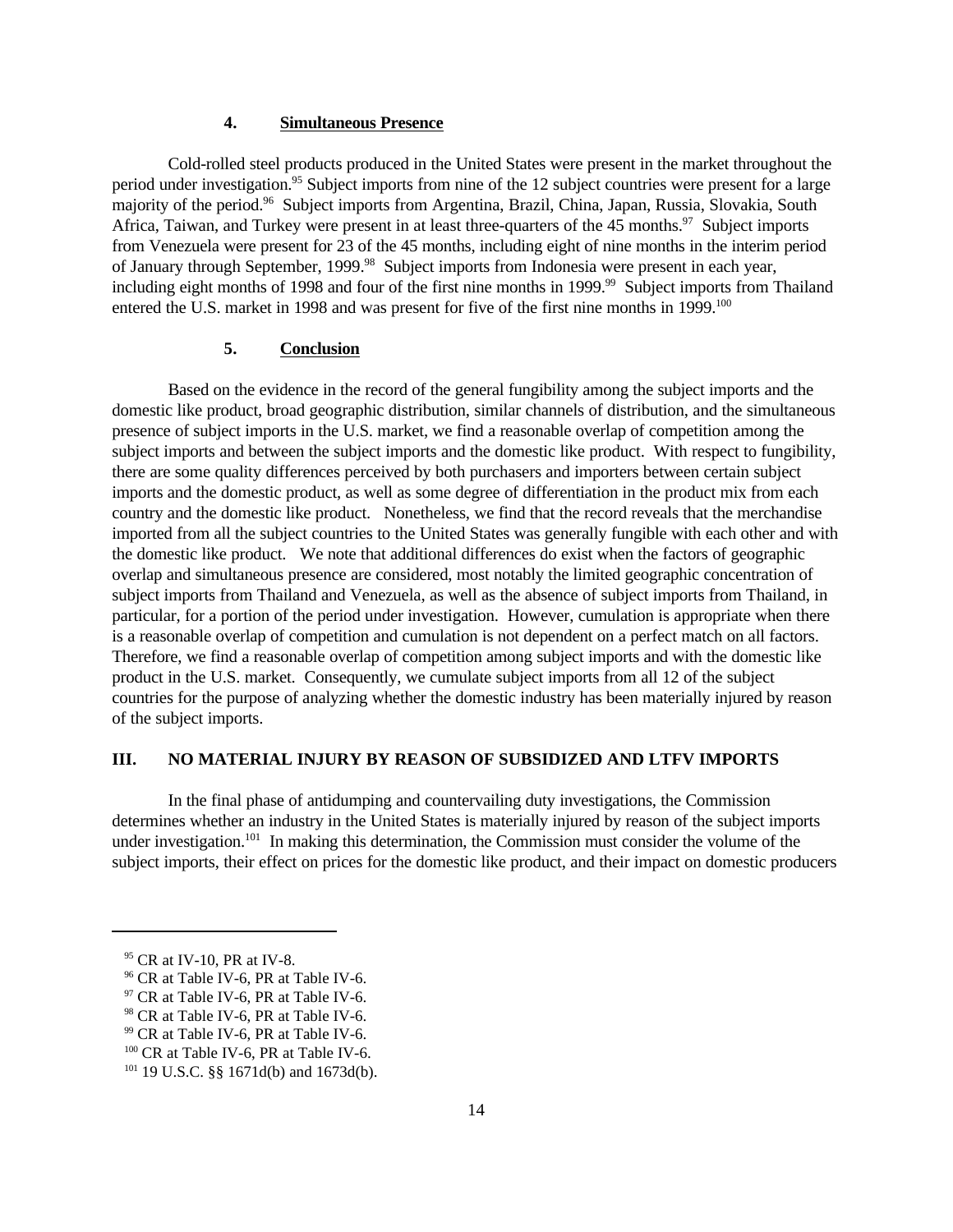of the domestic like product, but only in the context of U.S. production operations.<sup>102</sup> The statute defines "material injury" as "harm which is not inconsequential, immaterial, or unimportant."<sup>103</sup> In assessing whether the domestic industry is materially injured by reason of subject imports, we consider all relevant economic factors that bear on the state of the industry in the United States.<sup>104</sup> No single factor is dispositive, and all relevant factors are considered "within the context of the business cycle and conditions of competition that are distinctive to the affected industry."<sup>105</sup>

For the reasons discussed below, we determine that the domestic industry producing certain coldrolled steel is not materially injured by reason of subsidized imports from Brazil or by LTFV imports from Argentina, Brazil, Japan, Russia, South Africa, and Thailand.

# **A. Conditions of Competition**

The following conditions of competition are pertinent to our analysis in these investigations.

# **1. Captive Consumption**

The domestic industry captively consumes a significant share of its production of the domestic like product in the manufacture of downstream articles.<sup>106</sup> Thus, we have considered whether the statutory captive production provision requires us to focus our analysis primarily on the merchant market when assessing market share and the factors affecting the financial performance of the domestic industry.<sup>107</sup>

(I) the domestic like product produced that is internally transferred for processing into that downstream article does not enter the merchant market for the domestic like product,

(II) the domestic like product is the predominant material input in the production of that downstream article, and

(III) the production of the domestic like product sold in the merchant market is not generally used in the production of that downstream article,

then the Commission, in determining market share and the factors affecting financial performance set forth in clause (iii), shall focus primarily on the merchant market for the domestic like product.

<sup>&</sup>lt;sup>102</sup> 19 U.S.C. § 1677(7)(B)(i). The Commission "may consider such other economic factors as are relevant to the determination" but shall "identify each [such] factor . . . [a]nd explain in full its relevance to the determination." 19 U.S.C. § 1677(7)(B). See also Angus Chemical Co. v. United States, 140 F.3d 1478 (Fed. Cir. 1998).

<sup>103</sup> 19 U.S.C. § 1677(7)(A).

<sup>104</sup> 19 U.S.C. § 1677(7)(C)(iii).

<sup>105</sup> 19 U.S.C. § 1677(7)(C)(iii).

 $106$  CR at I-10, PR at I-9.

<sup>&</sup>lt;sup>107</sup> The captive production provision, 19 U.S.C. § 1677(7)(C)(iv), provides:

<sup>(</sup>iv) CAPTIVE PRODUCTION -- If domestic producers internally transfer significant production of the domestic like product for the production of a downstream article and sell significant production of the domestic like product in the merchant market, and the Commission finds that --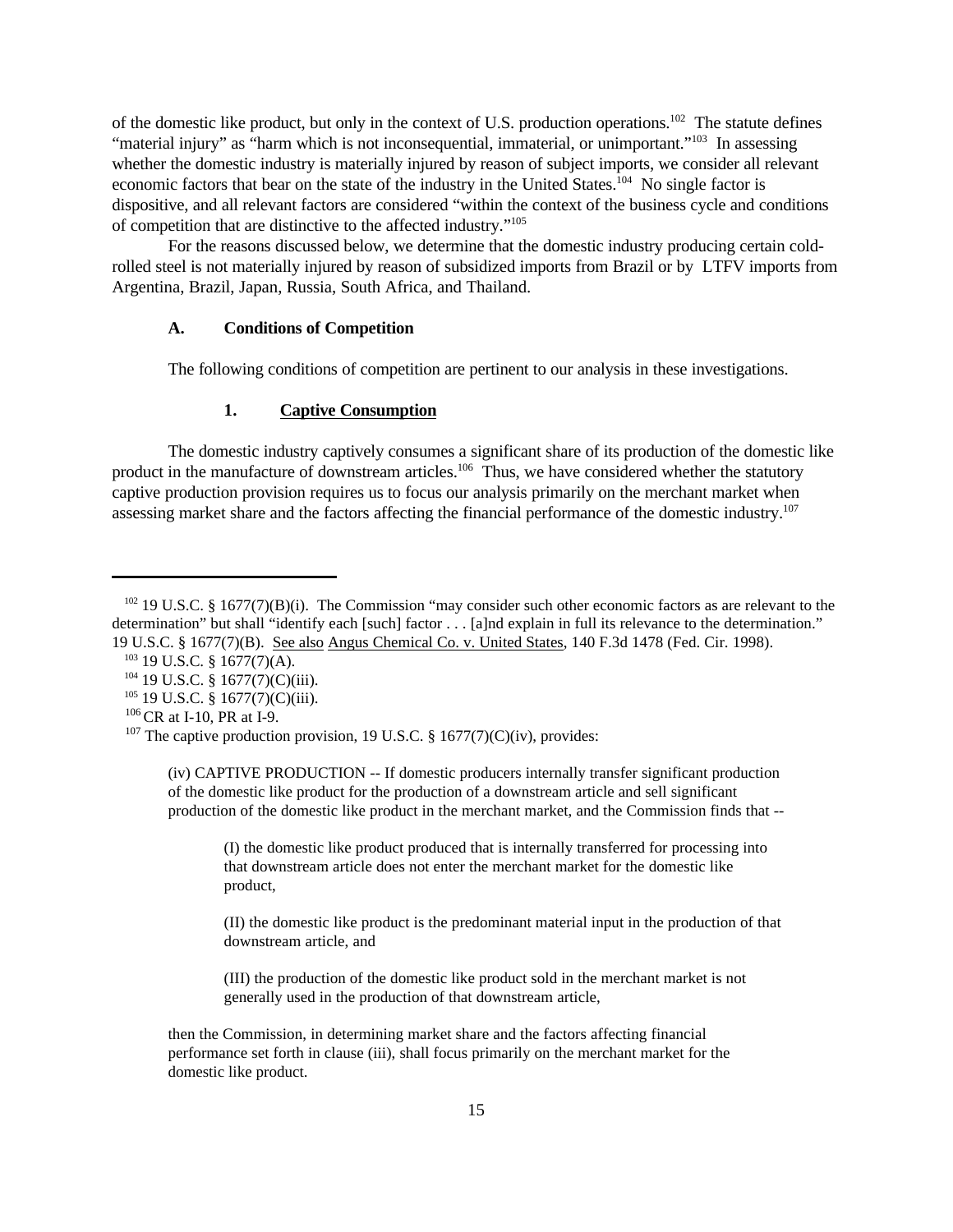We find that the threshold provision of the captive production provision has been met, as domestic producers internally transfer a significant share of their domestic production for captive consumption and sell a significant share on the merchant market. We find that the first statutory criterion is met. The record reflects that virtually all of the certain cold-rolled steel transferred for processing was in fact processed into downstream articles.<sup>108 109 110</sup> We also find that the second statutory criterion has been met, as certain coldrolled steel is the predominant material input for the relevant downstream articles.<sup>111</sup> However, we find that the record evidence in these investigations does not satisfy the third statutory criterion (a lack of general overlap between downstream products produced captively and those produced in the merchant market).<sup>112</sup>

<sup>109</sup> Commissioner Askey finds that the first statutory criterion is not met in this proceeding because the record indicates that the domestic industry sells some of the same types of cold-rolled merchandise in the merchant market that it captively consumes. Commissioner Askey notes that the language of the first statutory criterion is straightforward: it provides that the captive production provision is only applicable where the "domestic like product produced that is internally transferred for processing into...[a] downstream article" does not enter the merchant market for the domestic like product. 19 U.S.C. §1677(7)(C)(iv)(I). The highlighted phrase simply indicates that, when the same products are both captively consumed by the industry and enter the merchant market, the industry's production of those products competes with subject imports in the merchant market and should therefore not be excluded from the Commission's injury analysis. Thus, the language of the first criterion requires that the Commission assess whether the type or category of domestic like product that is internally transferred by the domestic industry enters the merchant market for the domestic like product. See Certain Hot-Rolled Steel Products from Japan, Inv. No. 731-TA-807 (Final), USITC Pub. 3202 at 25-30 (June 1999).

This interpretation of the criterion is consistent with the policy underlying the captive production provision. As stated in the SAA, the captive production provision is intended to allow the Commission to focus on the industry's merchant market operations only when imports "compete primarily with sales of the domestic like product in the merchant market, not with the inventory internally-transferred for processing into a separate downstream article." SAA at 852 (emphasis added). Clearly, the grades or types of domestic like products that are captively consumed can be said to be competing with the subject imports when the industry sells those same grades or types on the open market. Moreover, when the industry ships the same types of merchandise in the open and captive market, this indicates the industry has the ability to shift significant production of these products between its captive operations and the merchant market. In these situations, an injury analysis that focused solely on the industry's merchant market operations would be incomplete because it would ignore the fact that the industry's captive production operations actually produce merchandise that competes (or has the potential to compete in a significant manner) with the subject merchandise.

<sup>110</sup> Commissioner Okun does not reach the question of whether the first statutory criterion is satisfied in these investigations.

 $111$  CR at II-7, PR at II-4.

<sup>112</sup> Commissioner Askey notes that she has previously outlined her analytical framework for examining the statutory captive production provision. See Certain Hot-Rolled Steel Products from Japan, Inv. No. 731-TA-807 (Final), USITC Pub. 3202 at 25-30 (June 1999). With regard to the third prong of the provision, she notes that in these investigations the petitioners and respondents are in disagreement regarding how the Commission should treat transfers of certain cold-rolled steel by a domestic producer to a joint venture in which the domestic producer holds some interest. Respondents argue that such transfers should be deemed merchant market sales if the domestic producer holds less than a controlling interest in the joint venture, while petitioners argue that such transfers should be deemed internal transfers. Upon review, Commissioner Askey notes that she need not decide this issue because under either approach, the third prong of the captive production provision is not satisfied under her analysis.

Specifically, Commissioner Askey notes that if the disputed transfers are deemed internal transfers, then roughly \*\*\* percent of merchant market purchases and \*\*\* percent of internal transfers are used in the production of the same downstream articles. If, on the other hand, the disputed transfers are deemed merchant market sales,

<sup>&</sup>lt;sup>108</sup> Bethlehem Prehearing Brief at 20-21, Joint Respondents' Posthearing Brief at Vol. II, Tab C, p.2.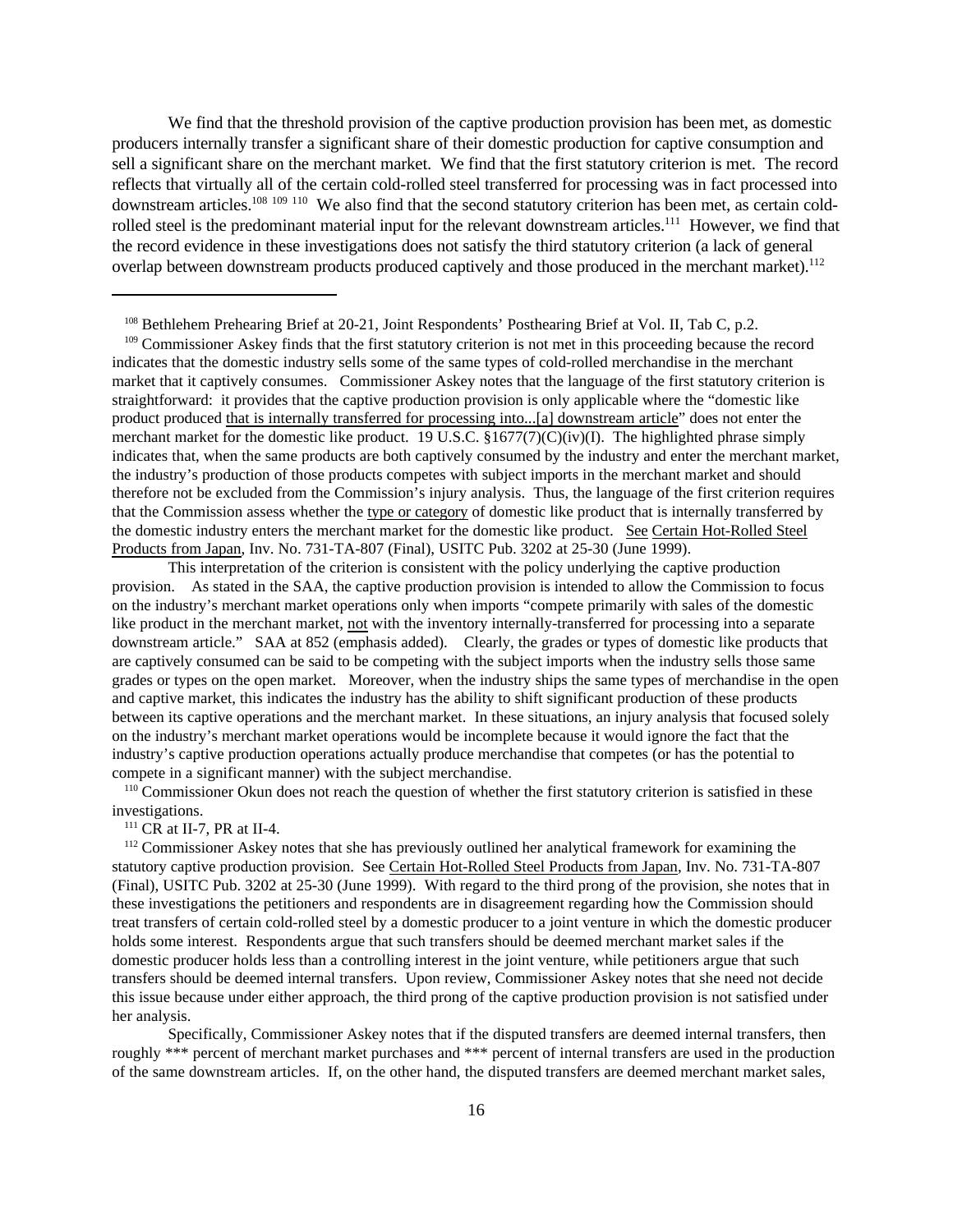At the outset, we note that we are faced with a novel issue in these investigations. A significant portion of the production identified by the domestic industry as internal transfers in fact was sold to joint ventures and other related entities. Petitioners argue that these transactions should be considered internal transfers for purposes of the captive production provision.<sup>113</sup> The statute simply refers to "internal" transfers.<sup>114</sup> The SAA does not provide clear guidance on classifying transfers to related companies. Although the SAA defines merchant market sales as sales to "unrelated customers,"<sup>115</sup> it defines captive production as being processed into higher-valued downstream articles by "the same producer."<sup>116</sup>

We interpret this provision to draw generally a distinction between transfers within the same corporate entity and sales to other corporate entities, such as joint ventures. Absent evidence that the separate corporate structure of the related entity should be disregarded or evidence that these transactions are treated by the domestic producer and the related entity in the same manner as production that is transformed internally and processed into a downstream product by the domestic producer, we find it inappropriate to consider these transactions to be internal transfers for purposes of applying the captive production provision.

As to corporate structure, none of the related entities are under the sole control of a single domestic producer.<sup>117</sup> Several, in fact, are jointly owned with foreign producers of subject imports.<sup>118</sup> These related entities may have the authority to purchase inputs from other sources and domestic producers may not have distribution rights to all of the coated products for which they provided the substrate.<sup>119</sup> Finally, the record evidence regarding the valuation of sales to the related entities shows that, in at least some instances, those sales are valued differently from transfers for further processing by the domestic producer.<sup>120</sup> In the absence of contrary evidence, we therefore find that these transactions, accounting for approximately \*\*\*, should not be considered internal transfers for purposes of applying the captive production provision.<sup>121</sup>

Virtually all captive production is processed into assorted coated products and tin mill products<sup>122</sup> Coated products account for approximately \*\*\* percent of merchant purchases and tin mill products account for an additional \*\*\* percent for a total of approximately \*\*\* percent.<sup>123</sup> We find these figures large enough to indicate that the domestic like product sold in the merchant market is in fact generally used

then roughly \*\*\* percent of merchant market purchases and \*\*\* percent of internal transfers are used in the production of the same downstream articles. Thus, Commissioner Askey concludes that under either methodology, there is a sufficient overlap in end-uses such that the domestic like product sold in the merchant market is generally used in the production of the same downstream articles resulting from captive production. Accordingly, she finds that the third prong of the captive production provision is not satisfied in these investigations.

<sup>113</sup> Bethlehem Posthearing Brief at 27-28.

<sup>114</sup> 19 U.S.C. § 1677(7)(C)(iv).

<sup>115</sup> SAA at 852.

<sup>116</sup> SAA at 852.

<sup>117</sup> Joint Respondents' Posthearing Brief at Vol. II, Tab B, p.11.

<sup>118</sup> Joint Respondents' Posthearing Brief at Vol. II, Tab B, p.11.

<sup>&</sup>lt;sup>119</sup> Joint Respondents' Posthearing Brief at Vol. II, Tab B, pp.14-15. For example, Bethlehem owned \*\*\* percent of Walbridge and supplied \*\*\* percent of its cold-rolled steel requirements, but had marketing rights to only \*\*\* percent of the output. Id. At least one joint venture, \*\*\*, purchased certain cold-rolled steels from producers besides its owners. Id.

<sup>&</sup>lt;sup>120</sup> See, e.g., \*\*\* Verification Report, January 24, 2000, at 3-4. See also Joint Respondents' Posthearing Brief at Vol. II, Tab B, pp.12-15.

<sup>&</sup>lt;sup>121</sup> Joint Respondents' Posthearing Brief at Vol. II, Tab B, p.22; Questionnaire Response of \*\*\* at pp.4, 18, 26.

<sup>&</sup>lt;sup>122</sup> CR at Table I-2, PR at Table I-2.

<sup>123</sup> INV-X-048, n.2.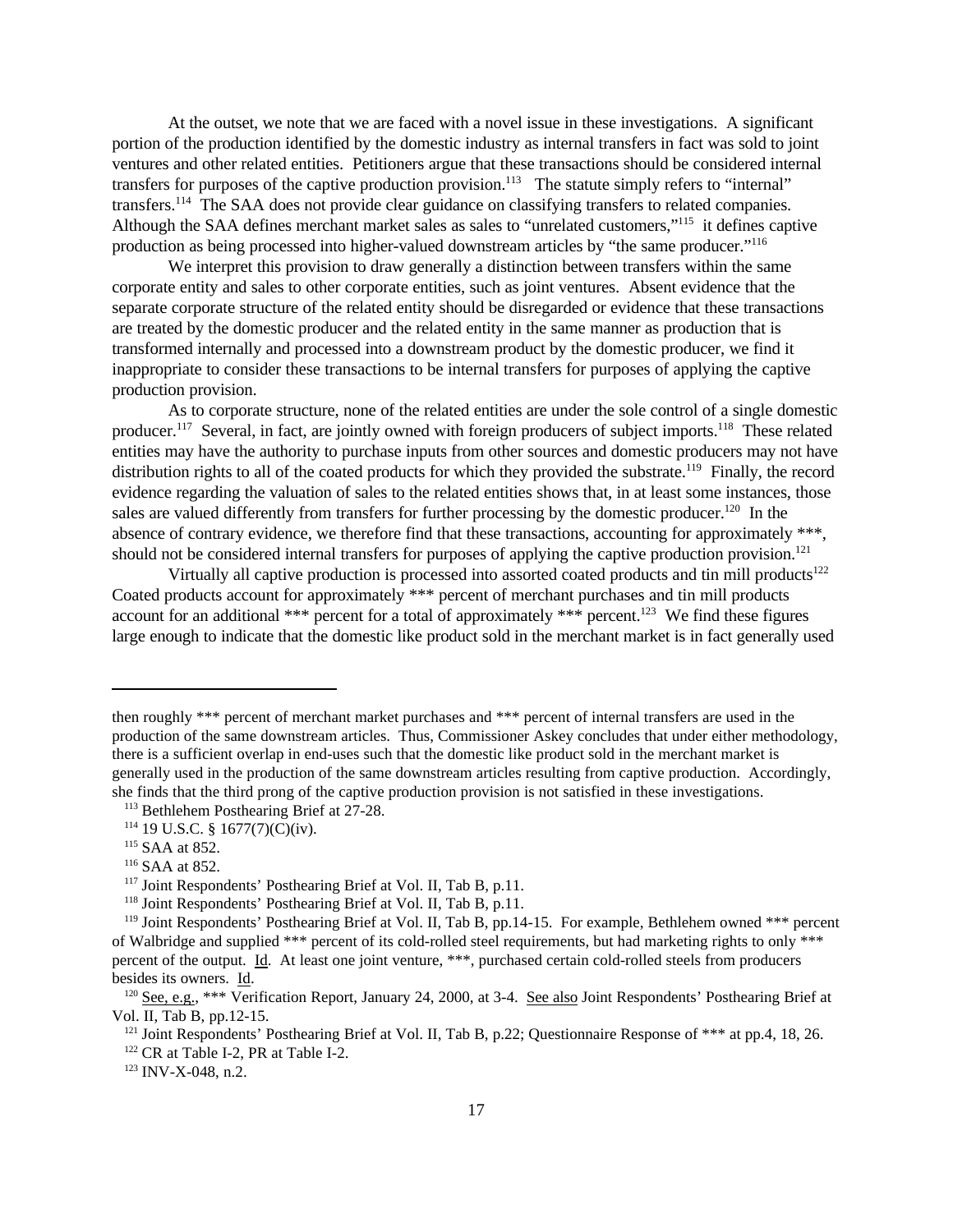in the production of the same downstream articles, and that the captive production provision does not apply in these investigations.

However, even when the captive production provision is not applied, we may take into consideration the existence of a significant volume of captive production as a relevant condition of competition.<sup>124</sup> We do so for purposes of these final determinations.

#### **2. Other Conditions of Competition**

There are a number of other conditions of competition that we have taken into account in analyzing whether the domestic industry is materially injured by reason of subject imports. First, demand for certain cold-rolled steel products has been strong and growing during the period under investigation. Overall apparent U.S. consumption increased 8.6 percent between 1996 and 1998, rising from 34.6 million short tons in 1996 to 37.6 million in 1998.<sup>125</sup> Consumption was 2.2 percent higher in the interim period from January to September 1999 than in the same time period in 1998.<sup>126</sup> Apparent open market consumption of certain cold-rolled steel increased 10.1 percent between 1996 and 1998, rising from 15.9 million short tons in 1996 to 17.5 million by in 1998.<sup>127</sup> Demand in the interim 1999 period showed a slight decline from interim 1998.<sup>128</sup>

Second, at present purchasers of certain cold-rolled steel have few substitute products available to them. Both producers and importers find that other products may be substituted for certain cold-rolled steel only under certain limited conditions.<sup>129</sup> Moreover, most responding purchasers report there are no substitutes for certain cold-rolled steel that they purchase for their applications.<sup>130</sup>

Third, a fair degree of stability exists in the relationships between suppliers and purchasers, which in turn reflects the importance of non-price considerations to purchasers. When seeking a cold-rolled steel supplier, purchasers generally are motivated primarily by quality concerns, with price being a secondary concern.<sup>131</sup> This is especially true for larger purchasers, such as automobile manufacturers.<sup>132</sup> Purchasers change suppliers infrequently.<sup>133</sup> Some purchasers prefer to transact business with domestic producers because of shorter lead times and fewer delivery problems.<sup>134</sup> These non-price considerations mitigate the interchangeability between subject imports and domestic merchandise.

Fourth, domestic producers dominate the market for certain cold-rolled steel. Total domestic shipments, including internal transfers, rose throughout the period, increasing from 32.2 million short tons

<sup>&</sup>lt;sup>124</sup> See, e.g., Certain Emulsion Styrene-Butadiene Rubber from Brazil, Korea, and Mexico, Invs. Nos. 731-TA-794-796 (Final), USITC Pub. 3190 (May 1999) at 14.

<sup>&</sup>lt;sup>125</sup> CR at Table IV-7, PR at Table IV-7.

<sup>&</sup>lt;sup>126</sup> CR at Table IV-7, PR at Table IV-7.

<sup>&</sup>lt;sup>127</sup> CR at Table IV-8, PR at Table IV-8.

<sup>&</sup>lt;sup>128</sup> CR at Table IV-8, PR at Table IV-8.

<sup>129</sup> CR at II-6, PR at II-4.

<sup>&</sup>lt;sup>130</sup> CR at II-7, PR at II-4. Thin gauge hot-rolled steel has been mentioned as a potential rival for certain coldrolled steel, but a majority of responding purchasers reported that thin gauge hot-rolled could not be used as a substitute at this time. CR at II-7, PR at II-4.

<sup>&</sup>lt;sup>131</sup> CR at Table II-1, PR at Table II-1.

<sup>&</sup>lt;sup>132</sup> See, e.g., Bethlehem Posthearing Brief at Exhibit 5, General Motors Corporation submission of October 26, 1998, at 7-8 ("GM is far more focused on the quality of service and product...than it is in spot market developments").

<sup>&</sup>lt;sup>133</sup> CR at II-8, PR at II-5.

<sup>&</sup>lt;sup>134</sup> CR at II-10, PR at II-6.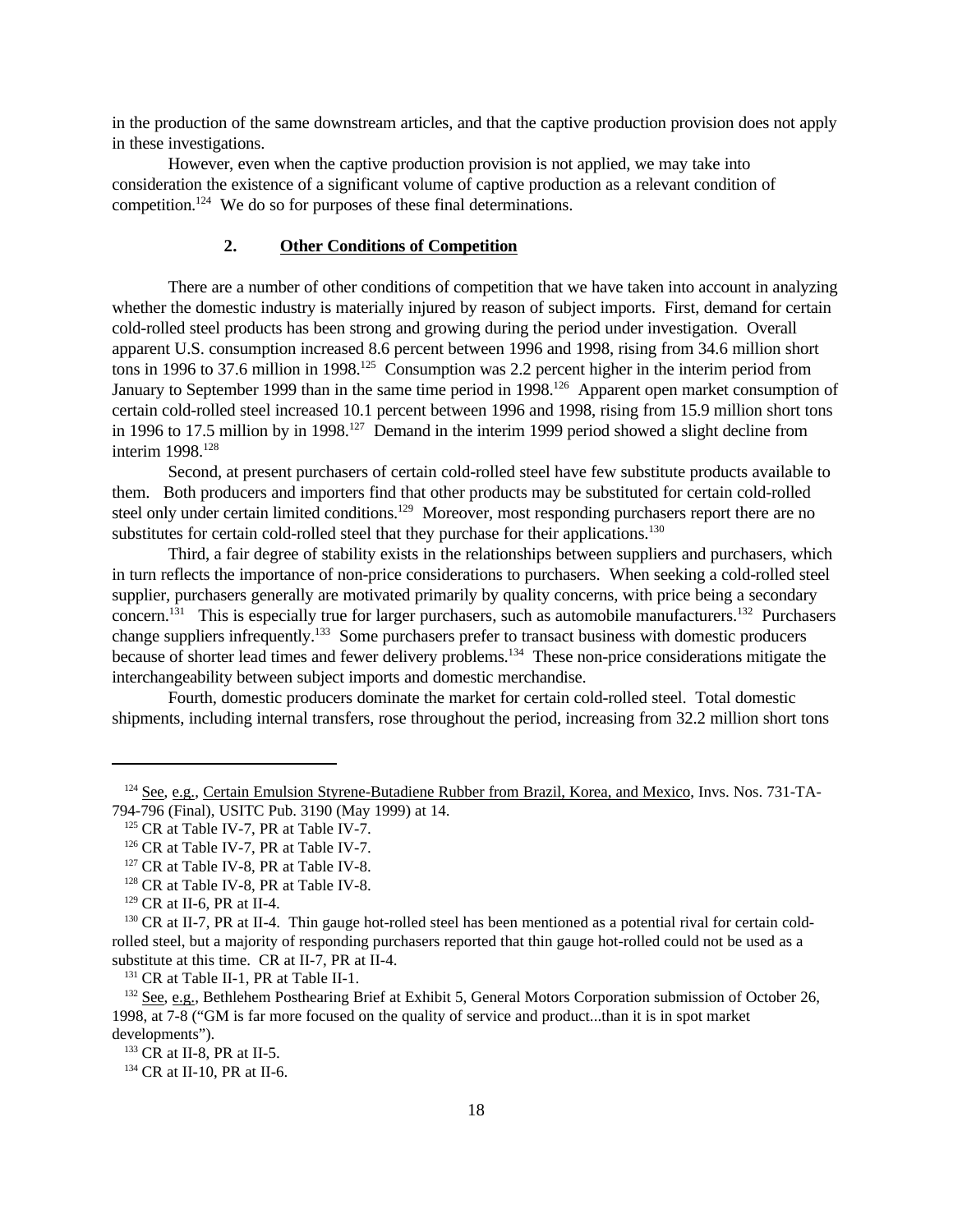in 1996 to 34.0 million short tons by 1998, an increase of 5.4 percent. Shipments also increased by 3.0 percent in interim 1999 over interim 1998.<sup>135</sup> The share of total domestic consumption accounted for by domestic production slipped between 1996 and 1998, but remained above 90 percent. The domestic share rebounded somewhat in interim 1999, rising to 91.8 percent compared to 91.1 percent in interim 1998.<sup>136</sup> Domestic shipments to the merchant market increased from 13.5 million short tons in 1996 to 13.9 million short tons in 1998, with most of the increase occurring between 1997 and 1998.<sup>137</sup> Domestic merchant market shipments declined slightly between interim 1998 and interim 1999.<sup>138</sup> Although the share of open market consumption accounted for by domestic production dropped from 85.1 percent in 1996 to 79.3 percent in 1998, it improved in interim 1999 to 81.7 percent from 80.7 percent in interim 1998.<sup>139</sup>

Fifth, domestic production capacity increased over the period under investigation. Total domestic certain cold-rolled steel capacity increased from 37.1 million short tons in 1996 to 39.5 million short tons by 1998, an increase of 6.4 percent.<sup>140</sup> Domestic capacity increased one percent in interim 1999 over the same time period in 1998.<sup>141</sup> This increase in capacity included the \*\*\*.<sup>142</sup> \*\*\*.<sup>143</sup> The domestic industry was able to maintain high capacity utilization rates throughout the period. Capacity utilization reached a low of 85.9 percent in 1997 before rising to 86.4 percent in 1998.<sup>144</sup> The capacity utilization rate was 88.8 percent in interim 1999, compared to 87.2 percent in interim 1998.<sup>145</sup>

Sixth, the extent of competition between domestic production and subject imports is somewhat limited, given the domestic producers' large volume of internal transfers and contractual sales. The majority of all domestic production of certain cold-rolled steel is destined for further downstream processing by the producer, with such transfers not sold in direct competition with subject imports.<sup>146</sup> Moreover, most subject imports do not compete significantly with the domestic product for certain important segments of the merchant market, such as for sales to domestic automobile purchasers.<sup>147</sup> Approximately \*\*\* percent of all open market sales are made directly to end users, and automotive applications, from which subject imports are typically excluded, account for approximately \*\*\* percent of all open market sales.<sup>148</sup> The domestic production sold into the merchant market is more commonly sold by contract than are subject imports.<sup>149</sup> Of all domestic sales to the merchant market, \*\*\* percent were sold by contract, compared to \*\*\* percent of subject imports.<sup>150</sup> Contracts for the sale of domestic product

<sup>&</sup>lt;sup>135</sup> CR at Table IV-7, PR at Table IV-7.

<sup>&</sup>lt;sup>136</sup> CR at Table C-1, PR at Table C-1.

<sup>&</sup>lt;sup>137</sup> CR at Table IV-8, PR at Table IV-8. For purposes of the following injury discussion, we have relied on data that classifies transactions with related entities as internal transfers. We note that the domestic market shipment data are therefore understated because of the significant volume of sales to related entities.

<sup>&</sup>lt;sup>138</sup> CR at Table IV-8, PR at Table IV-8.

<sup>&</sup>lt;sup>139</sup> CR at Table C-2, PR at Table C-2.

<sup>&</sup>lt;sup>140</sup> CR at Table C-1, PR at Table C-1.

<sup>&</sup>lt;sup>141</sup> CR at Table C-1, PR at Table C-1.

 $142$  CR at III-4, PR at III-1.

<sup>&</sup>lt;sup>143</sup> CR at II-3, PR at II-2. Other outages include a blast furnace failure at \*\*\*. CR at III-4-III-5, PR at III-1.

<sup>&</sup>lt;sup>144</sup> CR at Table III-2, PR at Table III-2.

<sup>&</sup>lt;sup>145</sup> CR at Table III-2, PR at Table III-2.

<sup>146</sup> CR at II-1, PR at II-1.

 $147$  Tr. at 145 (Mr. Schagrin).

<sup>&</sup>lt;sup>148</sup> CR at Table I-2, PR at Table I-2.

<sup>&</sup>lt;sup>149</sup> CR at V-8, PR at V-8.

<sup>&</sup>lt;sup>150</sup> CR at V-8, PR at V-8.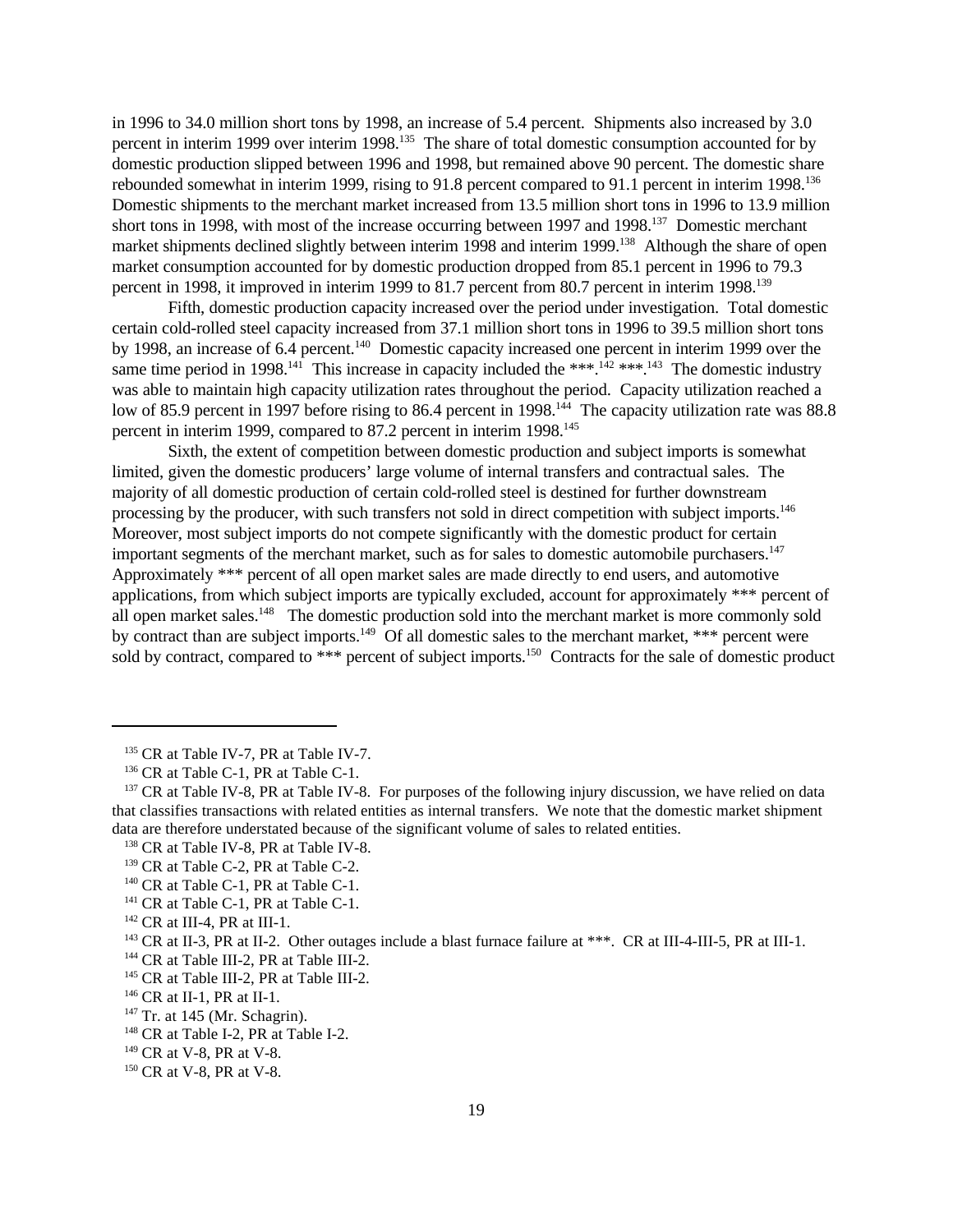are typically for a year, while contracts for sales of subject imports are shorter, typically three to six months.<sup>151</sup>

Seventh, we note that the prices of the three principal flat carbon steel products–hot rolled, cold rolled, and corrosion resistant–have tended to track each other closely over time.<sup>152</sup> During the period under investigation, prices for both hot-rolled steel, the major input for certain cold-rolled steel, and corrosion-resistant steel, the major downstream product, have declined.<sup>153</sup>

Eighth, domestic producers have made significant productivity gains<sup>154</sup> and are typically shipping more varied grades of cold-rolled steel to the merchant market than are subject foreign producers. Domestic products sold into the merchant market are less likely to be of common commercial grades than are subject imports. While subject imports are heavily concentrated in one common commercial grade, that grade accounted for about \*\*\* percent of domestic merchant shipments.<sup>155</sup>

Finally, we note the existence of an agreement signed on July 12, 1999, between Commerce and the Ministry of Trade of the Russian Federation, which limits subject imports from Russia to approximately half the level of 1998 imports.<sup>156</sup> Unlike a suspension agreement, this comprehensive agreement will limit subject imports from Russia notwithstanding the Commission's negative determination in the investigation regarding Russia.<sup>157</sup> We note that this agreement already appears to have had a significant effect on the level of subject imports, with subject imports from Russia during the interim period of 1999 falling more than one third relative to its interim  $1998$  levels.<sup>158</sup>

### **B. Volume of Cumulated Subject Imports**

Section 771(7)(C)(I) of the Act provides that the "Commission shall consider whether the volume of imports of the merchandise, or any increase in that volume, either in absolute terms or relative to production or consumption in the United States, is significant."<sup>159</sup>

The volume of subject imports increased between 1996 and 1998, rising from 1.1 million short tons in 1996 to 2.2 million short tons in 1998.<sup>160</sup> Most of the increase occurred between 1996 and 1997, when subject imports rose by over 700,000 short tons, an increase of 67 percent.<sup>161</sup> Subject imports declined 7.7 percent in interim 1999 compared to interim  $1998$ <sup>162</sup> As a share of total domestic consumption, including internal transfers, subject imports rose from 3.0 percent in 1996 to 5.9 percent in 1998.163 The share of total domestic consumption held by subject imports in interim 1999 was 5.0 percent,

<sup>&</sup>lt;sup>151</sup> CR at V-8, PR at V-8. Morever, prices and quantities are usually fixed in domestic contracts, and these contracts do not usually contain meet-or-release provisions. CR at V-8-V-9, PR at V-8.

<sup>&</sup>lt;sup>152</sup> Tr. at 54-55, 64 (Mr. Bouchard).

<sup>&</sup>lt;sup>153</sup> See, e.g., Joint Respondents' Prehearing Brief at Vol. I, Exhibit 2.

 $154 \overline{\text{CR}}$  at Table III-6, PR at Table III-6.

<sup>&</sup>lt;sup>155</sup> CR at Table IV-4, PR at Table IV-4.

<sup>&</sup>lt;sup>156</sup> This agreement is in addition to the suspension agreement under 19 U.S.C. § 1673c(c)(l), which was signed on January 13, 2000, too late to affect the data collected in these investigations. 65 Fed. Reg. 5500 (Feb. 4, 2000). <sup>157</sup> See Joint Respondents' Prehearing Brief at Vol. I, Exhibit 29 for text.

<sup>&</sup>lt;sup>158</sup> CR at Table IV-2, PR at Table IV-2.

<sup>159</sup> 19 U.S.C. § 1677(7)(C)(i).

<sup>&</sup>lt;sup>160</sup> CR at Table IV-2, PR at Table IV-2.

<sup>&</sup>lt;sup>161</sup> CR at Table IV-2, PR at Table IV-2.

<sup>&</sup>lt;sup>162</sup> CR at Table C-1, PR at Table C-1.

<sup>&</sup>lt;sup>163</sup> CR at Table C-1, PR at Table C-1.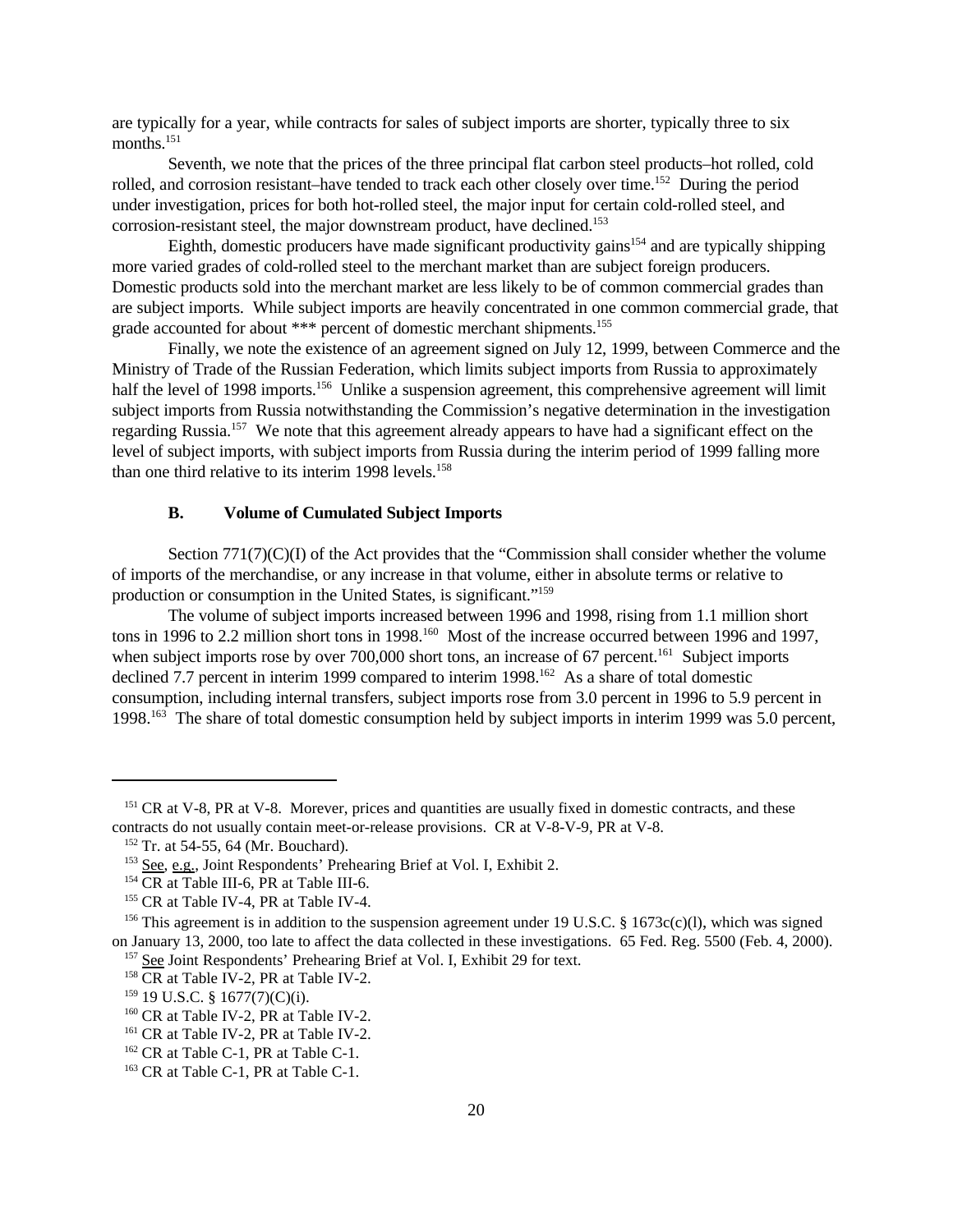compared to 5.5 percent for interim 1998.<sup>164</sup> The share of open market consumption accounted for by subject imports rose from 6.6 percent in 1996 to 12.7 percent in 1998.<sup>165</sup> Their share of open market consumption slipped from 11.9 percent in interim 1998 to 11.2 percent in interim 1999. <sup>166</sup>

While the volume of subject imports increased between 1996 and 1998, subject imports remained small in comparison to overall domestic consumption. The increases occurred at a time when domestic capacity utilization rates remained high despite increasing domestic capacity. Furthermore, these increases occurred primarily in the early portion of the period under investigation when the domestic industry's performance was very strong. In addition, most of the increases in subject imports occurred while \*\*\*.<sup>167</sup> The actual increase in subject import volume between 1997 and 1998, approximately 457,000 tons, was one percent of total apparent domestic consumption.

In 1999, subject imports declined. To some extent this decline may, as petitioners argue, reflect the filing of the petitions in June 1999. This decline also likely reflects expanding domestic production capacity and the impact of the comprehensive agreement with Russia, which reduced the volume from the largest source of subject imports.

We find that the volume of subject imports is too small to be considered significant when viewed in light of the conditions of competition in this industry, especially in light of the attenuated competition between subject imports and the domestic like product, and in light of our discussion of price effects below.

# **C. Price Effects of the Cumulated Subject Imports**

Section 771(C)(ii) of the Act provides that, in evaluating the price effects of the subject imports, the Commission shall consider whether –

> (I) there has been significant price underselling by the imported merchandise as compared with the price of domestic like products of the United States, and (II) the effect of imports of such merchandise otherwise depresses prices to a significant degree or prevents price increases, which otherwise would have occurred, to a significant degree.<sup>168</sup>

Domestic prices for each of the three products for which pricing data was collected declined during the period of investigation, although the domestic prices typically remained well above subject import prices.<sup>169</sup> Prices of subject imports also declined throughout most of the period under investigation.<sup>170</sup> Domestic prices showed some recovery in the second and third quarters of 1999, while subject import prices continued to fall. $^{171}$ 

The central issue in these investigations is the extent to which subject imports caused the price declines in the domestic market. One consistent feature of the U.S. certain cold-rolled steel market between 1996 and 1999 was the differences in prices of the subject merchandise and the domestic like product. Out of a total of 268 price/product comparisons, subject imports undersold the domestic like product in 211

<sup>&</sup>lt;sup>164</sup> CR at Table C-1, PR at Table C-1.

<sup>&</sup>lt;sup>165</sup> CR at Table C-2, PR at Table C-2.

<sup>&</sup>lt;sup>166</sup> CR at Table C-2, PR at Table C-2.

<sup>167</sup> \*\*\*. CR at II-3, PR at II-2. \*\*\*. CR at III-4, PR at III-1.

 $168$  19 U.S.C. § 1677(7)(C)(ii).

 $169$  CR at Tables F-1-F-6, PR at Tables F-1-F-6.

<sup>170</sup> CR at Tables F-1-F-6, PR at Tables F-1-F-6.

 $171$  CR at Tables F-1, F-3, and F-5, PR at Tables F-1, F-3, and F-5.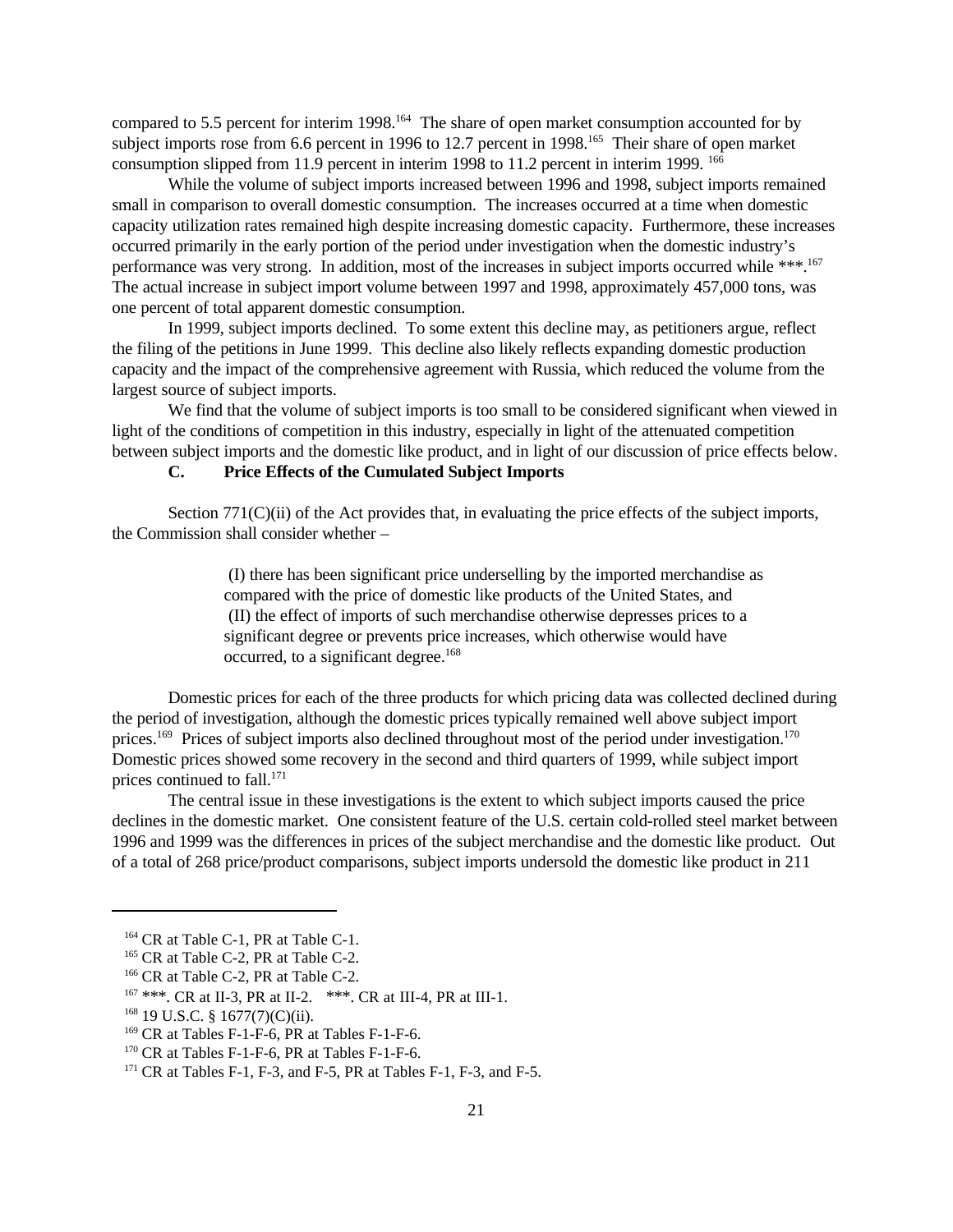quarters between 1996 and 1997.<sup>172</sup> Similarly, out of a total of 319 price/product comparisons, subject imports undersold the domestic like product in 287 quarters between 1998 and the third quarter of 1999.<sup>173</sup> However, in light of the conditions of competition in this industry, we do not find underselling by the imported merchandise to be significant, nor do we find that subject imports contributed to a significant degree to price suppression or depression.

While underselling has existed throughout the period, we find that the persistent price gap between subject imports and domestic prices is largely due to various differences between the domestic and imported products or sellers of those products. According to purchasers, quality, availability, and delivery are the most important non-price factors when choosing a supplier,  $174$  and when purchasers find a reliable supplier, they rarely change.<sup>175</sup> Purchasers rely on the domestic producers' ability to deliver product reliably and on a short lead time, factors of particular importance to producers operating on just-in-time inventory practices.<sup>176</sup> The purchase of domestic products was also found to present less risk of loss through damage than subject imports.<sup>177</sup> Furthermore, domestic products are generally more specialized than are the subject imports. Only \*\*\* percent of all commercial shipments of domestic certain cold-rolled steel are of the common commercial grade ASTM A-366, compared to nearly \*\*\* percent of subject imports.<sup>178</sup>

Domestic producers make most of their open market sales to end users and by contract.<sup>179</sup> The stability of supplier-purchaser relationships in the certain cold-rolled steel market, even in the face of price fluctuations, can be seen in the prevalence of the honoring of contracts, especially by larger purchasers. While petitioners claim that some contracts were abandoned or renegotiated because of the price pressure from imports, the record indicates that the vast majority of those contracts, and especially the largest of those contracts, were kept despite underselling by imports.<sup>180</sup>

The lack of a causal connection between the subject imports and the price declines in the market is reflected in the fact that subject import prices have generally continued to decline in 1999, while domestic prices have recovered in certain important segments. The recent recovery in domestic prices in service center sales indicates further the lack of significant price effects from subject imports, given that approximately \*\*\* percent of all subject imports are sold to service centers.<sup>181</sup> Moreover, no respondent purchaser mentioned any subject importer or subject producer as a price leader in the U.S. market. Instead, purchasers generally regard domestic producers as being the price leaders in the market, with \*\*\* mentioned most frequently.<sup>182</sup> This is further indication that subject imports do not in fact lead or significantly affect domestic prices. We also note the lack of confirmed lost sales or lost revenue allegations.183 Total alleged lost sales amounted to only 25,100 short tons over the entire period of

<sup>172</sup> CR at V-16, PR at V-11.

<sup>&</sup>lt;sup>173</sup> CR at V-16, PR at V-11.

<sup>&</sup>lt;sup>174</sup> CR at II-10, PR at II-5. We note that purchasers overwhelmingly listed quality as the most important factor in purchasing decisions. CR at II-6-II-7; PR at II-5. Five purchasers ranked availability first. Price was listed most important by only three of the 30 and was even listed as third most important by 11 purchasers. CR at II-6-II-7, PR at II-5.

<sup>175</sup> CR at II-8, PR at II-5.

<sup>176</sup> CR at II-10, PR at II-5.

<sup>&</sup>lt;sup>177</sup> CR at II-10, PR at II-6.

<sup>&</sup>lt;sup>178</sup> CR at Table IV-4, PR at Table IV-4.

<sup>179</sup> CR at I-10, V-8, PR at I-9, V-8.

<sup>&</sup>lt;sup>180</sup> CR at V-9, PR at V-8.

<sup>&</sup>lt;sup>181</sup> CR at Table I-2, PR at Table I-2.

<sup>182</sup> CR at V-9-V-10, PR at V-8.

<sup>&</sup>lt;sup>183</sup> CR at V-16, PR at V-16.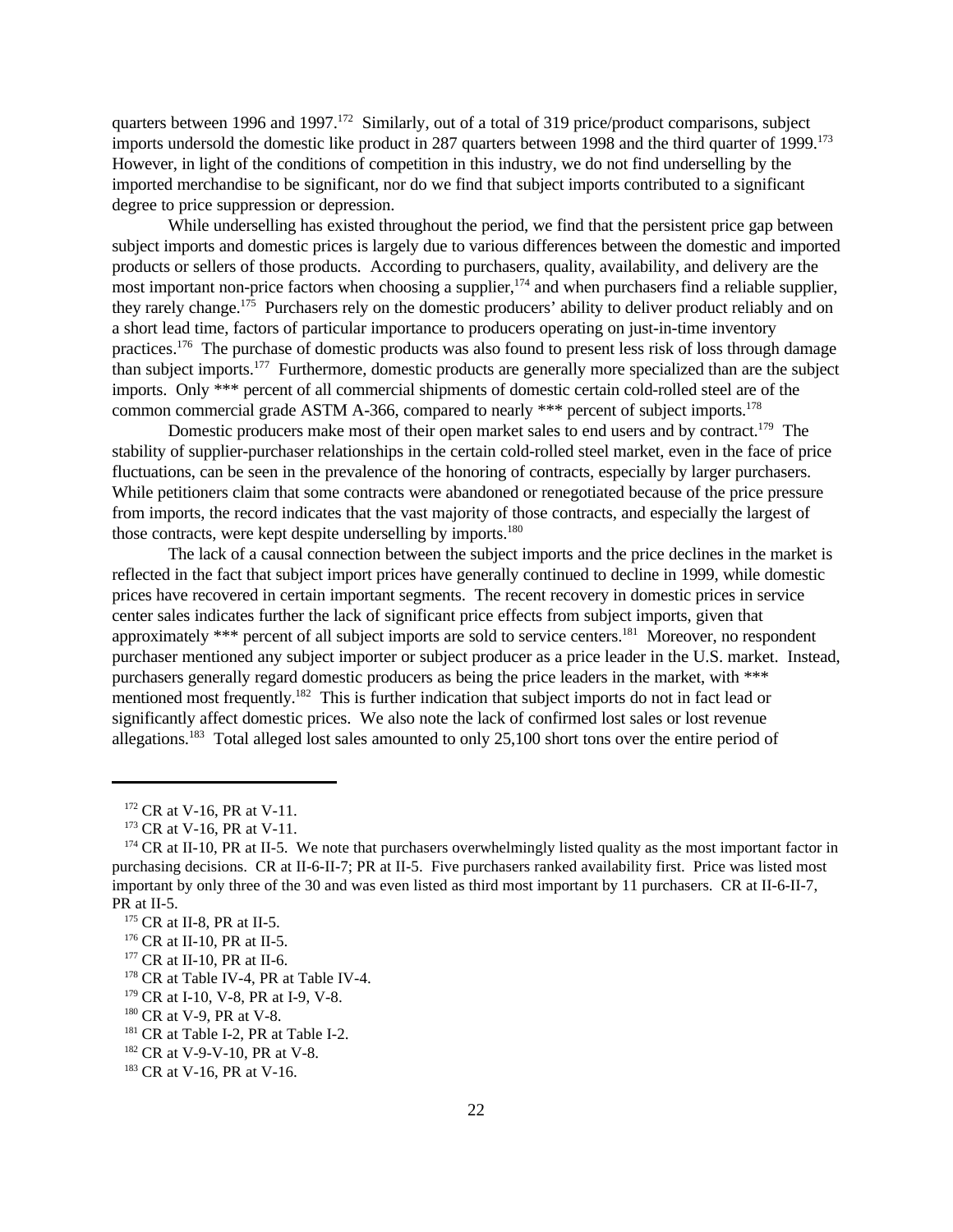investigation, at a time when apparent domestic consumption exceeded 30 million tons per year.<sup>184</sup> While we are mindful of the limitations of anecdotal lost sales and revenue information, we find the near absence of confirmed lost sales and revenues provides additional support for a general lack of significant price effects by subject imports.<sup>185</sup>

We find, instead, that the decline in domestic prices in 1998 and 1999 reflects a number of competitive conditions in the market and that the contribution of the small volume of subject imports was not material. Most importantly, the large and growing number of domestic participants in this market has increased competition within the domestic industry, which has been sharpened to some extent by the competitive advantages accruing to minimills and the decline in scrap prices during the period under investigation. While we recognize the relatively small size of minimills in this market, as well as some quality differences and differences in channels of distribution between minimills and integrated producers, we note that \*\*\* is regarded by some as a price leader and that Steel Dynamics, Inc., has become the first minimill to gain a contract with a major domestic automobile producer.<sup>186</sup>

We note that hot-rolled steel is the major input for certain cold-rolled steel.<sup>187</sup> Hot-rolled prices have declined throughout most of the period under investigation.<sup>188</sup> Falling hot-rolled prices have been particularly beneficial to re-rollers, who purchase, rather than produce, hot-rolled steel for cold-rolling.<sup>189</sup> While we recognize that re-rollers represent a relatively small segment of domestic production,<sup>190</sup> we believe that the decline in hot-rolled prices likely put downward pressure on the domestic industry's coldrolled prices. This downward pressure is likely not only because of the presence of re-rollers but also because of the historic relationship between hot-rolled costs and prices and cold-rolled prices, whereby the market has tolerated only modest deviations from a fairly steady price margin between hot-rolled and coldrolled steel products.<sup>191</sup> <sup>192</sup>

Another factor contributing to the price declines was the strike lasting from June 5, 1998 to July 30, 1998 at General Motors Corporation (GM).<sup>193</sup> GM is one of the largest consumers of carbon steel flatrolled products in the world. Approximately 80 percent of overall GM purchases are of cold-rolled and corrosion-resistant steel.<sup>194</sup> As a result of the work stoppage, GM estimates that 685,000 tons of flat-rolled steel products were not purchased by GM or its suppliers.<sup>195</sup> We note that the majority of responding

 $189$  CR at V-1, PR at V-1.

<sup>&</sup>lt;sup>184</sup> Confirmed lost sales allegations involved a total of \*\*\*. CR at Table V-9, PR at Table V-9.

<sup>&</sup>lt;sup>185</sup> In addition, respondents produced an econometric model, the results of which suggest that the subject imports had little impact on domestic prices for cold-rolled steel. Joint Respondents' Prehearing Brief, Vol. II. We closely examined the model and note that the results are consistent with our findings, and also consistent with the findings of the COMPAS model.

<sup>186</sup> CR at V-9-V-10, PR at V-8 (price leadership); Joint Respondents' Posthearing Brief at Vol. II, p. 27 (Steel Dynamics, Inc., automotive contract).

<sup>187</sup> CR at I-8, PR at I-8.

<sup>188</sup> See, e.g., Joint Respondents' Prehearing Brief at Vol. I, Exhibit 2.

<sup>&</sup>lt;sup>190</sup> See CR at Table III-1, PR at Table III-1.

 $191$  Tr. at 54-55, 64 (Mr. Bouchard). Among other evidence, respondents pointed to a Nucor price list showing a relatively stable price gap of \$110 to \$120 per ton. Joint Respondents' Prehearing Brief at Vol. I, Exhibit 7.

<sup>&</sup>lt;sup>192</sup> In evaluating price trends for hot-rolled and cold-rolled steel, Commissioner Okun places greater emphasis on the common costs associated with the production of hot-rolled and cold-rolled steel.

<sup>193</sup> Bethlehem Posthearing Brief at Exhibit 5, General Motors Corporation submission of October 26, 1998, at 4- 5.

<sup>194</sup> Bethlehem Posthearing Brief at Exhibit 5, General Motors Corporation submission of October 26, 1998, at 2.

<sup>&</sup>lt;sup>195</sup> Bethlehem Posthearing Brief at Exhibit 5, General Motors Corporation submission of October 26, 1998, at 5-

<sup>6.</sup>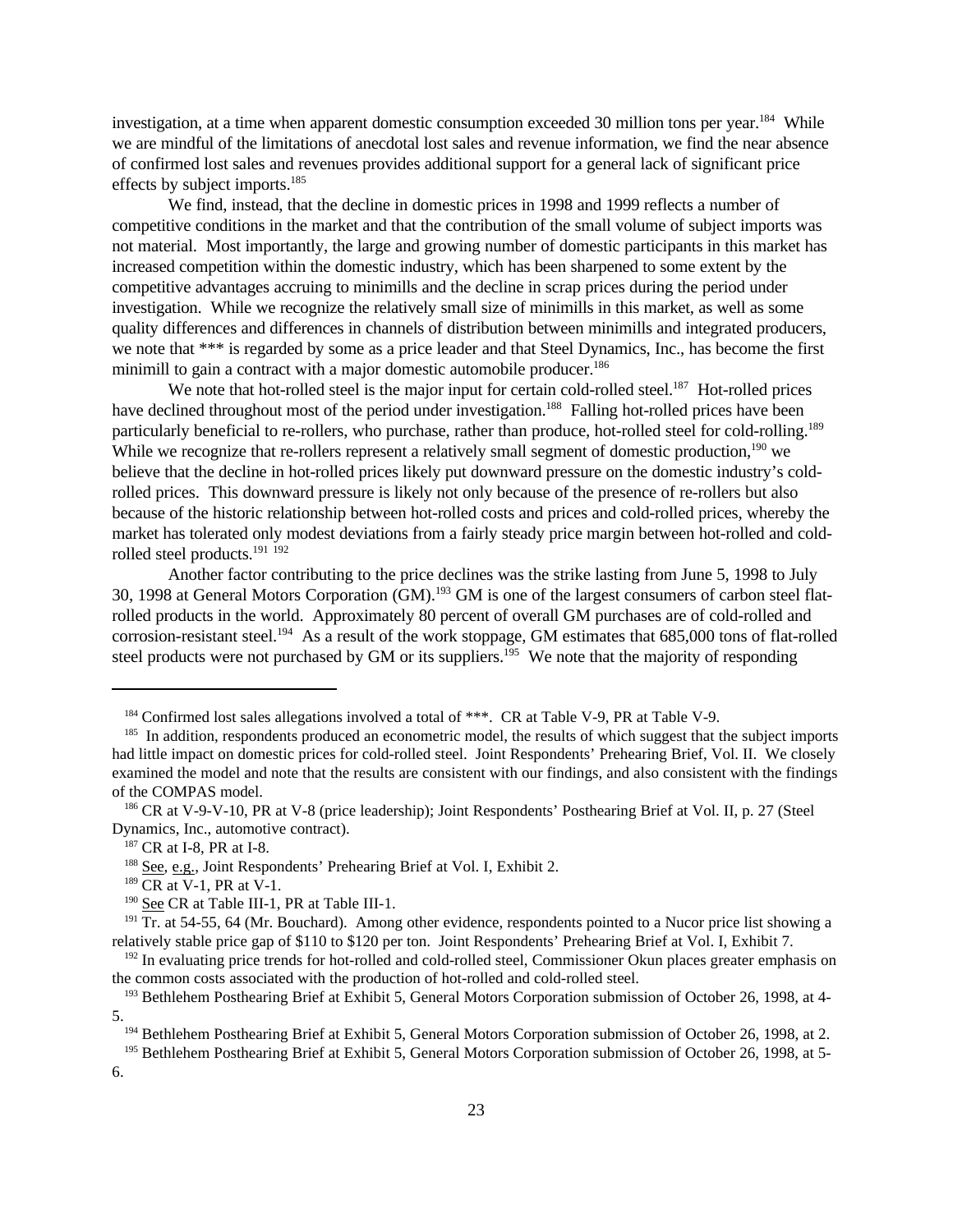domestic producers (10 of 19) and importers (20 of 33) reported that the strike had a significant effect on the market in 1998, temporarily reducing demand and causing an oversupply of cold-rolled steel products.<sup>196</sup> The timing of the GM work stoppage corresponds more closely with the drop in domestic prices than does the largest increase in subject imports.

In sum, while the small volume of subject imports may have contributed to some extent to the price declines in the market, we conclude that the contribution of subject imports to those price declines was minimal.

# **D. Impact of Cumulated Subject Imports on the Domestic Industry**<sup>197</sup>

Section 771(7)(C)(iii) provides that the Commission, in examining the impact of the subject imports on the domestic industry, "shall evaluate all relevant economic factors which have a bearing on the state of the industry."<sup>198</sup> These factors include output, sales, inventories, capacity utilization, market share, employment, wages, productivity, profits, cash flow, return on investment, ability to raise capital, and research and development. No single factor is dispositive and all relevant factors are considered "within the context of the business cycle and conditions of competition that are distinctive to the industry."<sup>199</sup>

We recognize that the financial condition of the industry weakened in late 1998 and into 1999. Operating income declined in 1998 and was negative for interim 1999.<sup>200</sup> These same results occurred for open market transactions and for the total market.<sup>201</sup> The deterioration in the financial condition of the industry was caused by price declines, which affected revenue.<sup>202</sup> However, we do not find that subject imports suppressed or depressed domestic prices to a significant degree. Accordingly, we do not find that subject imports are a cause of material injury to the domestic industry.

Moreover, despite the decline in the financial condition of the domestic industry in the latter part of the period under investigation, other factors that we are required to consider are more positive. Although

Only one country, Brazil, is also subject to a countervailing duty investigation. Commerce's final net subsidy margins for Brazil ranged from 7.14 percent to 10.60 percent. CR at I-5, PR at I-5. We did not take into consideration revised subsidy margins issued by Commerce on March 1, 2000, because by then the record in these investigations had closed and the parties had not had an opportunity to comment on that revised information. See 19 U.S.C. § 1677m(g). We do note that the changes were minor and in no way would affect our determinations in these investigations.

<sup>196</sup> CR at II-6, PR at II-4. See also Respondents' Prehearing Brief at Vol. I., Exhibit 23, pp.7-8.

 $197$  The statute instructs the Commission to consider the "magnitude of the dumping margin" in an antidumping proceeding as part of its consideration of the impact of subject imports. 19 U.S.C. § 1677(7)(C)(iii)(V). Commerce's final antidumping duty margins are as follows: Argentina, 24.53 percent; Brazil, 46.68 to 63.32 percent; Japan, 39.28 to 53.04 percent; Russia, 73.98 percent; South Africa, 16.65 percent; and Thailand, 67.97 to 80.67 percent. CR at I-5, PR at I-5. Preliminary dumping margins for other countries subject to these investigations are as follows: China, 8.84 to 23.72 percent; Indonesia, 49.28 percent; Slovakia, 32.83 percent; Taiwan, 4.72 to 14.80 percent; Turkey, 8.81 to 32.91 percent; and Venezuela, 42.93 percent. CR at I-5, PR at I-5.

<sup>198</sup> 19 U.S.C. § 1677(7)(C)(iii). See also SAA at 851 and 885 ("In material injury determinations, the Commission considers, in addition to imports, other factors that may be contributing to overall injury. While these factors, in some cases, may account for the injury to the domestic industry, they also may demonstrate that an industry is facing difficulties from a variety of sources and is vulnerable to dumped or subsidized imports." Id. at 885).

 $199$  19 U.S.C. § 1677(7)(C)(iii).

<sup>200</sup> CR at Tables VI-2 and VI-6, PR at Tables VI-2 and VI-6.

<sup>&</sup>lt;sup>201</sup> CR at Tables VI-2 and VI-6, PR at Tables VI-2 and VI-6.

<sup>202</sup> CR at VI-6-VI-7 and Table VI-4, PR at VI-8 and Table VI-4.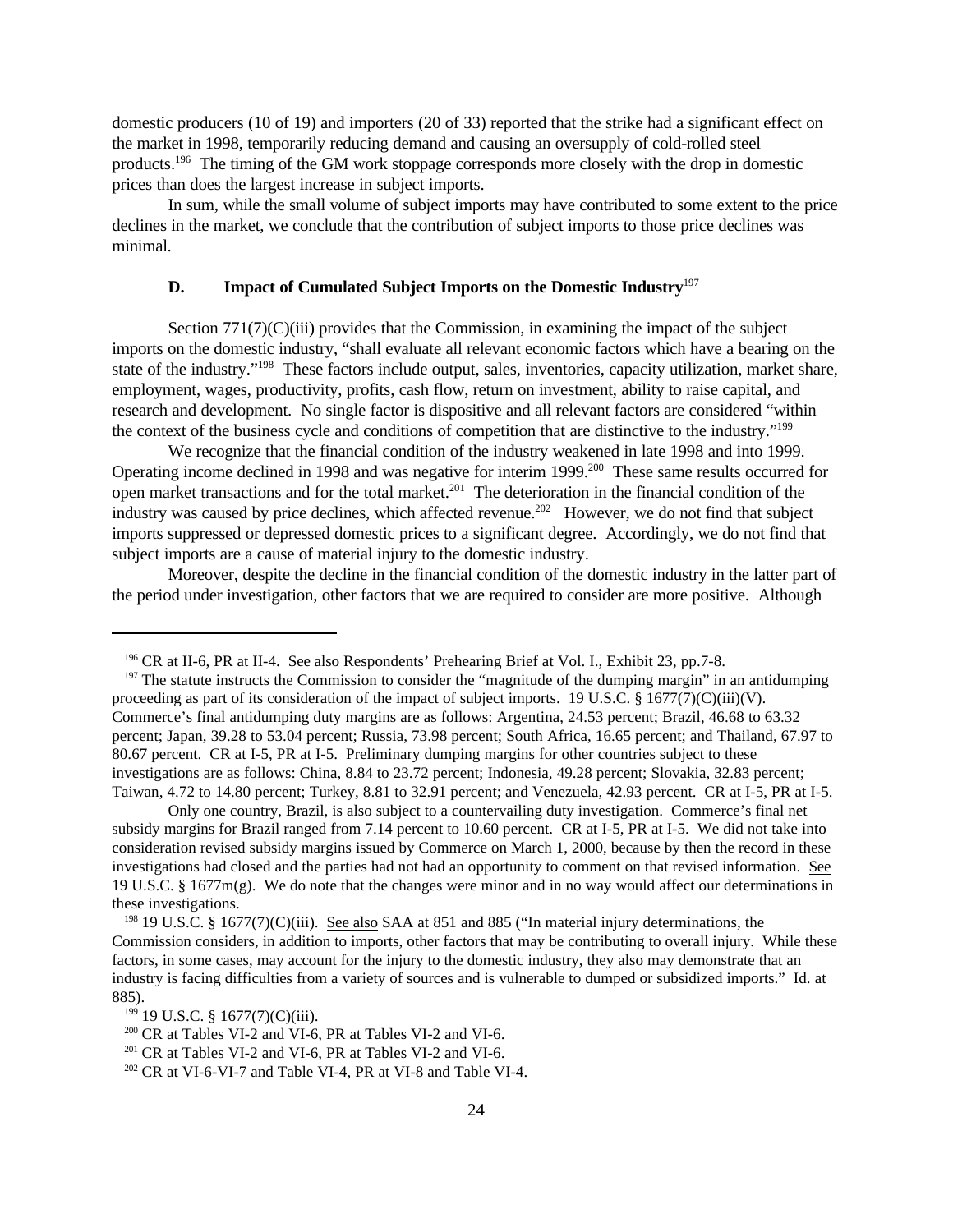the domestic industry experienced some loss of market share, domestic shipments grew in both 1997 and 1998 and are up 3.0 percent in interim 1999, as compared to interim 1998.<sup>203</sup>

While employment in the industry has declined, productivity has risen sharply, especially in the latter part of the period.<sup>204</sup> Hourly wages rose from \$25.56 in 1996 to \$28.55 in 1998, and rose from \$28.46 to \$29.88 between the interim periods.<sup>205</sup> Despite the wage increases, unit production costs declined from 1997 to 1998 and showed a further drop in the interim period.<sup>206</sup>

The industry has been able to attract capital and has made significant investments over the period. \*\*\*, for an increase in production capacity of over 2 million short tons.<sup>207</sup> Although declining somewhat between 1996 and 1998, capital expenditures remained significant at over \$500 million in this period, and showed strong growth in interim 1999.<sup>208</sup>

In light of our conclusion that the volume and price effects of subject imports are not material, we do not find material injury to the domestic industry by reason of the subject imports.

# **IV NO THREAT OF MATERIAL INJURY BY REASON OF SUBJECT IMPORTS**

#### **A. Cumulation for Purposes of Threat Analysis**

In assessing whether a domestic industry is threatened with material injury by reason of imports from two or more countries, the Commission has the discretion to cumulate the volume and price effects of such imports if they meet the requirements for cumulation in the context of present material injury.<sup>209</sup> In deciding whether to cumulate, we also consider whether the subject imports are increasing at similar rates and have similar pricing patterns.<sup>210</sup>

Petitioners have argued that all subject imports should be cumulated for purposes of a threat determination. Various respondents have argued against cumulation.

In these investigations, we note that the volume of subject imports from all 12 countries were higher in 1998 than in 1996.<sup>211</sup> The volume of subject imports declined overall in interim 1999 compared to interim 1998, but trends in the interim period were mixed, with subject imports from seven of the 12 countries declining while subject imports from the remaining five countries were increasing.<sup>212</sup> Prices, as shown by average unit values, declined for every country between 1996 and 1998 except for Slovakia and

<sup>&</sup>lt;sup>203</sup> CR at Table C-1, PR at Table C-1.

<sup>204</sup> CR at Table III-6, PR at Table III-6. The number of production and related workers fell by 908, or four percent, between 1996 and 1998. In the interim period, the number of production and related workers fell by 1,101, or five percent. CR at Table III-6, PR at Table III-6. Productivity increased by 15.7 percent between 1996 and 1998. Between the interim periods productivity increased by 14.4 percent. CR at Table III-6, PR at Table III-6.

<sup>205</sup> CR at Table III-6, PR at Table III-6.

<sup>206</sup> CR at Table III-6, PR at Table III-6.

<sup>207</sup> CR at III-4 and Table III-2, PR at III-1 and Table III-2.

<sup>208</sup> CR at Table VI-8, PR at Table VI-8.

<sup>209</sup> 19 U.S.C. § 1677(7)(H).

<sup>210</sup> See Torrington Co. v. United States, 790 F. Supp. 1161 (Ct. Intl'l Trade 1992); Metallverken Nederland B.V. v. United States, 728 F. Supp. 730, 741-42 (Ct. Intl'l Trade 1989); Asociacion Colombiana de Exportadores de Flores v. United States, 704 F. Supp. 1068, 1072 (Ct. Int'l Trade 1988).

<sup>&</sup>lt;sup>211</sup> CR at Table IV-2, PR at Table IV-2.

<sup>212</sup> CR at Table IV-2, PR at Table IV-2.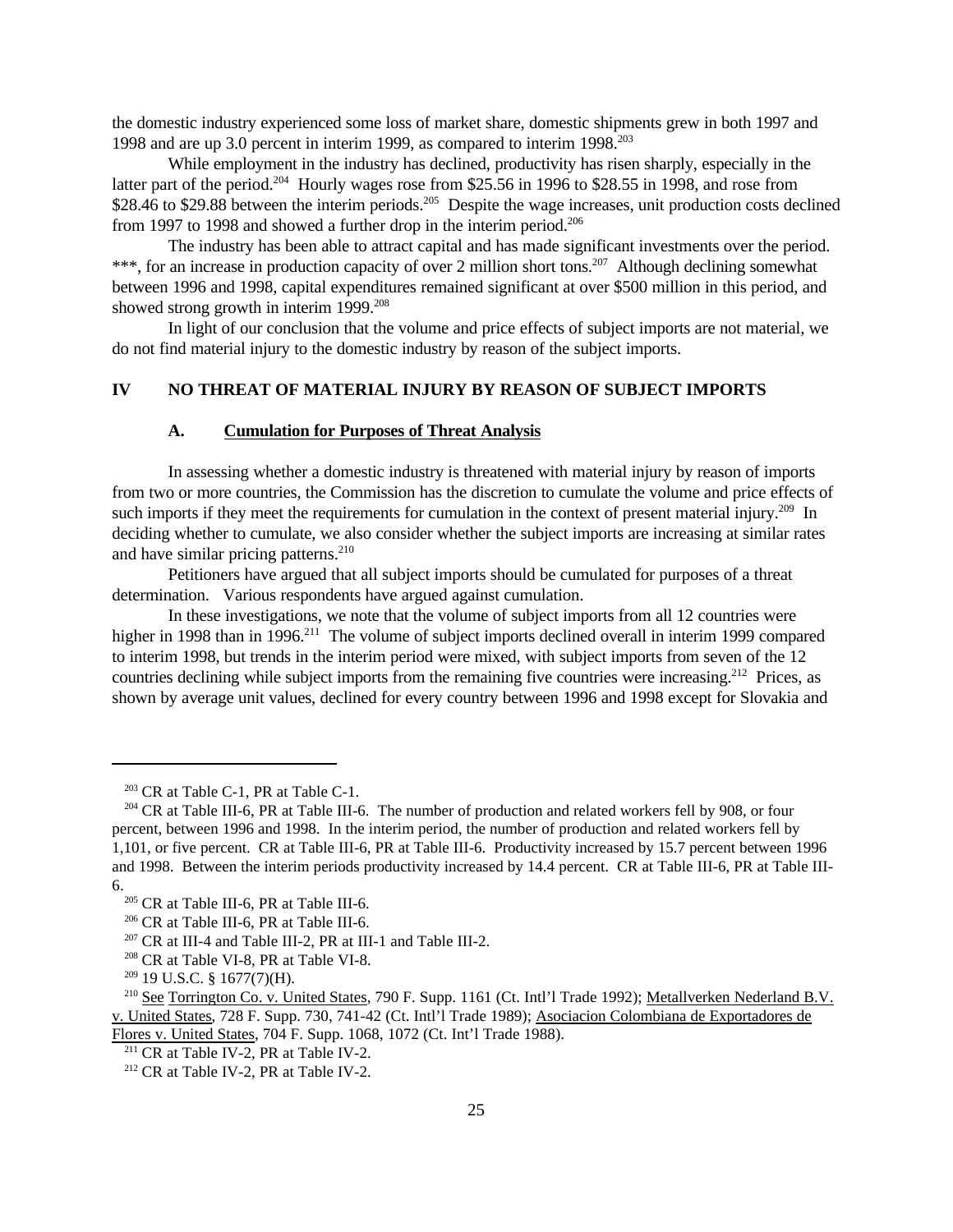Turkey, and the increase in average unit values of subject imports from Turkey was small.<sup>213</sup> Declines occurred in AUVs for subject imports from all 12 countries in interim 1999 compared to interim 1998.<sup>214</sup> Similar pricing patterns are shown for most countries and products, with price declines throughout the period under investigation.<sup>215</sup> Subject imports from most countries showed similar average margins of underselling. $^{216}$ 

We recognize that, at least for some of the countries, there are factors that argue against cumulation for purposes of our threat analysis. However, on balance, we find enough overlap of conditions of competition and similarities in price and volume trends to warrant exercising our discretion to cumulate all subject imports. We therefore cumulate the dumped and subsidized imports from all countries subject to these investigations in assessing the threat of material injury to the industry by subject imports.

#### **B. Statutory Factors**

Section  $771(7)(F)$  of the Act directs the Commission to determine whether the U.S. industry is threatened with material injury by reason of the subject imports by analyzing whether "further dumped or subsidized imports are imminent and whether material injury by reason of imports would occur unless an order is issued or a suspension agreement is accepted."<sup>217</sup> The Commission may not make such a determination "on the basis of mere conjecture or supposition," and considers the threat factors "as a whole" in making its determination whether further dumped or subsidized imports are imminent and whether material injury by reason of imports would occur unless an order is issued.<sup>218</sup> In making our determination, we have considered all statutory factors that are relevant to these investigations.<sup>219</sup> We have also taken into account the current condition of the domestic industry.<sup>220</sup>

While subject imports and their share of the U.S. market did increase over the period, they remained at modest levels relative to consumption in both the merchant and total market.<sup>221</sup> Interim period data in fact reflect a decline, and not an increase in subject imports, and the same pattern is reflected for inventories of subject merchandise in the U.S.<sup>222</sup> Further, the comprehensive agreement between Russia

Factor I requires the Commission to consider such information presented by Commerce regarding any countervailable subsidies involved, including the nature of the subsidy and whether imports are likely to increase. 19 U.S.C. § 1677(7)(F)(I). Brazil is the only country subject to a countervailing duty investigation. Commerce found that none of the subsidies in question are contingent on exports. 65 Fed. Reg. 5536, 5546-48 (Feb. 4, 2000).

<sup>220</sup> Suramerica de Aleaciones Laminadas, C.A. v. United States, 44 F.3d 978 (Fed. Cir. 1994). The Federal Circuit held that 19 U.S.C. § 1677(7)(F)(i) requires the Commission to consider "all relevant factors" that might tend to make the existence of a threat of material injury more probable or less probable, including domestic industry support for the petition and the views of other interested parties such as consumers. 44 F.3d at 984. The court stated that the Commission "may use its sound discretion in determining the weight to afford these and all other factors, but . . . cannot ignore them." Id. at 984. The Commission cannot limit its analysis to the enumerated statutory criteria when there is other pertinent information in the record. Id.

<sup>221</sup> CR at Tables C-1 and C-2, PR at Tables C-1 and C-2.

<sup>222</sup> CR at Table IV-2 and Table VII-13, PR at Table IV-2 and Table VII-13.

<sup>213</sup> CR at Table IV-2, PR at Table IV-2.

<sup>214</sup> CR at Table IV-2, PR at Table IV-2.

<sup>215</sup> CR at Tables F-1 to F-6, PR at Tables F-1 to F-6.

<sup>216</sup> CR at Tables V-5 and V-6, PR at Tables V-5 and V-6.

<sup>217</sup> 19 U.S.C. § 1673d(b) and 1677(7)(F)(ii).

<sup>218</sup> 19 U.S.C. § 1677(7)(F)(ii).

<sup>&</sup>lt;sup>219</sup> 19 U.S.C. § 1677(7)(F)(I). Factor VII regarding raw and processed agriculture products is inapplicable to the products at issue.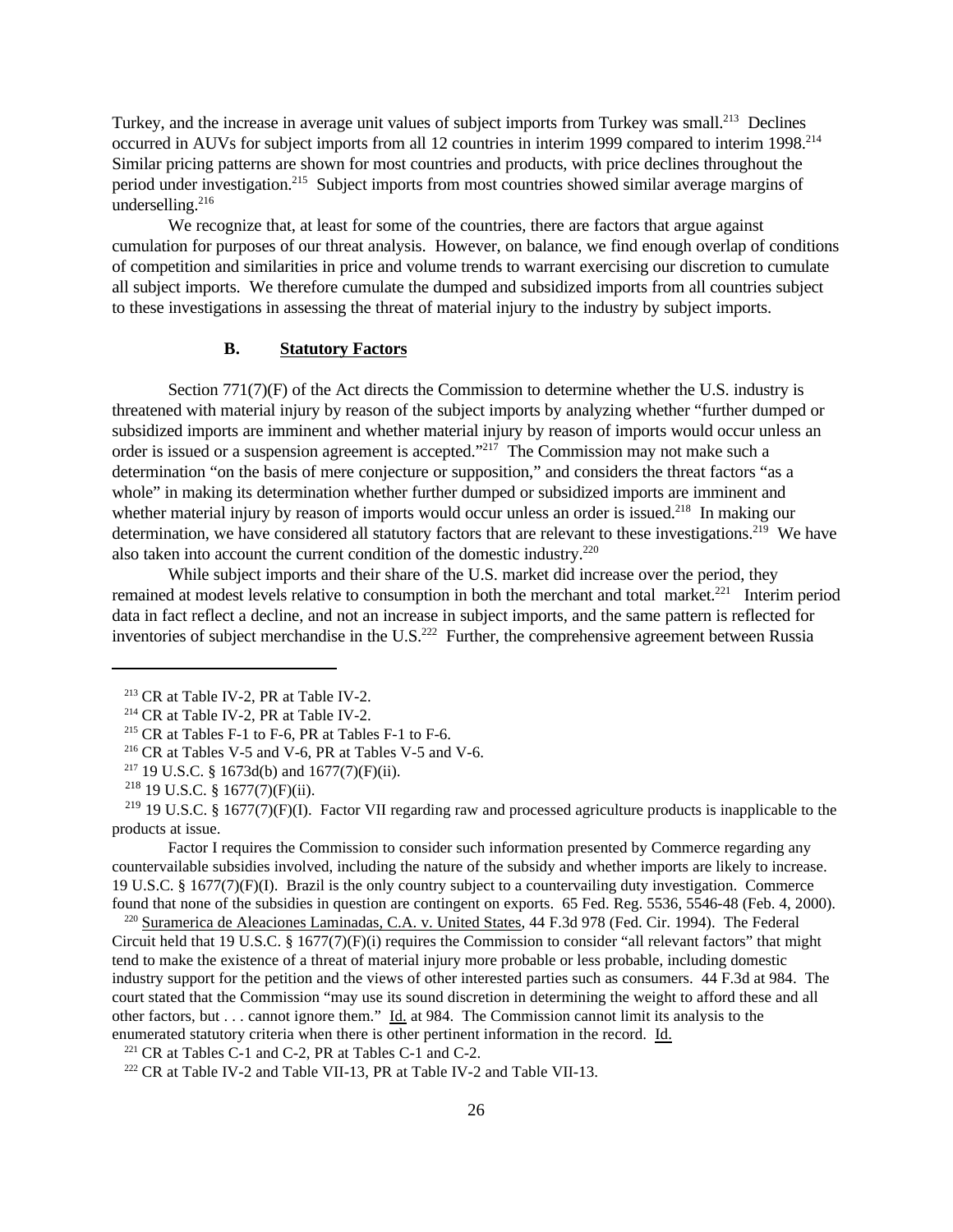and the U.S. will limit subject imports from Russia in the imminent future, which is significant because imports from Russia accounted for 40 percent in the overall increase in subject imports between 1996 and 1998.<sup>223</sup> While there were outstanding orders by U.S. purchasers for subject steel from 8 of the 12 countries after September 1999, the amount was small and only two of the countries had outstanding orders for more than  $10,000$  tons.<sup>224</sup>

The subject countries are all operating at generally high rates of capacity utilization, in excess of \*\*\* for some of the subject countries in interim 1999, even while subject imports into the United States were falling.<sup>225</sup> There are no reported substantial increases of capacity planned in the subject countries.<sup>226</sup>

Most shipments from the subject countries are destined for home markets rather than for export, with less than 20 percent of total shipments being exported in 1998, the year of highest subject import volume to the United States.<sup>227</sup> Further, demand in the home markets is forecast to grow, lessening the likelihood of significantly increased shipments to the U.S.<sup>228</sup> Exports to markets other than the United States are also likely to increase, as steel consumption is forecast to grow significantly in such countries as Korea, China, Brazil, and other Asian and South American markets.<sup>229</sup>

The existence of outstanding antidumping duty orders in other markets as well as the recent issuance of U.S. antidumping duty orders against hot-rolled steel from Japan, Brazil, and Russia do not undermine our finding of no threat of material injury by reason of subject imports here. Most of the outstanding orders concern steel from Russia,<sup>230</sup> and, as noted above, Russian steel exports to the United States will be limited by the agreement between the two governments. U.S. orders on hot-rolled imports from Japan and Brazil have not led to product shifting by means of increased certain cold-rolled steel imports from those countries.<sup>231</sup>

In general, prices and average unit values of subject imports have continued to fall, especially in the most recent period. For the reasons outlined above, however, we find it unlikely that subject imports will have significant suppressive or depressive effects on prices or increase demand for subject imports in the imminent future. We note that domestic prices for some products and channels, especially sales to service centers, already showed some recovery in the latter part of 1999, while subject import prices continued to fall.<sup>232</sup>

The evidence also indicates little likelihood of other negative effects by the subject imports. While the industry experienced a decline in its financial condition, it has expanded capacity and maintained relatively high levels of capacity utilization.<sup>233</sup>

Thus, we do not find that the domestic industry is threatened with material injury by reason of the subject imports.

#### **CONCLUSION**

<sup>223</sup> CR at Table IV-2, PR at Table IV-2.

<sup>224</sup> CR at VII-24, PR at VII-10.

<sup>225</sup> CR at Tables VII-1-VII-12, PR at Tables VII-1-VII-12.

<sup>226</sup> CR at Tables VII-1-VII-12, PR at Tables VII-1-VII-12.

<sup>227</sup> CR at Tables VII-1-VII-12, PR at Tables VII-1-VII-12.

<sup>228</sup> See, e.g., Joint Respondents' Prehearing Brief at 111-114.

<sup>229</sup> Joint Respondents' Prehearing Brief at Vol. I, Exhibit 32.

<sup>230</sup> CR at VII-12, PR at VII-4.

<sup>&</sup>lt;sup>231</sup> CR at Tables IV-11 and IV-12, PR at Tables IV-11 and IV-12.

<sup>232</sup> CR at Tables F-1-F-6, PR at Tables F-1-F-6.

<sup>&</sup>lt;sup>233</sup> CR at Table III-2, PR at Table III-2.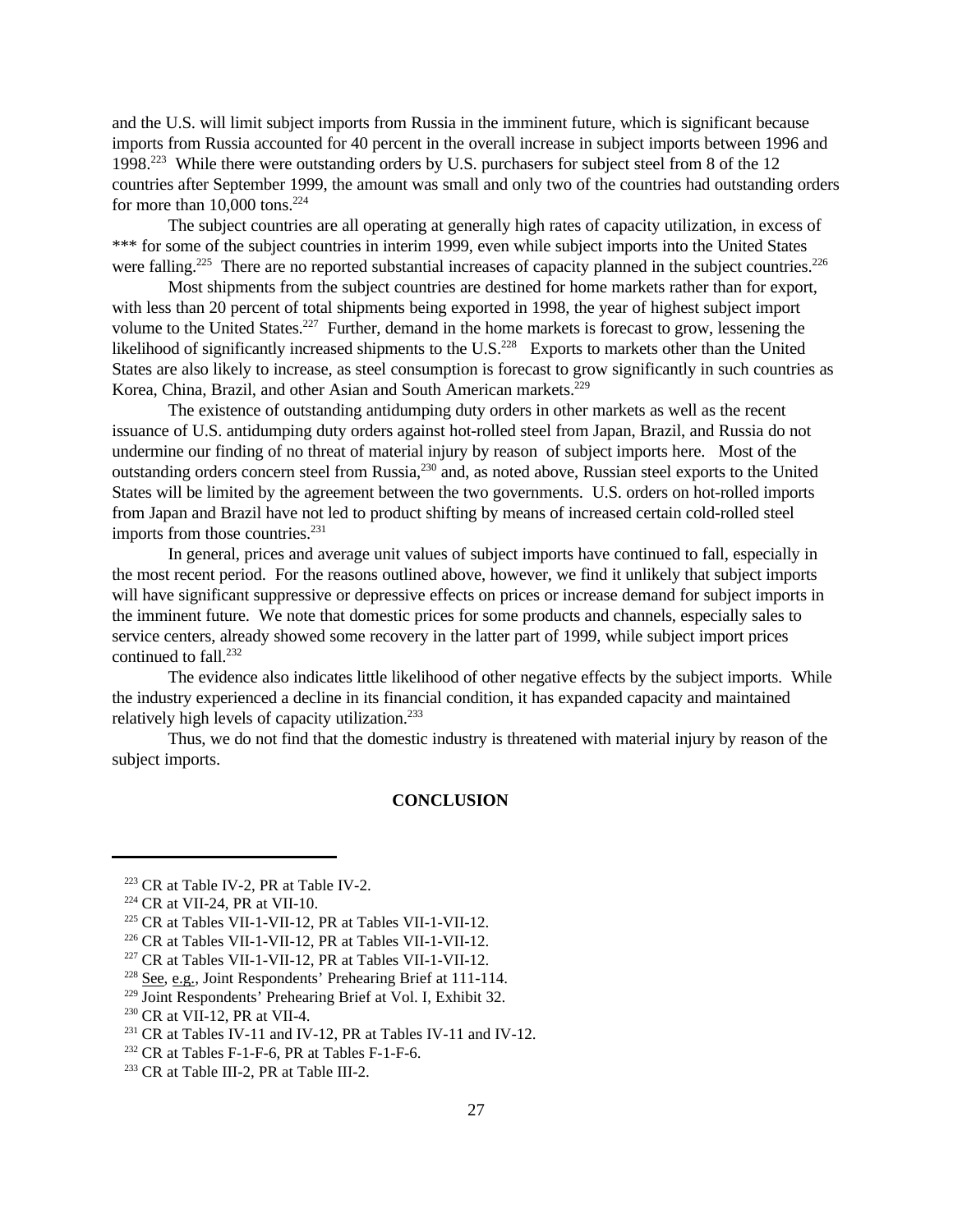For the foregoing reasons, we determine that the domestic industry producing certain cold-rolled steel is not materially injured or threatened with material injury by reason of imports of certain cold-rolled steel from Brazil that Commerce found to be subsidized or by imports of certain cold-rolled steel from Argentina, Brazil, Japan, Russia, South Africa, and Thailand that Commerce found to be sold in the United States at less than fair value.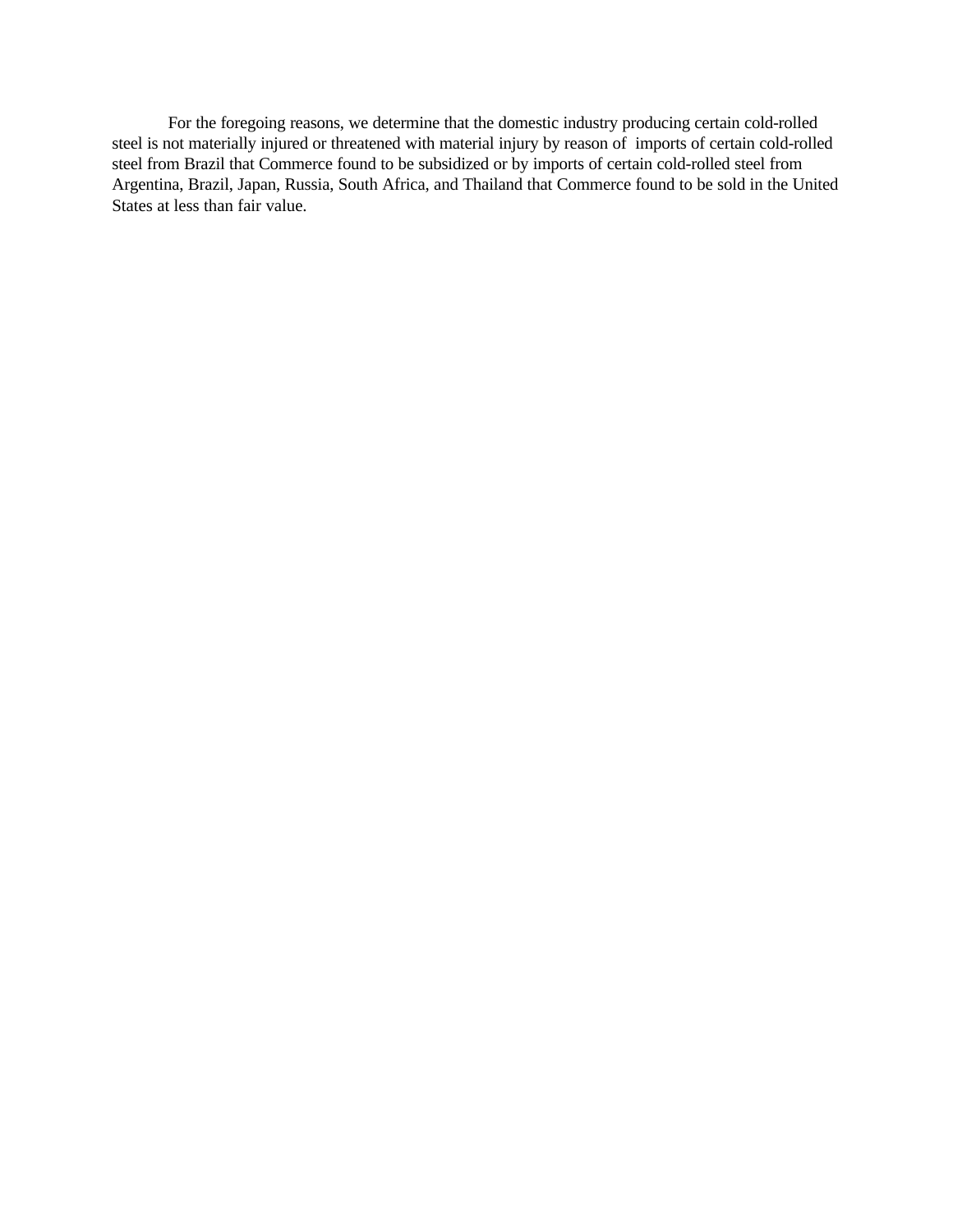# **DISSENTING VIEWS OF CHAIRMAN LYNN M. BRAGG**

*Certain Cold-Rolled Steel Products from Argentina, Brazil, Japan, Russia, South Africa, and Thailand, Invs. Nos. 701-TA-393 and 731-TA-829-830, 836, and 838 (Final)*

For the reasons set forth below, I determine that the domestic cold-rolled steel industry is materially injured by reason of subject imports from Argentina, Brazil, Japan, Russia, South Africa, and Thailand. Accordingly, I respectfully dissent from the negative determination of the majority.

Before proceeding to a discussion of my analysis, I would like to make some preliminary observations. A novel element present in these investigations is an econometric model proffered by respondents as "evidence" that subject imports have not caused significant price depression because the average unit value of subject imports did not significantly affect price levels for cold-rolled steel in the U.S. market during the period of investigation. As I discuss below, I am unpersuaded by respondents' "evidence." Moreover, given the apparent tension between the results of respondents' model and actual data on the record of pervasive underselling by subject imports, I find no compelling reason to depart from the Commission's traditional injury analysis, an analysis which has been employed and accepted in numerous prior investigations of steel products. In my view, the analysis necessary to address the questions posed by the statute is neither novel, nor particularly complicated or intuitive; application of the traditional injury criteria required by the statute leads readily and definitively to straightforward affirmative determinations of present material injury in these investigations.

### **I. Domestic Like Product and Industry:**

In the preliminary determination, I joined an unanimous Commission in defining a single domestic like product comprised of all certain cold-rolled steel products.<sup>1</sup> Since the Commission rendered its preliminary determination, the Department of Commerce has amended the scope definition. Chief among the amendments to the scope are the exclusions of both non-rectangular shapes not in coils ("blanks"), and shadow mask steel; as a result, these products need not be considered for inclusion in the like product definition at this time. As for the remaining questions raised in the preliminary determination regarding like product,<sup>2</sup> in my view, the information developed in these final phase investigations reinforces the Commission's preliminary definition; therefore, I again define a single domestic like product coextensive with the scope of the subject merchandise.<sup>3</sup>

With regard to the definition of the domestic industry, in the preliminary determination I joined the Commission majority in defining the domestic industry as all domestic producers of certain cold-rolled steel products included within the scope of the investigations.<sup>4</sup> As a result, I included domestic processors of blanks within the definition of the domestic industry. Because I no longer include blanks within the

<sup>&</sup>lt;sup>1</sup> Certain Cold-Rolled Steel Products from Argentina, Brazil, China, Indonesia, Japan, Russia, Slovakia, South Africa, Taiwan, Thailand, Turkey, and Venezuela, Invs. Nos. 701-TA-393-396 and

<sup>731-</sup>TA-829-840 (Preliminary), USITC Pub. 3214 at 6 (July 1999) ("Preliminary Determination").

<sup>&</sup>lt;sup>2</sup> Preliminary Determination at 7-8, 10 (discussing cold-rolled motor lamination steels and nonoriented electrical steels, as well as hardened and tempered high-carbon steel).

<sup>&</sup>lt;sup>3</sup> I note in this regard that during the Commission's hearing, respondents argued for the first time that DOScoated steel should be defined as a separate like product. Upon review, I am satisfied that the product in question lies within a continuum of certain cold-rolled steel products, and therefore is properly included within the definition of a single domestic like product in these investigations.

<sup>4</sup> Preliminary Determination at 10.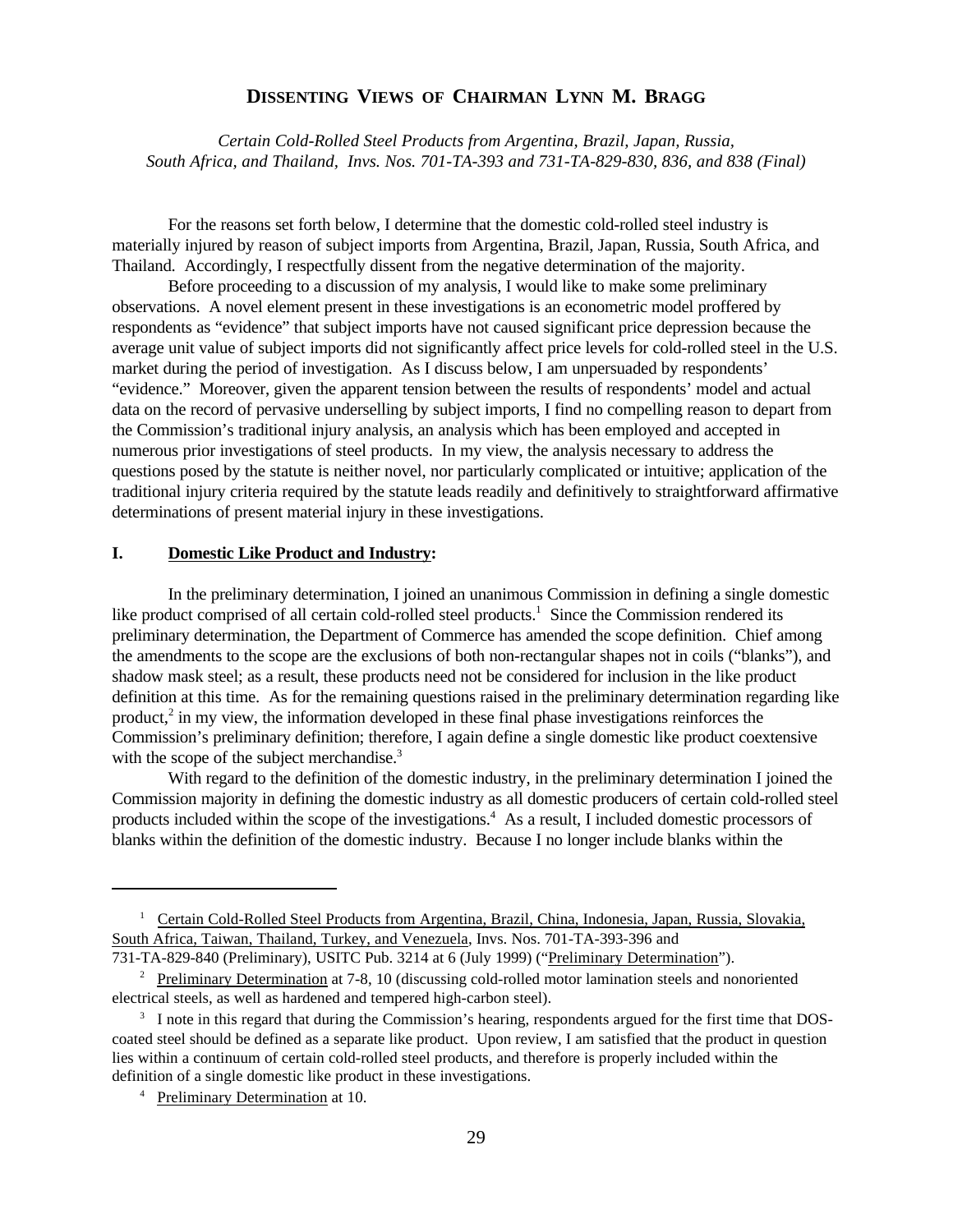definition of a single domestic like product (following the exclusion of blanks from the scope of the subject merchandise), I no longer define the domestic industry to include domestic processors of blanks.

I further note that in the preliminary determination I joined a unanimous Commission in declining to exclude any domestic producers from the definition of the domestic industry under the related parties provision of the statute. In my view, none of the additional evidence adduced in these final phase investigations warrants a departure from that determination. Accordingly, I define a single domestic industry comprised of all domestic producers of the like product, without exclusion.

# **II. Negligibility:**

With regard to the antidumping investigations, I note that subject imports from six countries, *i.e.* China, Indonesia, Slovakia, Taiwan, Turkey, and Venezuela, each fall below the individual negligibility threshold of 3 percent. Certain respondents argue that the Commission must assess whether imports from any one of these six subject countries are likely to imminently exceed the 3 percent threshold; if so, respondents argue that imports from such a country should not be added with imports from the other countries for purposes of assessing whether these countries together exceed the aggregate negligibility threshold of 7 percent.<sup>5</sup> I find this argument to be a misreading of the statute; specifically, I find that an assessment of whether imports from a particular subject country are likely to imminently exceed the 3 percent negligibility threshold is limited solely to a threat analysis under the statute, and does not find application in an analysis of present material injury. Because subject imports from the six aforementioned countries together exceed the 7 percent aggregate negligibility threshold, I find that subject imports from all countries subject to these investigations are not negligible.

# **III. Cumulation:**

In the preliminary determination, I joined a unanimous Commission in cumulating subject imports from all twelve countries subject to these investigations.<sup>6</sup> Based upon the record in these final phase investigations, I again find a reasonable overlap of competition among imports from each of the twelve subject countries, and between subject imports and the domestic like product. Accordingly, I again cumulate subject imports from all twelve countries for purposes of assessing material injury to the domestic industry.

I note that certain respondents argue that the Commission is barred from cumulating the subject imports from those countries whose import volumes are below the 3 percent individual negligibility threshold.<sup>7</sup> I disagree. The statute does not contain an exception to the cumulation provision for imports from individual subject countries whose import volumes are below the 3 percent threshold; rather, the statute excepts imports from subject countries as to which investigations have been terminated.<sup>8</sup> As discussed above, I find that imports from none of the subject countries are negligible, and thus none of the instant investigations are eligible for termination; hence, the statutory exception to cumulation does not apply.

<sup>5</sup> *See, e.g.,* Venezuelan Prehearing Brief, at 11-12; Venezuelan Posthearing Brief, Response to Commission Questions, at 1-4.

<sup>6</sup> Preliminary Determination at 19-22.

<sup>7</sup> *See, e.g.,* Venezuelan Prehearing Brief at 12.

 $8 \quad 19 \text{ U.S.C. } \S \; 1677(7)(G)(ii)(II).$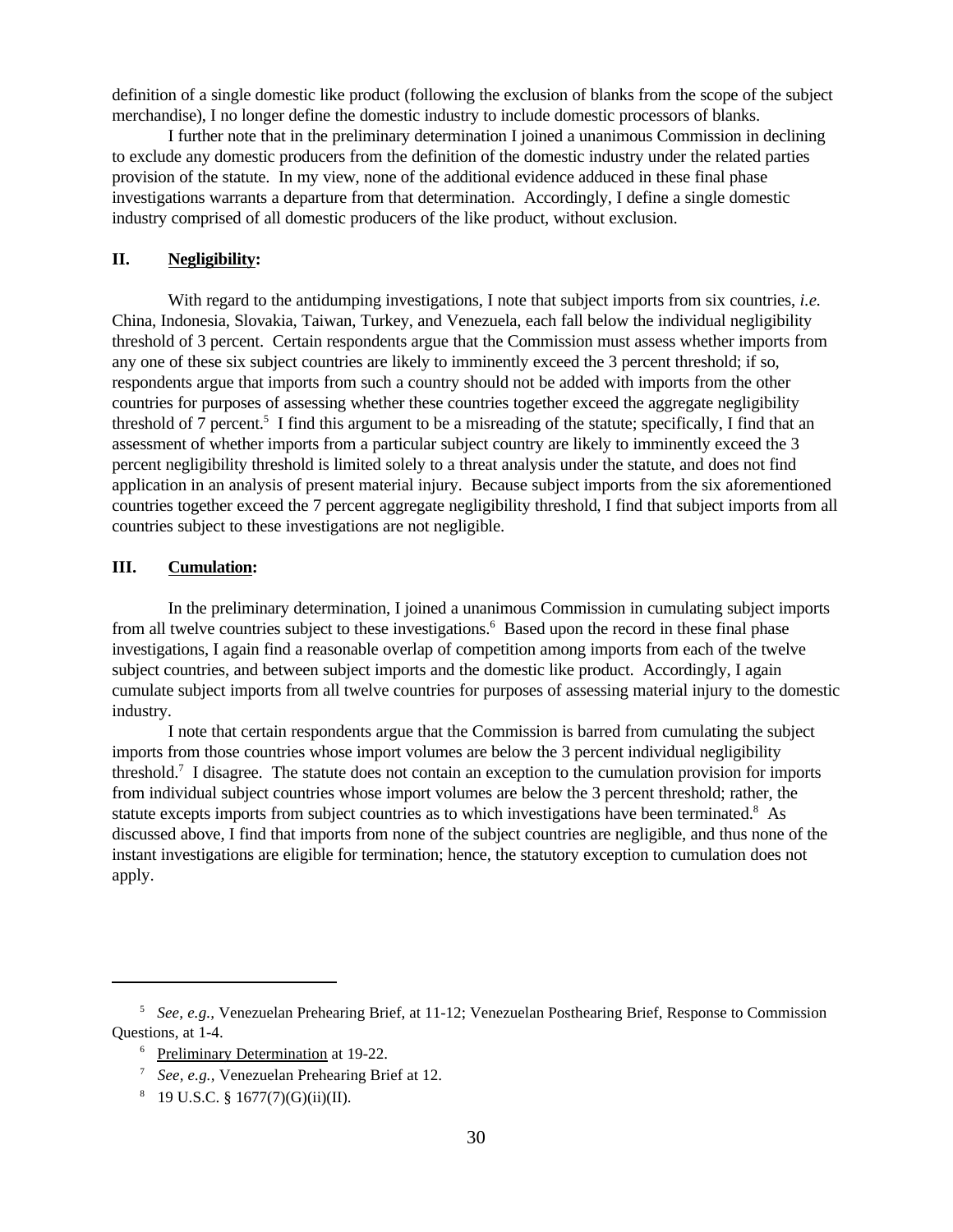# **IV. Material Injury by Reason of Subject Imports:**

#### *Captive Production–*

Nearly 60 percent of domestic cold-rolled production is transferred internally for the production of downstream articles, thus satisfying the threshold criterion of the statutory captive production provision.<sup>9</sup> I have previously outlined my analytical framework for examining the captive production provision.<sup>10</sup> With regard to the third prong of the provision, I note that in these investigations the petitioners and respondents are in disagreement regarding how the Commission should treat transfers of certain cold-rolled steel by a domestic producer to a joint venture in which the domestic producer holds some interest. Respondents argue that such transfers should be deemed merchant market sales if the domestic producer holds less than a controlling interest in the joint venture, while petitioners argue that such transfers should be deemed internal transfers. Upon review, I find that I need not decide this issue because under either approach, prong three of the captive production provision is not satisfied under my analysis.

Specifically, I note that if the disputed transfers are deemed internal transfers, then roughly \*\*\* percent of merchant market purchases and \*\*\* percent of internal transfers are used in the production of the same downstream articles. If, on the other hand, the disputed transfers are deemed merchant market sales, then roughly \*\*\* percent of merchant market purchases and \*\*\* percent of internal transfers are used in the production of the same downstream articles. I conclude that under either methodology, there is a sufficient overlap in end-uses such that the domestic like product sold in the merchant market is generally used in the production of the same downstream articles resulting from captive production. Accordingly, I find that the third prong of the captive production provision is not satisfied in these investigations.

However, even in circumstances in which the captive production provision does not apply, I note that the Commission has the discretion to consider the significant volume of captive production as a condition of competition. I do so in these investigations. Accordingly, I have begun my analysis with an examination of the domestic industry and the domestic market as a whole. I have then further examined whether merchant market data, standing alone, corroborates my assessment of the domestic industry and the domestic market as a whole. Based upon both analyses, I conclude that the domestic cold-rolled steel industry is materially injured by reason of cumulated subject imports.

# *Other Conditions of Competition–*

There are several additional conditions of competition relevant to my analysis. First, I note that U.S. consumption of certain cold-rolled steel generally increased throughout the period of investigation. Total U.S. consumption increased roughly 8.6 percent between 1996 and 1998, and 2.2 percent between interim 1998 and interim 1999, while apparent domestic consumption in the U.S. merchant market increased roughly 10.1 percent between 1996 and 1998, but declined 1.4 percent between interim 1998 and interim  $1999$ .<sup>11</sup>

<sup>&</sup>lt;sup>9</sup> Confidential Report ("CR") and Public Report ("PR") Table I-2.

<sup>10</sup> *See* Certain Hot-Rolled Steel Products from Japan, *Views of Chairman Lynn M. Bragg, Commissioner Carol T. Crawford, and Commissioner Thelma J. Askey Regarding the Captive Production Provision*, Inv. No. 731-TA-807 (Final), USITC Pub. 3202 at 25-30 (June 1999).

<sup>&</sup>lt;sup>11</sup> CR and PR Tables C-1 and C-2; *see also* Office of Investigations Memorandum INV-X-048 (March 2, 2000) (amending Table C-2). Total apparent U.S. consumption rose from roughly 34.6 million short tons in 1996 to 35.6 million short tons in 1997 and 37.6 million short tons in 1998. Between interim periods, total apparent U.S. consumption increased from roughly 28.1 million short tons in interim 1998 to 28.7 million short tons in interim 1999.

With regard to U.S. merchant market sales, apparent U.S. consumption also increased, rising from roughly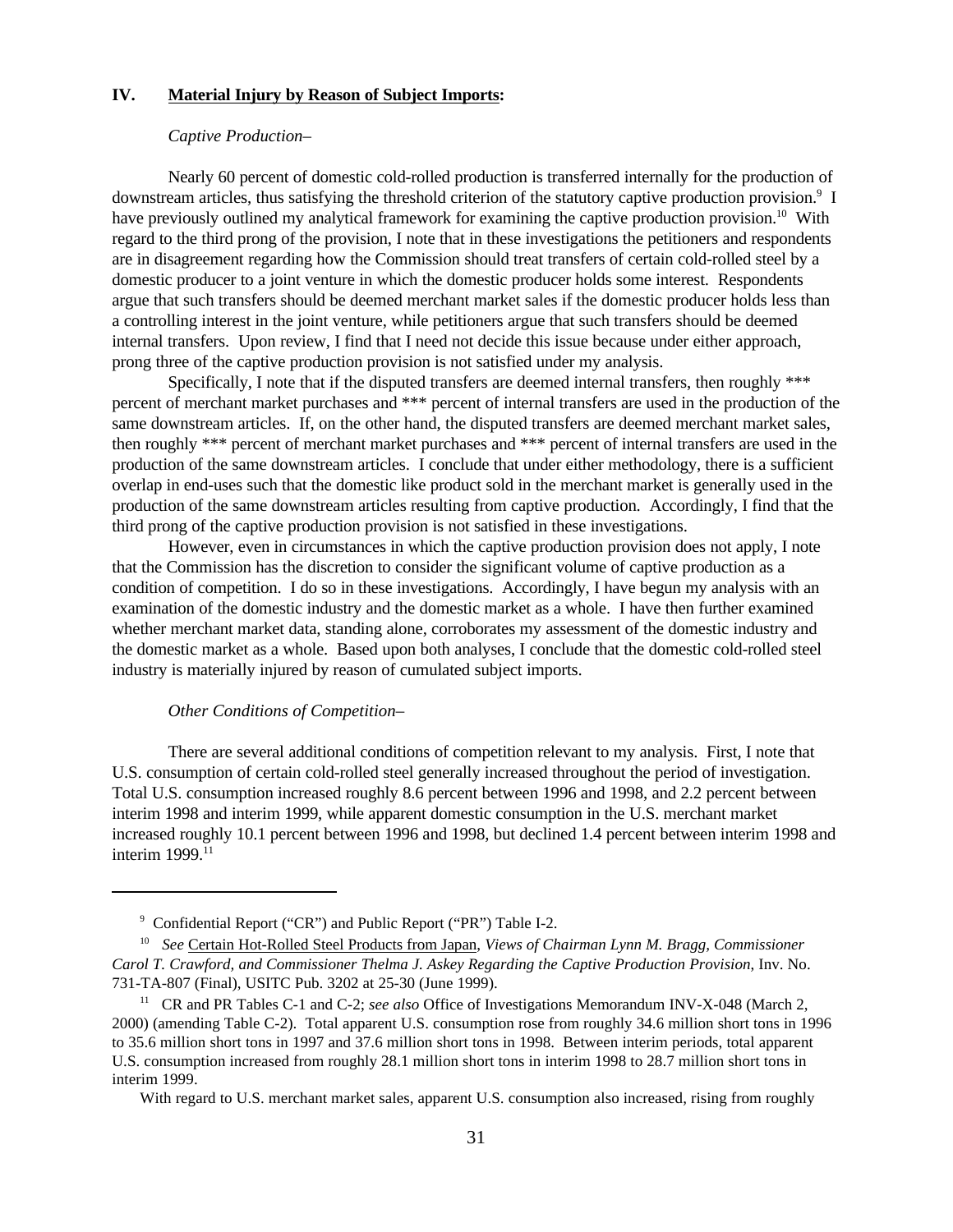The total production capacity of the domestic industry expanded modestly, increasing 6.4 percent between 1996 and 1998, and 1.0 percent between interim 1998 and interim 1999.<sup>12</sup> Although production levels also increased, they did not keep pace with net capacity expansions; as a result, capacity utilization for the domestic industry declined slightly, from 87.7 percent in 1996 to 86.4 percent in 1998; between interim periods, however, capacity utilization increased slightly from 87.2 percent in interim 1998 to 88.8 percent in interim 1999. Thus, overall capacity utilization among domestic producers remains relatively high for this industry.

The record indicates that domestically produced and imported certain cold-rolled steel products are broadly interchangeable, and that as a result, competition is largely on the basis of price, although nonprice factors such as quality, availability, and delivery, are also important and may limit interchangeability in particular instances.<sup>13</sup>

A significant portion of cold-rolled steel sold in the U.S. merchant market is sold pursuant to contracts; almost two-thirds of domestic producers' sales are made on the basis of longer-term contracts rather than on a spot basis, while importers tend to sell slightly more product on a spot rather than contract basis and even then, their contracts tend to be of shorter duration.<sup>14</sup>

The domestic industry is characterized by both basic oxygen furnace mills and electric arc furnaces ("EAF mills") which rely on scrap as their primary raw material. One new EAF mill commenced operation during the period of investigation.<sup>15</sup>

Finally, I note that a suspension agreement between the U.S. Department of Commerce and the Ministry of Trade of the Russian Federation regarding imports of cold-rolled steel from the Russian Federation was signed on January 13, 2000.<sup>16</sup> The data collected by Commission staff in these investigations was for the period beginning in the first quarter of 1996 through the third quarter of 1999; consequently, none of the data I considered in rendering affirmative determinations of present material injury are affected by the suspension agreement. $17$ 

# *Volume of the Subject Imports–*<sup>18</sup>

It is apparent from the record that increasing volumes of cumulated subject imports resulted in a near doubling of subject import market share in the U.S. market between 1996 and 1998–an increase which came at the expense of the domestic industry's market share, thereby preventing domestic producers from benefitting from increasing demand, particularly in the U.S. merchant market.

- <sup>14</sup> CR and PR at V-8.
- <sup>15</sup> CR at III-4, PR at III-1.
- 16 64 Fed. Reg. 5500 (Feb. 4, 2000).

<sup>15.9</sup> million short tons in 1996 to 16.7 million short tons in 1997, and to 17.5 million short tons in 1998. Between interim periods, apparent U.S. consumption in the merchant market declined slightly, from roughly 13.0 million short tons in interim 1998 to 12.8 million short tons in interim 1999.

<sup>&</sup>lt;sup>12</sup> CR and PR Table C-1.

<sup>13</sup> *See* CR and PR at II-8 to II-22.

<sup>&</sup>lt;sup>17</sup> *Accord Certain Hot-Rolled Steel Products from Brazil and Russia*, Invs. Nos. 701-TA-384 (Final) and 731-TA-806 and 808 (Final), USITC Pub. 3223 at 4 (August 1999). I further note that this suspension agreement is in addition to a comprehensive agreement dated July 12, 1999, which also set limits on imports of cold-rolled steel from the Russian Federation. Although consideration of the impact of the comprehensive agreement in these investigations is, in my view, best left to a threat analysis, I note that by the third quarter of 1999 price levels in the U.S. market began to recover from lows evidenced earlier in the period of investigation. *See* CR and PR at V-12. The comprehensive agreement thus does not implicate my finding of material injury to the domestic industry, experienced prior to the third quarter of 1999, by reason of cumulated subject imports.

<sup>&</sup>lt;sup>18</sup> All data referred to in this section is derived from CR and PR Table C-1 and Table C-2 (as amended).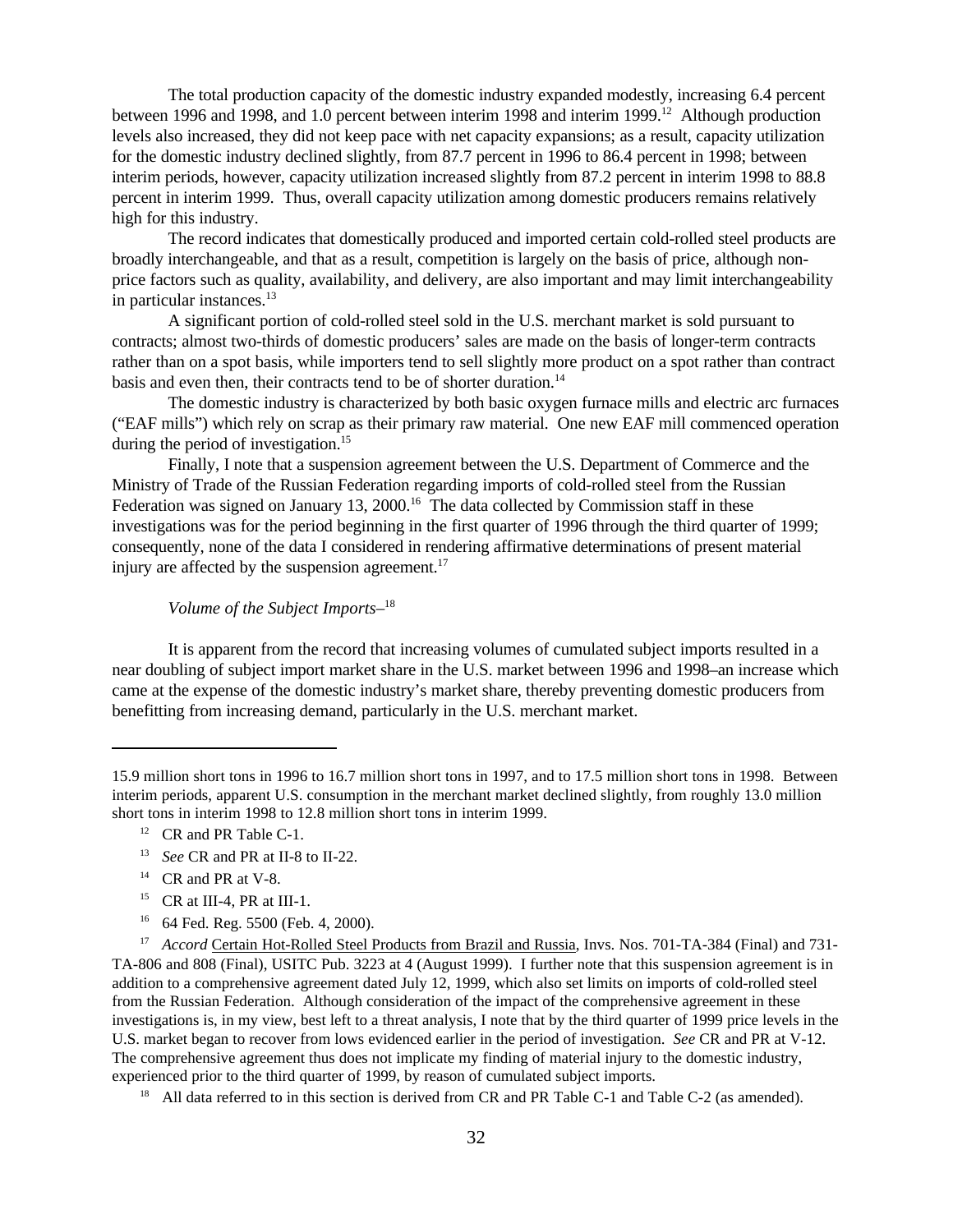The volume of cumulated subject imports increased from roughly 1.1 million short tons in 1996 to 1.8 million short tons in 1997 and 2.2 million short tons in 1998; in other words, subject imports roughly doubled between 1996 and 1998. Between interim periods, subject import volumes declined modestly, from roughly 1.5 million short tons in January-September 1998 to 1.4 million short tons in January-September 1999.

The U.S. market share held by cumulated subject imports almost doubled as well, rising from 3.0 percent in 1996 to 4.9 percent in 1997, and 5.9 percent in 1998. Between interim periods, subject import market share declined modestly, from 5.5 percent in interim 1998 to 5.0 percent in interim 1999.

Total non-subject import market share increased from 3.8 percent in 1996 to 4.0 percent in 1997, before declining to 3.7 percent in 1998. Between interim periods, non-subject import market share declined from 3.4 percent in interim 1998 to 3.2 percent in interim 1999. Thus, non-subject imports do not appear to have played a significant role in the U.S. market during the period of investigation.

The domestic producers' total U.S. market share declined from 93.2 percent in 1996 to 91.1 percent in 1997 and 90.4 percent in 1998. Between interim periods the domestic producers' market share increased modestly, rising from 91.1 percent in interim 1998 to 91.8 percent in interim 1999. It is thus apparent that the near doubling of subject import market share in the U.S. market between 1996 and 1998 came entirely at the expense of the domestic industry.

The foregoing trends are corroborated by an examination of the U.S. merchant market, as the merchant market share held by cumulated subject imports also almost doubled, rising from 6.6 percent in 1996 to 10.6 percent in 1997, and 12.7 percent in 1998. Between interim periods, the share of the U.S. merchant market held by subject imports declined somewhat, from 11.9 percent in interim 1998 to 11.2 percent in interim 1999.

The share of the merchant market held by total non-subject imports increased from 8.3 percent in 1996 to 8.5 percent in 1997, before declining to 8.0 percent in 1998. Between interim periods, the share of the U.S. merchant market held by non-subject imports declined, from 7.3 percent in interim 1998 to 7.2 percent in interim 1999. Again, non-subject imports do not appear to have played a significant role in the U.S. market during the period of investigation.

The domestic producers' share of the merchant market declined from 85.1 percent in 1996 to 80.9 percent in 1997, and 79.3 percent in 1998. Between interim periods, the share of the U.S. merchant market held by domestic producers increased, rising from 80.7 percent in interim 1998 to 81.7 percent in interim 1999. Thus, it is apparent that the near doubling of subject import market share in the U.S. merchant market between 1996 and 1998 came almost entirely at the expense of the domestic industry.

As noted previously, total apparent U.S. consumption increased throughout the period of investigation, but domestic producers were prevented from benefitting from the increasing demand as subject imports increased their U.S. market share. Domestic producers' total U.S. shipments stood at 32.2 million short tons in 1996, rising to 32.4 million short tons in 1997 and 34.0 short tons in 1998; between interim periods, domestic producers' total U.S. shipments increased from 25.6 million short tons in interim 1998 to 26.3 million short tons in interim 1999. With regard to the merchant market, however, domestic producers' merchant market shipments stood at 13.5 million short tons in both 1996 and 1997, rising to only 13.9 million short tons in 1998. In both interim 1998 and interim 1999, domestic producers' merchant market shipments stood at 10.5 million short tons.

Significantly, even as total apparent U.S. consumption increased 8.6 percent between 1996 and 1998, domestic producers' U.S. shipments increased by only 5.4 percent. This disparity is even more pronounced when one examines merchant market data, as domestic producers' merchant market shipments increased only 2.6 percent between 1996 and 1998 while apparent merchant market consumption increased 10.1 percent during the same period.

In light of all the foregoing, I find that both the volume and increase in volume of cumulated subject imports were significant.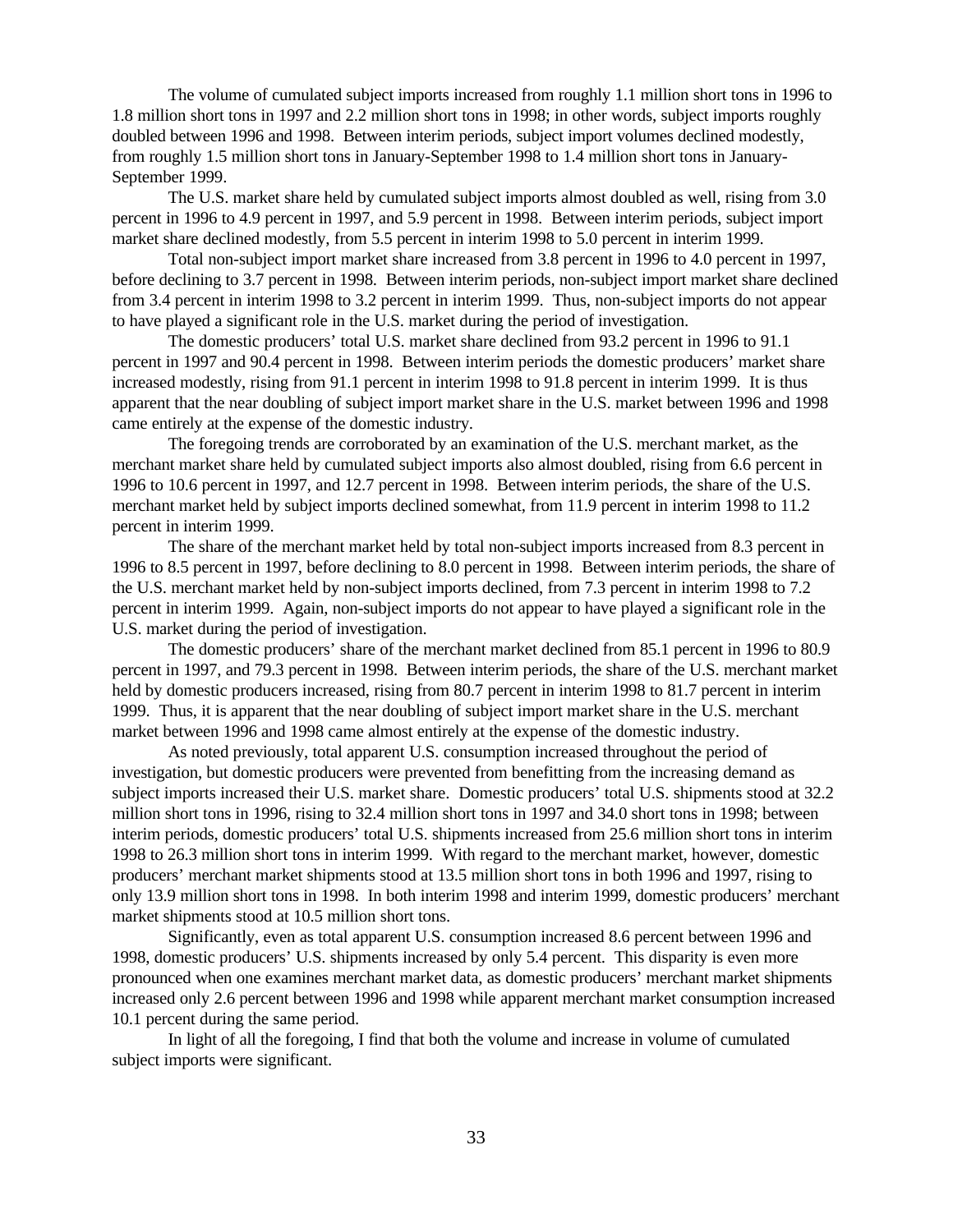# *Price Effects of the Subject Imports–*

As noted previously, domestically produced and subject imported cold-rolled steel products are broadly interchangeable, and competition is largely on the basis of price.<sup>19</sup> Commission staff collected pricing data for three products, accounting for roughly one-third of U.S. commercial shipments and between roughly one-fifth and 100 percent of U.S. shipments of subject merchandise from each of the subject countries during the period of investigation.<sup>20</sup> With few exceptions, prices generally declined over the period of investigation; for U.S. producers, prices tended to decline the most during 1998 and the first quarter of 1999, before recovering somewhat by the third quarter of 1999.<sup>21</sup> For the most part, available comparisons with country-specific pricing data collected for these three products imported from the twelve subject countries show declines of much greater magnitude than the percentage declines evidenced for domestic producers, and at prices which often resulted in substantial margins of sustained underselling; moreover, in most instances, the actual declines in the prices of subject imports did not begin to occur until the first quarter of  $1998.<sup>22</sup>$ 

Overall, the data permit 588 quarterly price comparisons between subject imports from the twelve countries under investigation and the domestic like product. I find significant the fact that subject imports undersold the domestic like product in 498 quarters, *i.e.* in roughly 85 percent of the price comparisons.<sup>23</sup> Of the twelve subject countries, only Japan presents a less compelling case, having oversold the domestic like product in a majority of price comparisons; however, even subject imports from Japan undersold the domestic like product in a majority of the price comparisons for a relatively higher volume of sales to end users. $24$ 

Although average unit value data are less probative due to differences in product mix among countries and over time, such data in these investigations do corroborate the trends evidenced in the pricing data collected by staff. First, I note that average unit values for imports from each of the subject countries declined during the period of investigation,<sup>25</sup> as did the average unit values for domestic producers<sup>26</sup> and for

- 22 *See* CR and PR Appendix F.
- 23 *See* CR and PR at V-16.

 $24$  In sales to service centers, subject imports from Japan undersold the domestic like product in 10 out of 41 quarters, *i.e.* in roughly 24 percent of comparisons, while in sales to end users, subject imports from Japan undersold the domestic like product in 25 out of 45 quarters, *i.e.* in roughly 56 percent of comparisons. *See* CR and PR Table V-5 and V-6. This results in an overall incidence of underselling by subject imports from Japan of roughly 41 percent, *i.e.* 35 out of 86 price comparisons. I note, however, that at least during 1998, roughly \*\*\* percent of the volume of U.S. commercial shipments of subject imports from Japan were sold to service centers while roughly \*\*\* percent were sold to end users. *See* CR and PR Table I-2. I find that the overall incidence of overselling by subject imports from Japan thus masks the impact of predominant underselling by relatively higher volumes of sales to end users. In addition, I note that even sales of subject imports from Japan to service centers evidenced an average margin of underselling during interim 1999. *See* CR and PR Table V-5.

<sup>25</sup> The declines in the average unit values of subject imports between 1996 and interim 1999 for ten of the twelve subject countries are as follows: Argentina, 23.2 percent; Brazil, 29.0 percent; China, 30.0 percent;

<sup>19</sup> *See* CR and PR at II-8 to II-22.

<sup>20</sup> *See* CR and PR at V-11.

<sup>&</sup>lt;sup>21</sup> CR and PR at V-12. For example, with regard to sales to end users over the period of investigation, between the first quarter of 1996 and the third quarter of 1999 domestic producers' prices for Product 1 declined \*\*\* percent, while prices for Product 2 declined \*\*\* percent and prices for Product 3 declined \*\*\* percent; with regard to sales to service centers/converters during this period, domestic producers' prices for Product 1 declined \*\*\* percent, while prices for Product 2 declined \*\*\* percent and prices for Product 3 declined \*\*\* percent. *See* CR and PR Appendix F. Notably, these declines reflect some recovery from even lower price levels evidenced during 1998 and early 1999.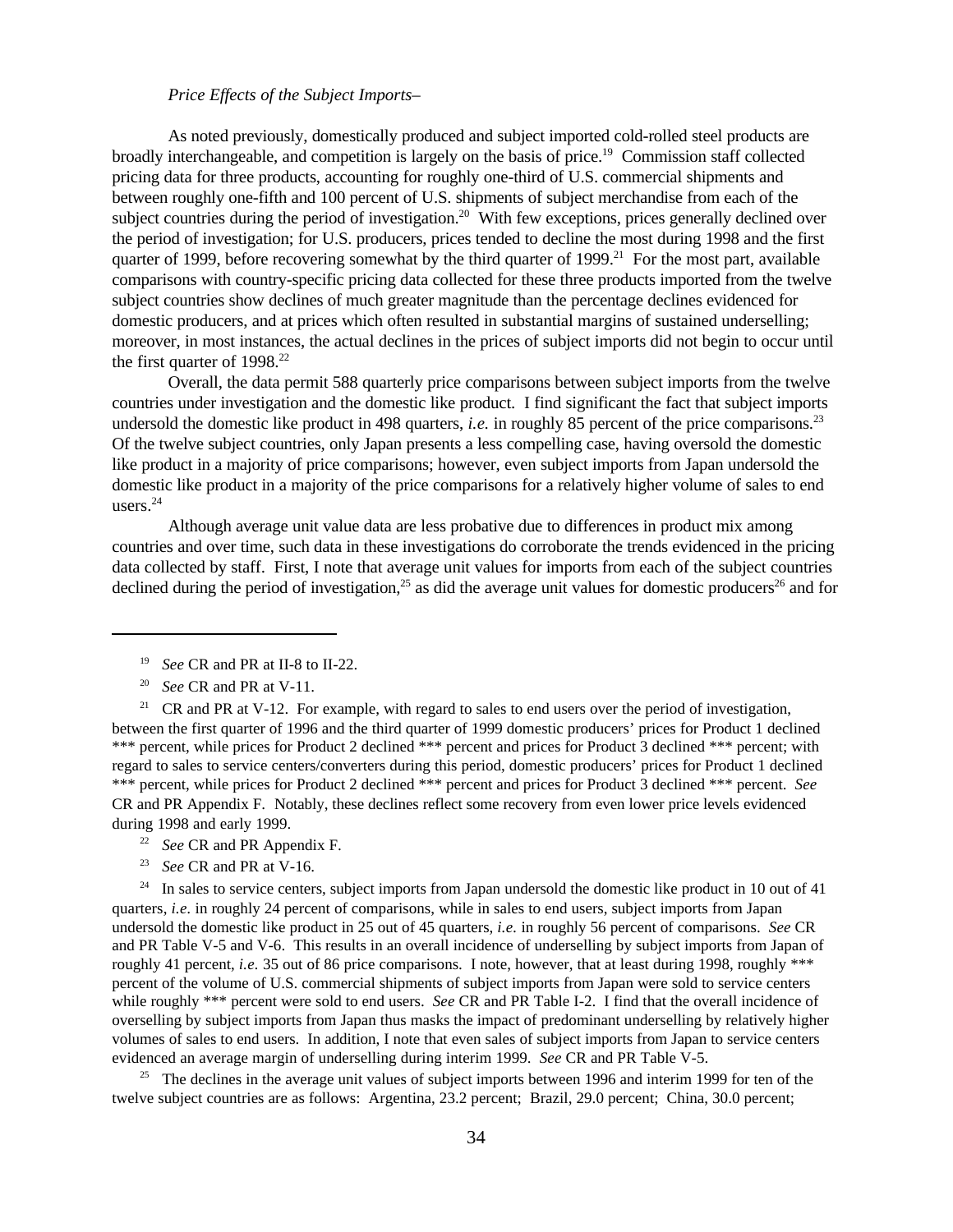total non-subject imports.<sup>27</sup> During the period 1996 through 1998, the average unit values of subject imports from each of the subject countries generally were lower in comparison to domestic producers' average unit values; in interim 1999, only the average unit value of subject imports from Japan was higher than that of domestic producers. $28$ 

Non-subject imports do not appear to have negatively impacted price levels in the U.S. market. In 1996, 1997, 1998, and both interim 1998 and interim 1999, the average unit value of total non-subject imports remained substantially higher than the average unit value of domestic producers' total U.S. shipments; with regard to the U.S. merchant market, the average unit value of total non-subject imports remained higher than the average unit value of domestic producers' merchant market shipments in 1996, 1997, and 1998, as well as interim 1998.<sup>29</sup> In interim 1999, the average unit value of total non-subject imports was roughly the same as that for domestic producers' merchant market shipments. Notably, in the vast majority of instances, the average unit value of non-subject imports was substantially higher than the average unit value of subject imports from each of the twelve subject countries.

The availability of low-priced subject imports affected the market in two ways. As noted, domestic producers tend to sell on a longer-term contract rather than spot basis, while importers tend to sell slightly more product on a spot rather than contract basis and even then, their contracts tend to be of shorter duration. Importantly, a majority of purchasers responding to the Commission's questionnaire indicated that the increased availability of subject imports at prices which substantially undersold the domestic like product would have a significant effect on price negotiations with suppliers, tending to lower prices or limit suppliers' ability to raise prices.<sup>30</sup> Given the broad interchangeability between subject imports and the domestic like product, the availability of low-priced subject imports provided leverage with which contract prices could be negotiated downward. In addition, the record indicates that domestic producers were required by purchasers to prematurely renegotiate almost one-fifth of their contract sales since the beginning of 1996 due to lower spot market prices, even though contracts do not usually contain meet-orrelease provisions.<sup>31</sup> Thus, domestic producers were not shielded by longer-term contracts from the negative price effects of increasing volumes of low-priced imports.32

29 *See* CR and PR Table C-1.

<sup>31</sup> CR and PR at V-9.

Indonesia, 27.5 percent; Japan, 20.7 percent; Russia, 26.2 percent; Slovakia, 17.3 percent; South Africa, 16.9 percent; Turkey, 21.4 percent; Venezuela 23.0 percent. *See* CR and PR Table C-1. With regard to Taiwan and Thailand, the average unit values of subject imports in 1996 and 1997 do not appear comparable; however, I note that between 1998 and interim 1999, the average unit values of subject imports from these two countries declined as follows: Taiwan, 18.8 percent; Thailand, 8.9 percent. *See* CR and PR Table C-1.

<sup>&</sup>lt;sup>26</sup> This is true of both total U.S. shipments and merchant market shipments only. With regard to total U.S. shipments, domestic producers' average unit value declined 10.1 percent between 1996 and interim 1999. *See* CR and PR Table C-1. With regard to merchant market shipments only, domestic producers' average unit value declined 11.0 percent during the same period. *See* CR and PR Table C-2 (as amended).

<sup>&</sup>lt;sup>27</sup> Between 1996 and interim 1999, the average unit value of total non-subject imports declined \*\*\* percent. *See* CR and PR Table C-1.

<sup>&</sup>lt;sup>28</sup> *See* CR and PR Table C-1 and Table C-2 (as amended).

<sup>&</sup>lt;sup>30</sup> CR and PR at V-9. I note that less than half of the responding purchasers identified either a specific firm or group of firms as price leader(s) in the U.S. market, and that among those purchasers that did respond, an array of domestic firms was identified. *See* CR and PR at V-9 and V-10.

 $32\;\;$  I note in this regard that, not only did subject import volumes increase significantly during the period of investigation, but inventories of subject imports in the United States increased significantly as well, more than tripling between 1996 and 1998. *See* CR and PR Table C-1. Thus, low-priced unfairly traded subject imports were well-positioned to negatively affect the pricing of increasing consumption in the U.S. market.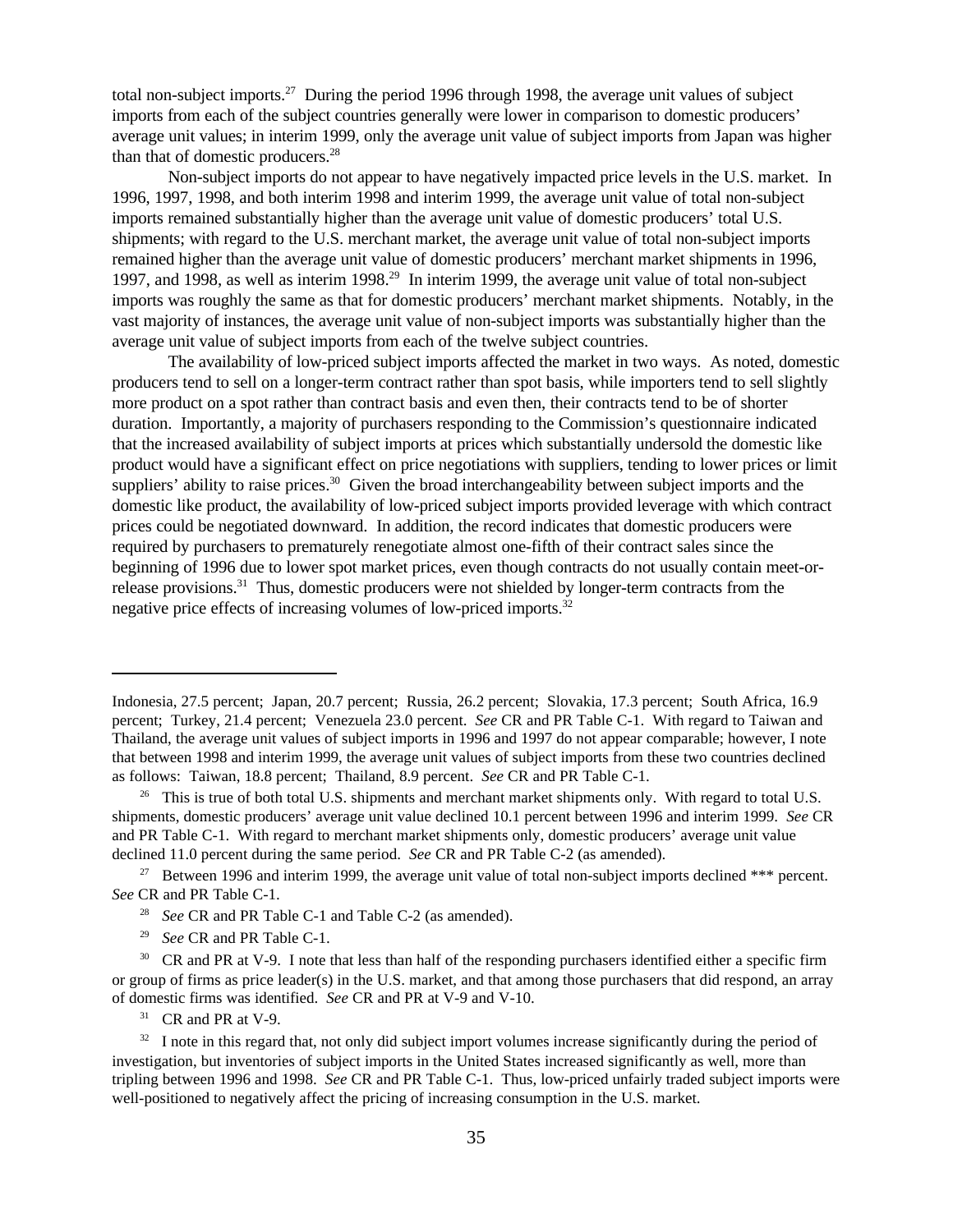It has been argued by respondents in these investigations that declining prices for hot-rolled steel and resulting competition among domestic cold-rolled steel producers are a primary cause of price declines evidenced in the U.S. market for cold-rolled steel over the period of investigation. In my view, this argument is clearly contradicted by the record evidence in these investigations. Although the unit cost of goods sold ("COGS") for domestic producers' total U.S. shipments declined 0.3 percent between 1996 and 1998, over the same period the average unit value of domestic producers' total U.S. shipments declined 3.6 percent, while the net sales unit value declined 3.4 percent; between interim periods, domestic producers' unit COGS declined 3.6 percent while the average unit value of their total U.S. shipments declined 9.8 percent and the net sales unit value declined 9.1 percent.<sup>33</sup> It is thus apparent that significantly increasing imports of broadly interchangeable subject merchandise, at prices which predominantly undersold the domestic like product, are largely the cause of significant price declines in the U.S. market, rather than declines in raw materials costs which contributed to the relatively minimal declines in domestic producers' cost of goods sold evidenced on the record.

Yet respondents proffer the results of an econometric model indicating that the average unit value of subject imports did not significantly affect price levels for cold-rolled steel in the U.S. market during the period of investigation, as "evidence" that subject imports have not caused significant price depression.<sup>34</sup> I remain unpersuaded by respondents' argument for a number of reasons.

First, I note that in every Title VII investigation, the Commission is bound by statute to examine whether there has been significant price underselling by subject imports as compared to the domestic like product.<sup>35</sup> The underselling evidenced in the record in these investigations is pervasive, indeed substantially exceeding levels that have been found to be significant in previous steel investigations.<sup>36</sup> The model results proffered by respondents simply fail to account for such extensive underselling, nor do respondents attempt to reconcile their results with evidence of underselling in the record. Perhaps the tension between the model results and the actual data on the record is attributable in part to the fact that the model entails an analysis of average unit values. The Commission has, in prior investigations, only resorted to average unit value data as a proxy for the prices of commodity-type products where actual pricing data is either unavailable or of questionable reliability; importantly, the Commission routinely acknowledges that the probative value of such data is diminished when the data encompass a range of product types and specifications falling on a

With regard to galvanized steel, respondents argue that the near doubling in galvanizing capacity between 1991 and 1999 resulted in overcapacity and that such capacity currently exceeds demand, thereby driving down the price of galvanized steel; respondents further argue that this decline in galvanized prices exerted negative pressure on prices for cold-rolled steel, which is used as the input in the production of galvanized steel. Joint Prehearing Brief of Respondents, Vol. I, at 13-16 & Vol. II, Tab A, at 27. Upon review, I do not find conclusive evidence in the record of a downstream price effect negatively pressuring cold-rolled steel prices in the U.S. market; to the contrary,

I note that while such an effect, if it exists, should more readily impact the pricing of captively consumed coldrolled steel, the record instead indicates that the decline in the average unit value of domestic producers' merchant market shipments exceeded the decline in the average unit value of domestic producers' total U.S. shipments. *See* CR and PR Table C-2 (as amended).

 $35$  19 U.S.C. § 1677(7)(C)(ii).

<sup>33</sup> *See* CR and PR Table C-1.

<sup>&</sup>lt;sup>34</sup> Joint Prehearing Brief of Respondents, Vol. II, Econometric Study of Thomas J. Prusa, Ph.D. The study indicates that the average unit value of hot dip galvanized steel, production capacity for galvanized steel, the average unit value of domestic hot-rolled sheet, and the average unit value of imported hot-rolled sheet, have all directly affected the domestic average unit value of cold-rolled steel.

<sup>36</sup> *See, e.g.,* Certain Hot-Rolled Steel from Japan, Inv. No. 731-TA-807 (Final), USITC Pub. 3202 at 14-15 (July 1999) (incidence of underselling by subject imports from Japan increasing to 45 out of 67 comparisons, or 67.2 percent, in 1998, found to be consistent with the price depressing effects of subject imports that year).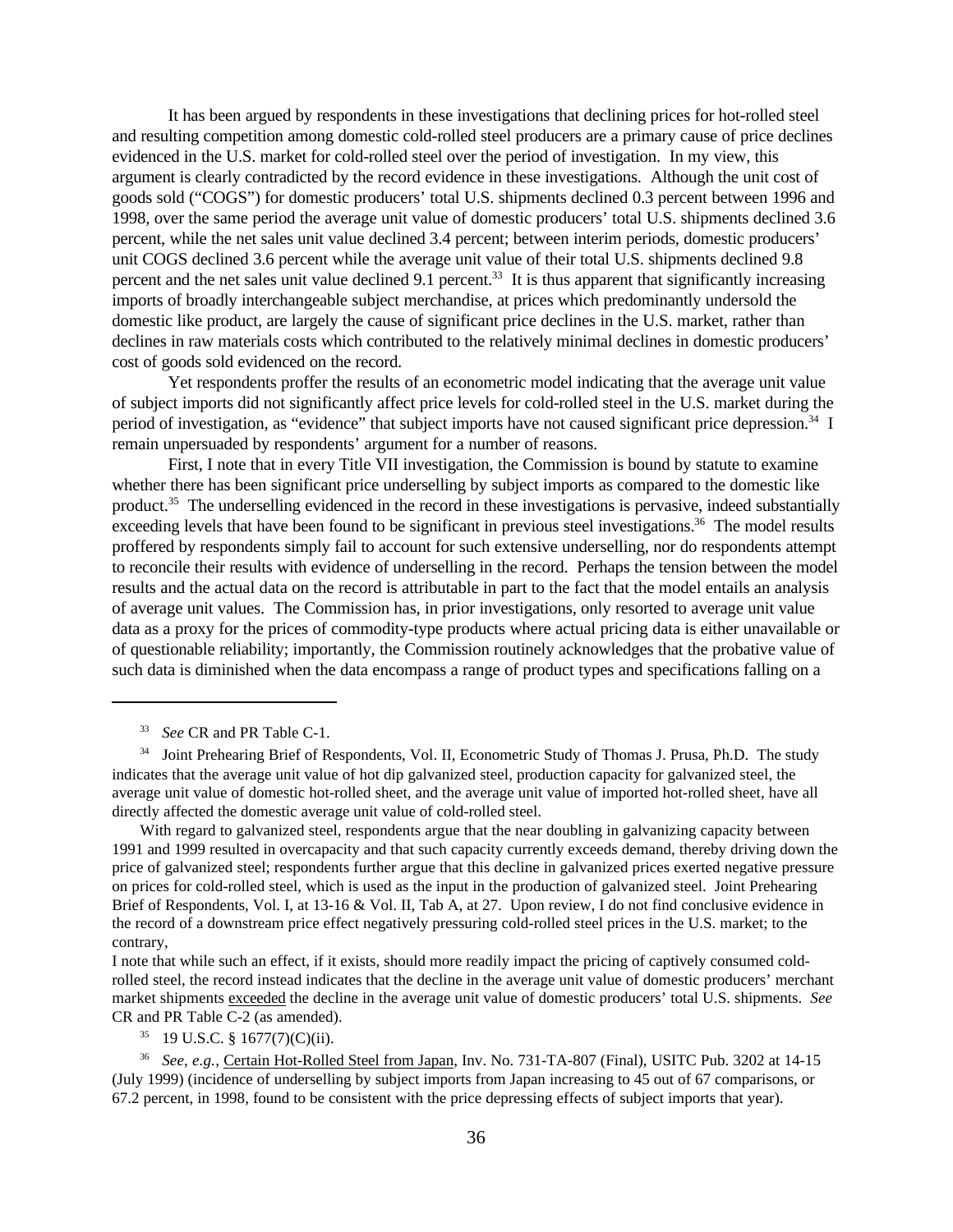continuum which comprises the domestic like product. I believe this is precisely the situation confronting the Commission in these investigations. Moreover, as I have discussed, to the extent AUV data have probative value in these investigations, such data in fact corroborate the trends evidenced in the product pricing data collected by Commission staff.

In the end, putting aside questions regarding the probative value of AUV comparisons as well as other limitations in the underlying data set,  $37$  I am satisfied that respondents' model does not show that subject imports have not affected domestic prices.<sup>38</sup> As a result, I find that respondents' model does not help me to answer the questions that I am required to answer pursuant to the statute. To the extent that there is a tension in these investigations between the results of a novel econometric model and record evidence of pervasive underselling (the type of data collected and relied upon by the Commission in each Title VII investigation, pursuant to the statute), I believe the analysis required of me by the statute compels reliance upon the evidence of pervasive underselling, and the conclusions to be drawn therefrom.

Indeed, if respondents' model is to be believed, then prices for certain cold-rolled steel in the U.S. market declined as a result of declining prices for hot-rolled steel and negative pricing pressure exerted by the downstream galvanized steel industry; yet this explanation leaves unanswered a compelling and fundamental question; that is, whether it was a matter of sheer coincidence that significantly increasing volumes of broadly interchangeable cumulated subject imports undersold the domestic like product in 85 percent of quarterly pricing comparisons, often by substantial margins of underselling, and purportedly without significant effect on price levels in the U.S. market. I reject the conclusion that such aggressive price-based competition from increasing volumes of subject imports was a matter of sheer coincidence with declining price levels in the U.S. market. In sum, I find that respondents' explanation is not credible because it fails to explain away the nature and extent of the actual and documented competition confronted by domestic producers from subject imports.

Accordingly, for all the foregoing reasons, I find that apart from any other contributing factors, pervasive underselling by subject imports throughout the period of investigation caused significant price depression in the U.S. market for certain cold-rolled steel.

### *Impact of the Subject Imports–*

Notwithstanding the increases in apparent U.S. consumption and U.S. shipments by domestic producers over the period of investigation, the data depict a sharp deterioration in the financial health of the domestic industry, resulting from significant declines in U.S. price levels and shrinking U.S. market shares that I have found were by reason of subject imports. The deterioration in the financial condition of the domestic industry is evident both in total U.S. market data and in merchant market data.

First, as noted previously, the domestic cold-rolled steel industry lost market share throughout the period of investigation, at the same time that subject imports roughly doubled in both absolute volume and market share. In terms of total apparent U.S. consumption, the increase in subject import volume between 1996 and 1998 accounted for roughly 39 percent of the increase in total apparent U.S. consumption between those years.<sup>39</sup> In terms of merchant market sales only, the increase in subject import volume

<sup>37</sup> *See* Office of Economics Memorandum EC-X-014 (March 2, 2000) (*e.g.,* possible contamination of domestic cold-rolled pricing series with subject import prices; a less than "high" correlation among subject import prices for Product 1 from the twelve subject countries).

<sup>38</sup> *See* CR and PR at II-23 and II-24.

<sup>&</sup>lt;sup>39</sup> See CR and PR Table C-1. All data and comparisons referred to in this discussion concerning total U.S. market operations for the domestic industry are found at CR and PR Table C-1.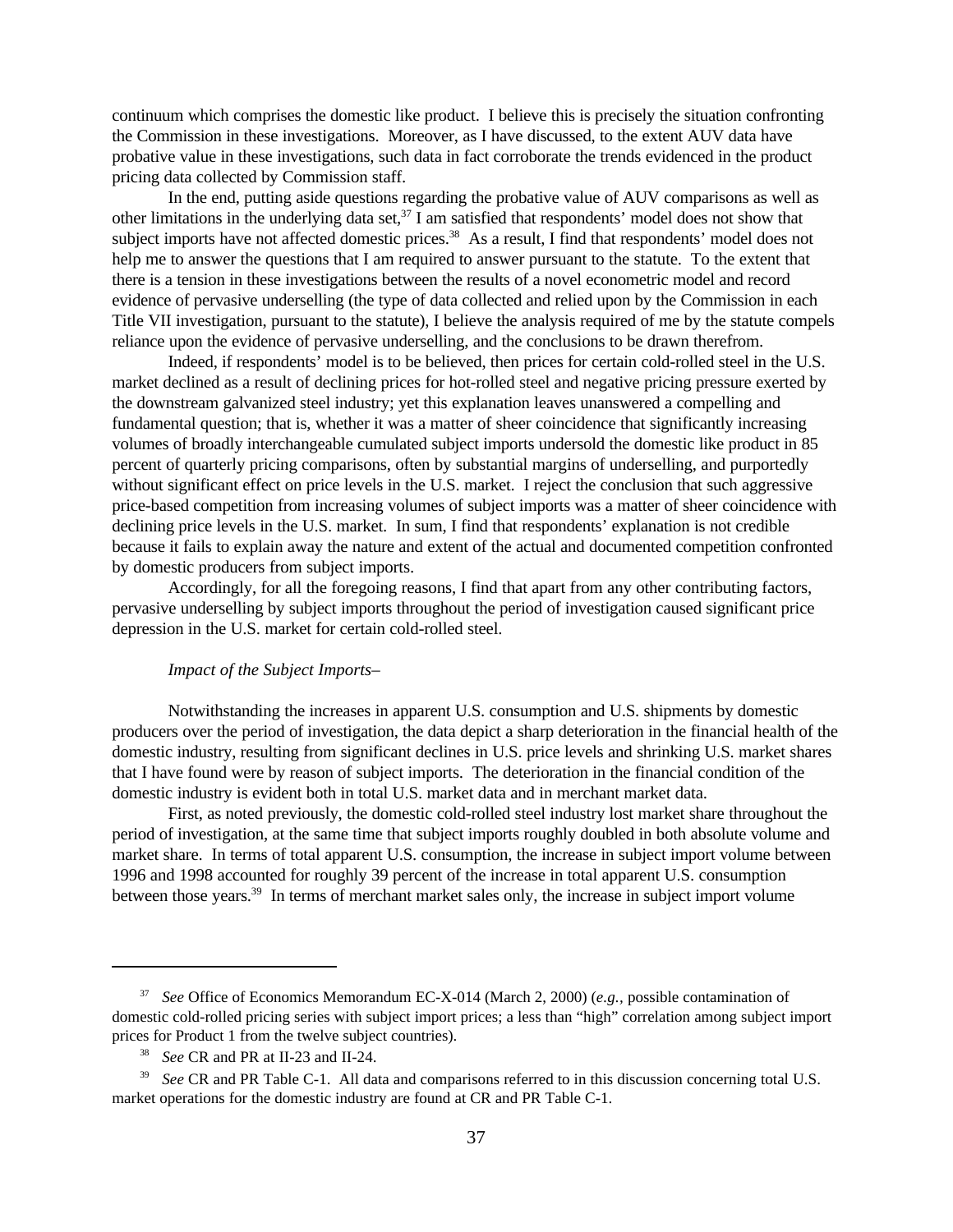between 1996 and 1998 captured roughly 72 percent of the increase in U.S. merchant market sales between those years.<sup>40</sup>

With regard to total U.S. market operations, financial indicators for domestic producers evidence that between 1996 and 1998, gross profits declined 31.4 percent, while operating income declined 70.0 percent. Net sales quantity increased 4.5 percent during this period, while the net sales unit value declined 3.4 percent. As the number of firms posting operating losses increased from 4 out of 18 in 1996 to 6 out of 19 in 1998, the operating margin realized by the domestic industry declined from 5.0 percent in 1996 to 1.5 percent in 1998. Capital expenditures declined 10.9 percent between 1996 and 1998. A comparison of interim data shows that gross profits declined 81.0 percent between interim 1998 and interim 1999, while operating income declined over threefold, resulting in an operating loss of over \$380 million in interim 1999. Net sales quantity increased 2.8 percent between these periods, while the net sales unit value declined 9.1 percent. Notably, the number of firms posting operating losses increased from 6 out of 19 in interim 1998 to 11 out of 19 in interim 1999. The operating margin realized by the domestic industry declined from 2.5 percent in interim 1998 to negative 3.6 percent in interim 1999.

With regard to merchant market operations, financial indicators for domestic producers evidence that between 1996 and 1998, gross profits declined 33.2 percent, while operating income declined 66.4 percent. Net sales quantity increased 2.3 percent during this period, while the net sales unit value declined 4.0 percent. The operating margin realized by the domestic industry declined from 5.4 percent in 1996 to 1.9 percent in 1998. In addition, domestic producers' U.S. market share declined from 85.1 percent to 79.3 percent, and the unit cost of goods sold declined by only 0.8 percent.

A comparison of interim data shows that gross profits declined 71.4 percent between interim 1998 and interim 1999, while operating income declined over 100 percent, resulting in an operating loss of over \$120 million in interim 1999. Net sales quantity declined 0.7 percent between these periods, while the net sales unit value declined 8.1 percent. The operating margin realized by the domestic industry declined from 2.6 percent in interim 1998 to negative 2.7 percent in interim 1999. In addition, domestic producers' U.S. market share increased slightly from 80.7 percent to 81.7 percent, and the unit cost of goods sold declined by only 3.3 percent.

I further note that between 1996 and 1998, the number of U.S. production workers declined 4.0 percent, while domestic producers' inventories increased 4.4 percent and inventories of subject imports in the U.S. market more than tripled. A comparison of interim data shows that the number of U.S. production workers declined 4.9 percent between interim 1998 and interim 1999, while domestic producers' inventories increased 0.3 percent and inventories of subject imports in the U.S. market declined roughly 31 percent.

Importantly, the adverse impact of subject imports on the domestic industry was not limited to the integrated domestic producers. For example, Nucor, a mature and efficient minimill, experienced a \*\*\* percent decline in operating income between 1996 and 1998 with regard to total U.S. shipments, and a \*\*\* percent decline with regard to U.S. merchant market shipments during the same period.<sup>41</sup> With regard to either measure, Nucor's operating margin in interim 1999 was roughly \*\*\* that evidenced during 1996.<sup>42</sup>

In sum, the foregoing data demonstrate that the domestic industry, including both integrated producers and minimills, suffered a significant broad-based financial deterioration notwithstanding

<sup>40</sup> *See* CR and PR Table C-2 (as amended). All data and comparisons referred to in this discussion concerning U.S. merchant market operations for the domestic industry are found at CR and PR Table C-2, as amended by Office of Investigations Memorandum INV-X-048 (March 2, 2000).

<sup>&</sup>lt;sup>41</sup> See CR and PR Tables VI-2 and VI-6. These declines occurred notwithstanding the fact that, in 1998, Nucor's cost of goods sold was significantly less than the domestic industry's average. *See* Post-Hearing Brief of Petitioners at A-19.

<sup>&</sup>lt;sup>42</sup> *See* CR and PR Tables VI-2 and VI-6.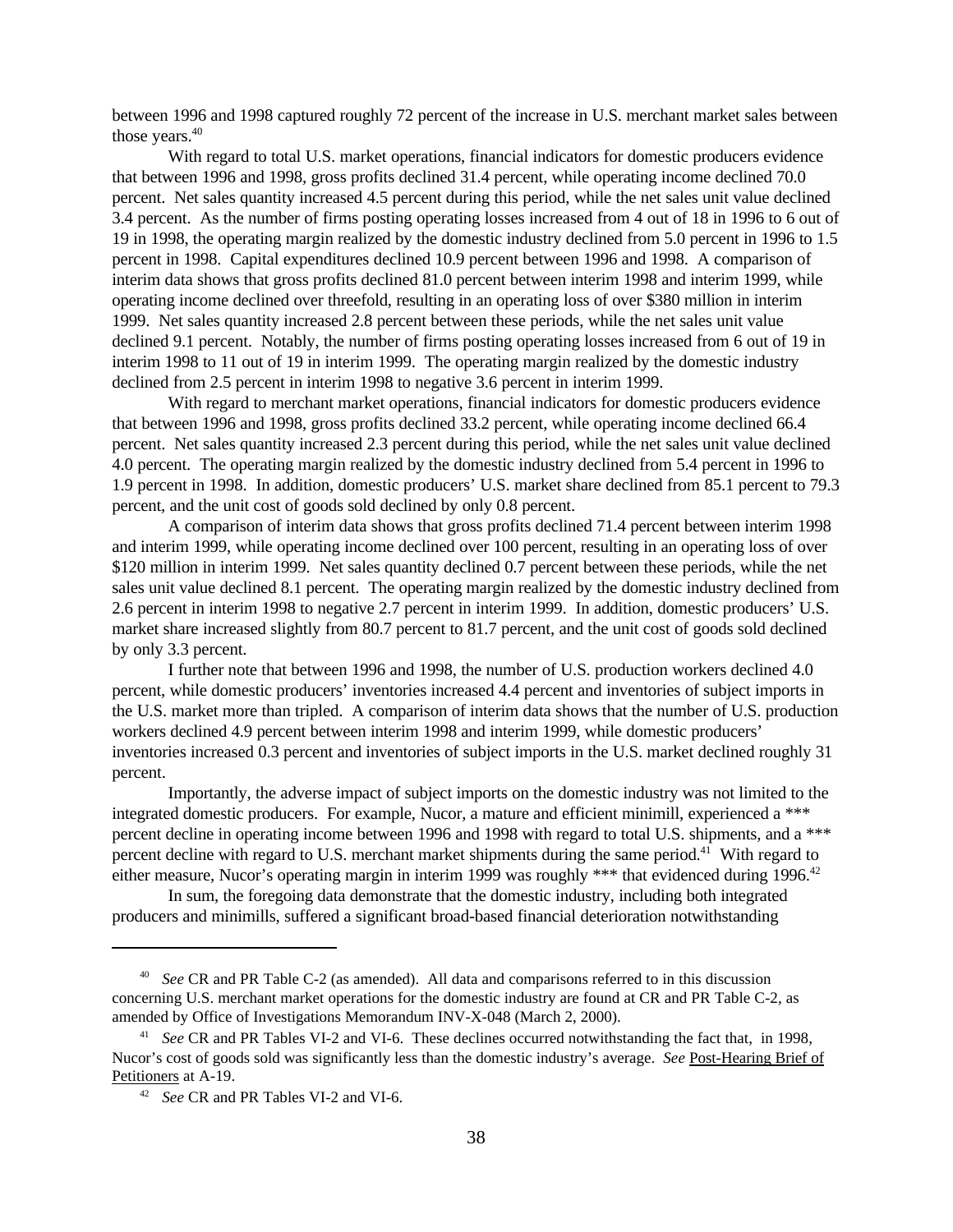increasing apparent U.S. consumption throughout the period of investigation. This occurred even as unfairly traded subject imports pervasively undersold the domestic like product in increasing volumes, resulting in a significant increase in U.S. market share. By any measure, the sustained decline in the domestic industry's financial performance culminated in staggering losses during interim 1999; these losses are the result of unprecedented declines in price levels in the U.S. market which, I have found, are directly attributable to subject imports. Based upon all of the foregoing, I determine that subject imports have had a significant adverse impact on the domestic industry producing certain cold-rolled steel.

### **V. Critical Circumstances:**

In its final antidumping determination regarding Brazil, Commerce made affirmative findings of critical circumstances with respect to imports from USIMINAS/COSIPA, CSN, and the "all others" category. In its final antidumping determination regarding Japan, Commerce made affirmative findings of critical circumstances with respect to imports from four Japanese companies: Nippon, Kawasaki, Kobe, and Nisshin. Commerce made a negative critical circumstances finding with respect to the "all others" category for Japan. Finally, Commerce determined that critical circumstances do not exist for Thailand.

As a result Commerce's determinations and my affirmative determinations of present material injury in the instant investigations, I am also required to render critical circumstances determinations for Brazil and Japan. Thus, I must determine whether the subject imports at issue are likely to undermine seriously the remedial effect of an antidumping duty order.

I note that in the Commission's investigation of *Certain Hot-Rolled Steel Products from Japan*, I based my affirmative critical circumstances determination upon a comparison of subject import volumes during the two-month period before and after the filing of the petition. $43$  With regard to Brazil in the instant investigations, I note that the volume of subject imports at issue increased 2.2 percent in the two months following the filing of the petition, as compared with the two months preceding the filing of the petition.<sup>44</sup> The record also permits a comparison of three, four, five, and six month periods preceding and following the filing of the petition; each comparison evidences a decline in the volume of subject imports at issue following the filing of the petition. Accordingly, regardless of the period of comparison examined, I find that there has not been a massive surge in imports, such that the remedial effect of an order on Brazil will be undermined seriously absent an affirmative critical circumstances determination.

With regard to Japan, I note that the volume of subject imports at issue increased 9.1 percent in the two months following the filing of the petition, as compared with the two months preceding the filing of the petition.<sup>45</sup> The record also permits a comparison of three, four, five, and six month periods preceding and following the filing of the petition; each comparison evidences a decline in the volume of subject imports at issue following the filing of the petition. Accordingly, regardless of the period of comparison examined, I find that there has not been a massive surge in imports, such that the remedial effect of an order on Japan will be undermined seriously absent an affirmative critical circumstances determination.

For the foregoing reasons, I render negative critical circumstances determinations with regard to Brazil and Japan in these investigations.

### **VI. Conclusion:**

<sup>45</sup> The data and associated comparisons referred to in this discussion are derived from CR and PR Table IV-12.

<sup>43</sup> Certain Hot-Rolled Steel Products from Japan, Inv. No. 731-TA-807 (Final), USITC Pub. 3202 at 23 n.129 (June 1999).

<sup>&</sup>lt;sup>44</sup> The data and associated comparisons referred to in this discussion are derived from CR and PR Table IV-11.